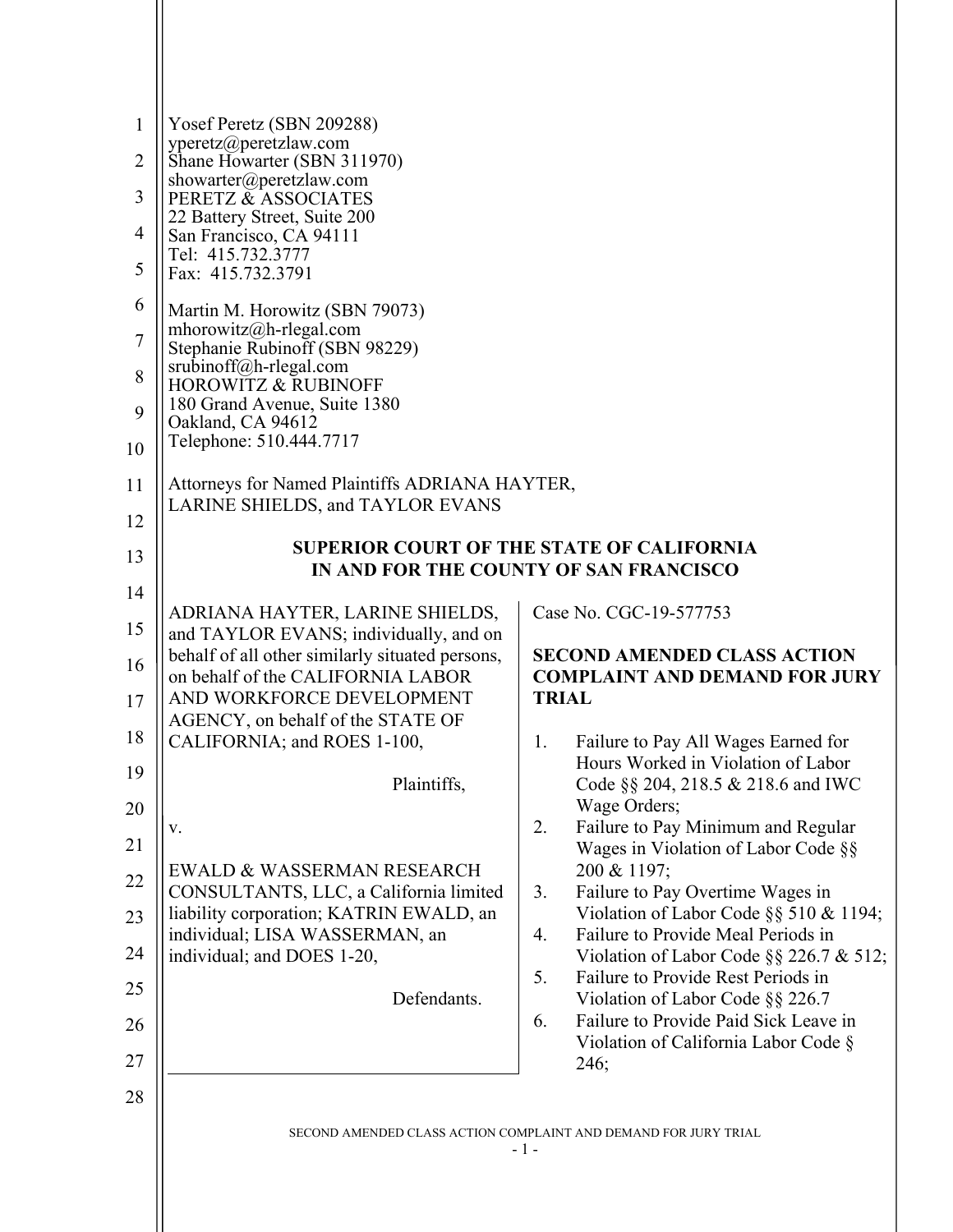| 1<br>$\overline{2}$ | Interference with Employee Use of Paid<br>7.<br>Sick Leave in Violation of Labor Code §                                                                         |
|---------------------|-----------------------------------------------------------------------------------------------------------------------------------------------------------------|
|                     | 246.5;<br>Failure to Provide Paid Sick Leave in<br>8.                                                                                                           |
| 3                   | Violation of San Francisco                                                                                                                                      |
| $\overline{4}$      | Administrative Code, Chapter 12W;<br>Intentional Misrepresentation;<br>9.                                                                                       |
| 5                   | Fraud by Concealment;<br>10.                                                                                                                                    |
| 6<br>7              | Penalties for Failure to Pay Earned Wages<br>11.<br>Upon Discharge Pursuant to Labor Code<br>§ 203;                                                             |
| 8                   | Penalties for Failure to Furnish Timely<br>12.                                                                                                                  |
|                     | and Accurate Wage Statements Pursuant<br>to Labor Code §§ 226, 1198 and IWC                                                                                     |
| 9                   | Wage Orders;                                                                                                                                                    |
| 10                  | Unlawful Fraudulent and/or Unfair<br>13.<br>Business Practices in Violation of Bus. &                                                                           |
| 11                  | Prof. Code § 17200, et seq.; and                                                                                                                                |
| 12                  | Penalties for Labor Code Violations<br>14.<br>Pursuant to the PAGA.                                                                                             |
| 13                  |                                                                                                                                                                 |
| 14                  | Plaintiffs ADRIANA HAYTER ("Hayter"), LARINE SHIELDS ("Shields"), and<br>TAYLOR EVANS ("Evans") (collectively, "Named Plaintiffs"), on behalf of themselves and |
| 15                  | other similarly situated individuals, and ROES 1-100 (collectively, "Plaintiffs"), on behalf of the                                                             |
| 16                  | CALIFORNIA LABOR WORKFORCE DEVELOPMENT AGENCY ("LWDA"), and on behalf                                                                                           |
| 17                  | of THE STATE OF CALIFORNIA, complain and allege as follows:                                                                                                     |
| 18                  | <b>INTRODUCTION</b><br>I.                                                                                                                                       |
| 19                  | Named Plaintiffs bring this action on behalf of themselves and all other similarly<br>1.                                                                        |
| 20                  | situated individuals who have worked or continue to work as hourly, non-exempt employees for                                                                    |
|                     | Defendants EWALD & WASSERMAN RESEARCH CONSULTANTS, LLC ("E&W"),                                                                                                 |
| 21                  | KATRIN EWALD ("Ewald"), LISA WASSERMAN ("Wasserman"), and DOES 1-20                                                                                             |
| 22                  | (collectively, "Defendants").                                                                                                                                   |
| 23                  | Defendants engaged in wage stealing practices from their hourly, non-exempt<br>2.                                                                               |
| 24                  | employees working for E&W by fraudulently modifying their electronic time records after-the-                                                                    |
| 25                  | fact without the employees' knowledge, consent or authorization. Defendants have modified, and                                                                  |
| 26                  | on information and belief, continue to modify, employees' time records by reducing their reported                                                               |
| 27                  | worked-time to avoid paying them for all time worked and earned overtime wages, and/or by                                                                       |
| 28                  |                                                                                                                                                                 |
|                     | SECOND AMENDED CLASS ACTION COMPLAINT AND DEMAND FOR JURY TRIAL<br>$-2-$                                                                                        |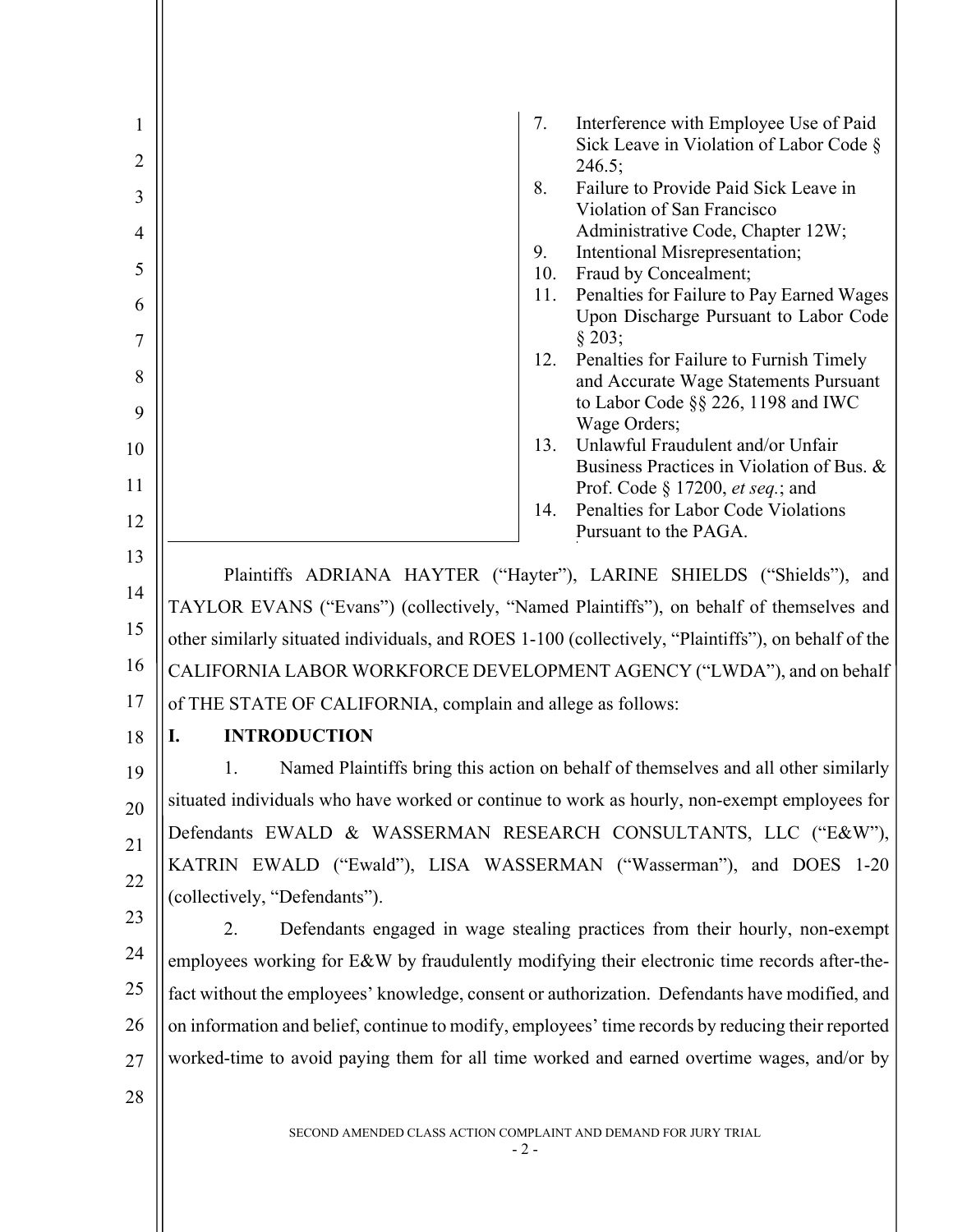1  $\overline{2}$ inserting uncompensable time that would falsely account for meal and rest breaks even though the employees worked through their breaks.

3 4 5 6 3. As a consequence of the aforementioned fraudulent and unlawful practices, Defendants failed to pay their hourly, non-exempt employees for all hours worked; failed to pay premium wages for overtime worked; failed to compensate their employees for working through meal and rest periods; and failed to provide accurate wage statement to their hourly, non-exempt employees.

7 8 9 10 4. Named Plaintiffs, on behalf of themselves and all similarly situated employees, seek unpaid wages, overtime and other premium wages, liquidated damages, punitive damages, restitution, injunctive and declaratory relief, and/or other damages as permitted by applicable law, penalties, interest, and attorneys' fees and costs.

11 **II. PARTIES** 

12 13 5. Hayter worked as an hourly, non-exempt employee for E&W, working as a parttime on-call Telephone Interviewer between October 23, 2014 and November 2017.

14 6. Shields worked as an hourly, non-exempt employee for E&W, working as a parttime on-call Telephone Interviewer between May 2014 and February 2016.

15 16 7. Evans worked as an hourly, non-exempt employee for E&W, working as a parttime on-call Telephone Interviewer between May 2014 and December 2014.

17 18 19 8. ROES 1 through 100 are unidentified individuals who work or worked for E&W as hourly, non-exempt employees and who Named Plaintiffs anticipate will be added to this action as Named Plaintiffs at a later date.

20 21 22 9. E&W is, upon information and belief, a California limited liability corporation that at all times relevant hereto has been authorized to and does conduct business in the State of California and maintains its headquarters at 27 Maiden Lane, Suite 500, San Francisco, CA 94108.

23

24 25 10. Ewald is an owner and partner of E&W. Upon information and belief, Ewald knew of, created, participated and directed the unlawful labor practices and policies at E&W. At all relevant times hereto, Ewald was and is a resident of San Francisco County.

26 27 28 11. Wasserman is an owner and partner of E&W. Upon information and belief, Wasserman knew of, created, participated and directed the unlawful labor practices and policies at E&W. At all relevant times hereto, Wasserman was and is a resident of San Francisco County.

SECOND AMENDED CLASS ACTION COMPLAINT AND DEMAND FOR JURY TRIAL

- 3 -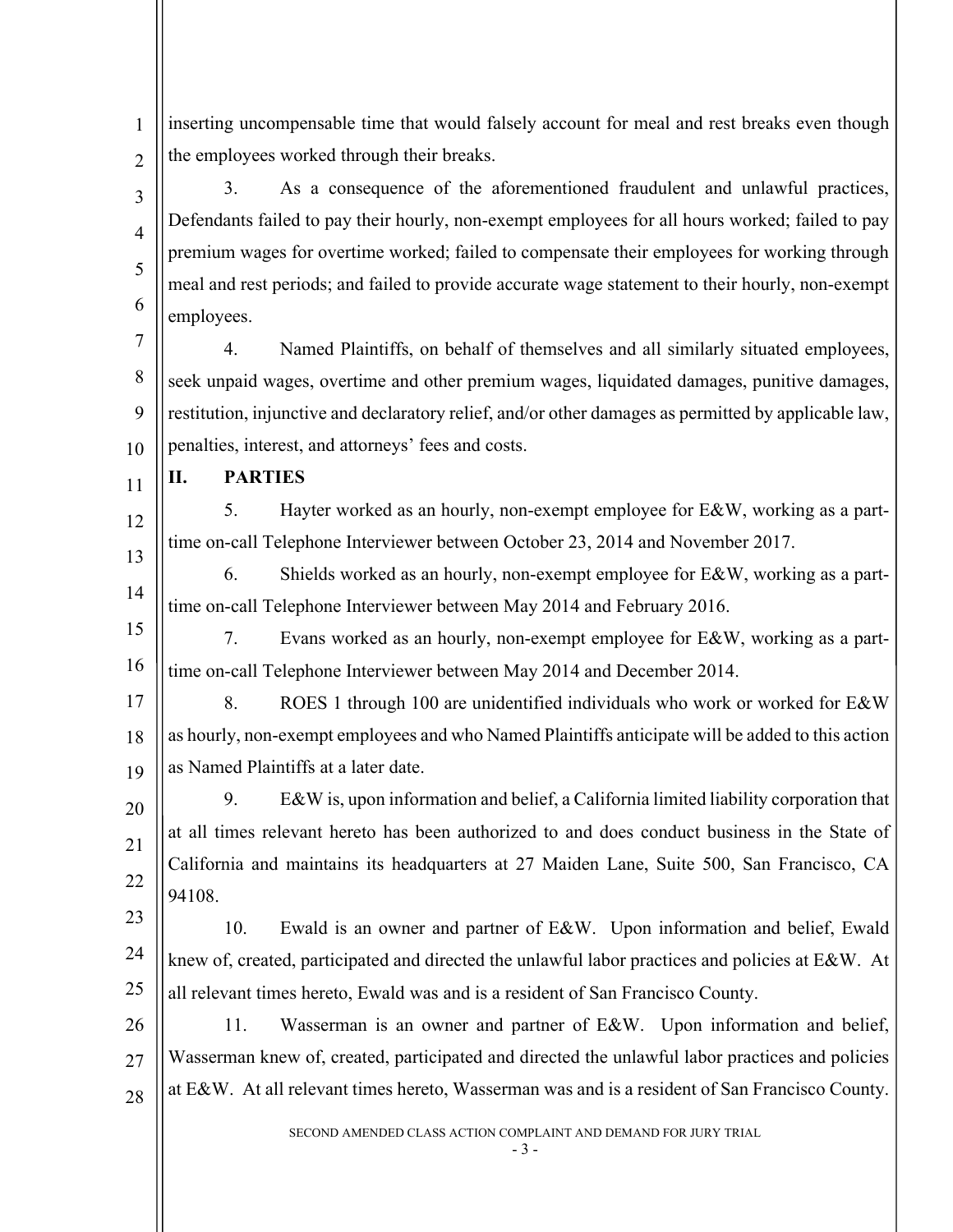12. Defendants DOES 1 through 20 are sued herein under fictitious names pursuant to Code of Civil Procedure ("CCP") § 474. These Defendants are in some way liable for the damages sustained by Plaintiffs. Plaintiffs do not, at this time, know the true names or capacities of said Defendants, but prays that the same may be inserted herein when ascertained.

4 5

6

7

8

9

1

 $\overline{2}$ 

3

13. Named Plaintiffs are informed and believe that Ewald and Wasserman each inadequately capitalized E&W, co-mingled funds with E&W, using its funds for their own personal use, failed to adequately finance E&W, and disregarded legal formalities with respect to the operation of E&W. Moreover, Named Plaintiffs are informed and believe that Ewald and Wasserman exercised domination and control over E&W and used E&W as a mere shell, instrumentality or conduit for a single venture, business or another corporation.

10 11 12 13 14 14. Named Plaintiffs are informed and believe and thereon allege that at all times herein mentioned, each of the Defendants sued herein was the agent and/or employee of each of the remaining Defendants, and each of them was at all times acting within the purpose and scope of such agency and employment with the knowledge and permission of the other Defendants. On information and belief, the acts alleged herein were authorized and/or ratified by each and every other Defendant.

15

## **III. JURISDICTION AND VENUE**

16 17 15. The Superior Court of California has jurisdiction over this action pursuant to California Constitution, Article VI §10.

18 19 20 16. The Superior Court of California has jurisdiction over Plaintiffs' claims for injunctive relief and restitution of ill-gotten benefits arising from Defendants' unlawful business acts and practices under Business and Professions ("B&P") Code §§ 17203 and 17204.

21 22 23 24 25 26 27 17. Because Defendants conduct business and maintain their corporate office in San Francisco County, venue is proper in San Francisco County pursuant to CCP §§ 395(a) and 395.5. 18. On November 9, 2020, Plaintiffs gave notice to the LWDA pursuant to Labor Code § 2699.3 of Defendants' violation of the Labor Code Private Attorneys General Act, Labor Code § 2698, *et seq.* ("PAGA"). The LWDA has not notified Plaintiffs of its intent to investigate Plaintiffs' allegations within sixty-five (65) calendar days of the November 9, 2020 notice. Therefore, the Court has jurisdiction over Plaintiffs' claims for penalties pursuant to the PAGA. ///

28

///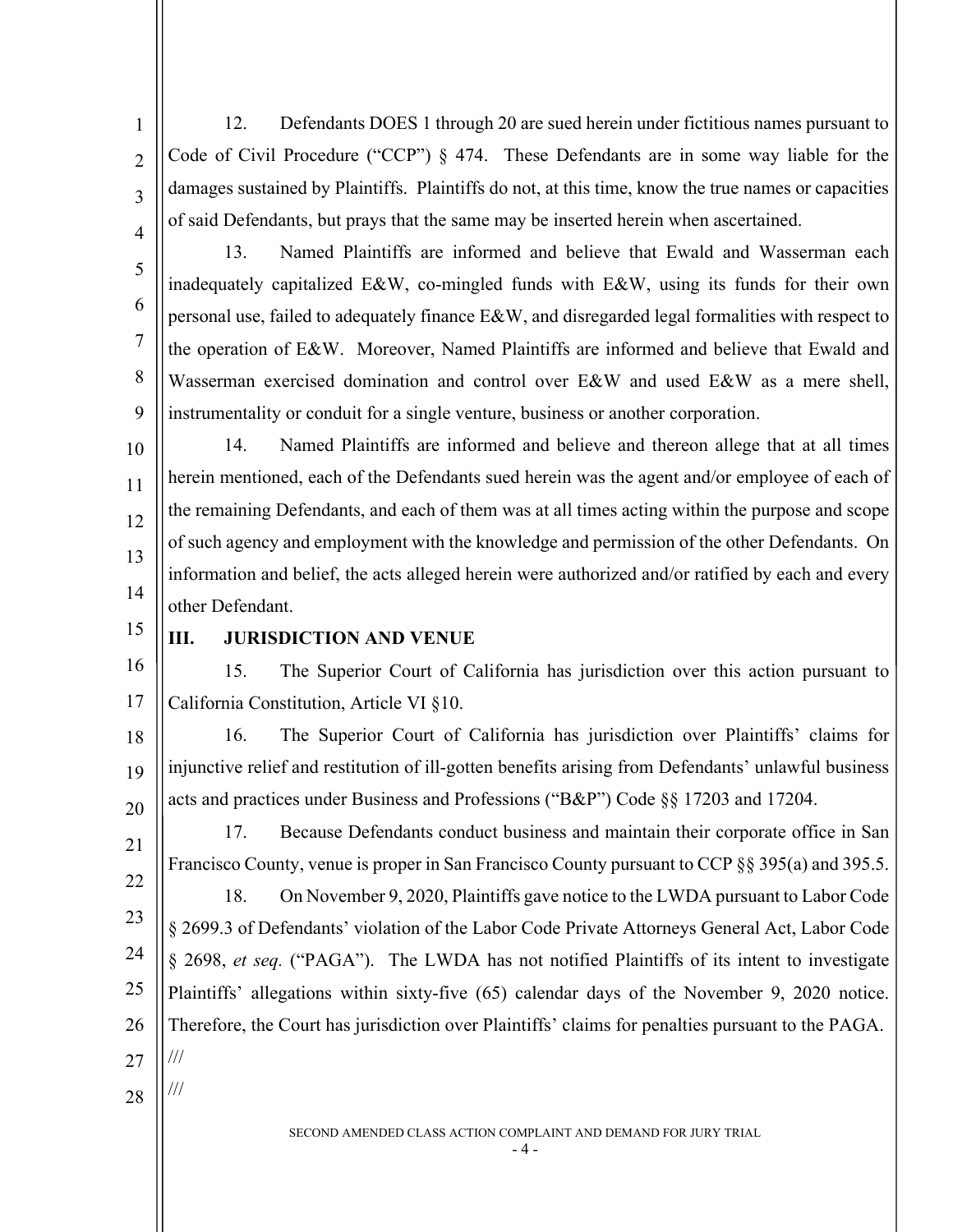1  $\overline{2}$ 

3

4

5

12

13

#### **IV. FACTUAL ALLEGATIONS**

## **A. E&W's Business Practices and Labor Policies**

19. E&W is a social science survey research organization that provides consulting support for academic, non-profit, and commercial clientele in the social science and behavioral research field, as well as data collection services using telephone, mail, in-person, and web-based survey research approaches.

6 7 8 20. To these ends, E&W employs a significant number of on-call Telephone Interviewers tasked with interviewing individuals over the phone on a wide range of social science topics in order to collect information and data for E&W.

9 10 11 21. Upon information and belief and at all times relevant to this action, Defendants' policies and directives relevant to this litigation were and still are disseminated to all of E&W's staff and employees.

14 22. Upon information and belief, the policies and directives relevant to this litigation have each specifically originated from Defendants' corporate headquarters, and none of E&W's supervisory staff had any discretion in implementing those policies and directives.

15 16 17 18 23. As labor costs are controllable by E&W, the more they are able to minimize those costs, the greater their profit margin becomes. Beginning on or before October 2014 and continuing through the present, E&W's drive to increase its profits led it to implement multiple policies and practices that deprived their hourly, non-exempt employees of earned wages, meal and rest breaks, sick leave, and other benefits that they were entitled to by law.

19 20 21 22 23 24 25 24. As part of its effort to reduce labor costs, E&W maintained, and on information and belief, continues to maintain a practice of generally scheduling its Telephone Interviewers on shifts of no more than 6 hours. E&W maintained, and on information and belief, continues to maintain, a policy that if an employee worked a 4 or 5 hour shift, that employee was entitled to one paid 10-minute rest break; and if an employee worked more than 5 hours, that employee would be entitled to one paid 10-minute rest break and one 30-minute meal break. Employees are told that they did not need to clock-out of E&W's timekeeping system when taking a 10 minute rest break, but they had to clock-out when taking the optional 30-minute meal break.

26 27 28 25. E&W also maintained, and on information and belief, continues to maintain a practice of illegally altering employees' timekeeping records without their authorization, consent or knowledge. E&W manipulated, and on information and belief, continues to manipulate, the

SECOND AMENDED CLASS ACTION COMPLAINT AND DEMAND FOR JURY TRIAL

- 5 -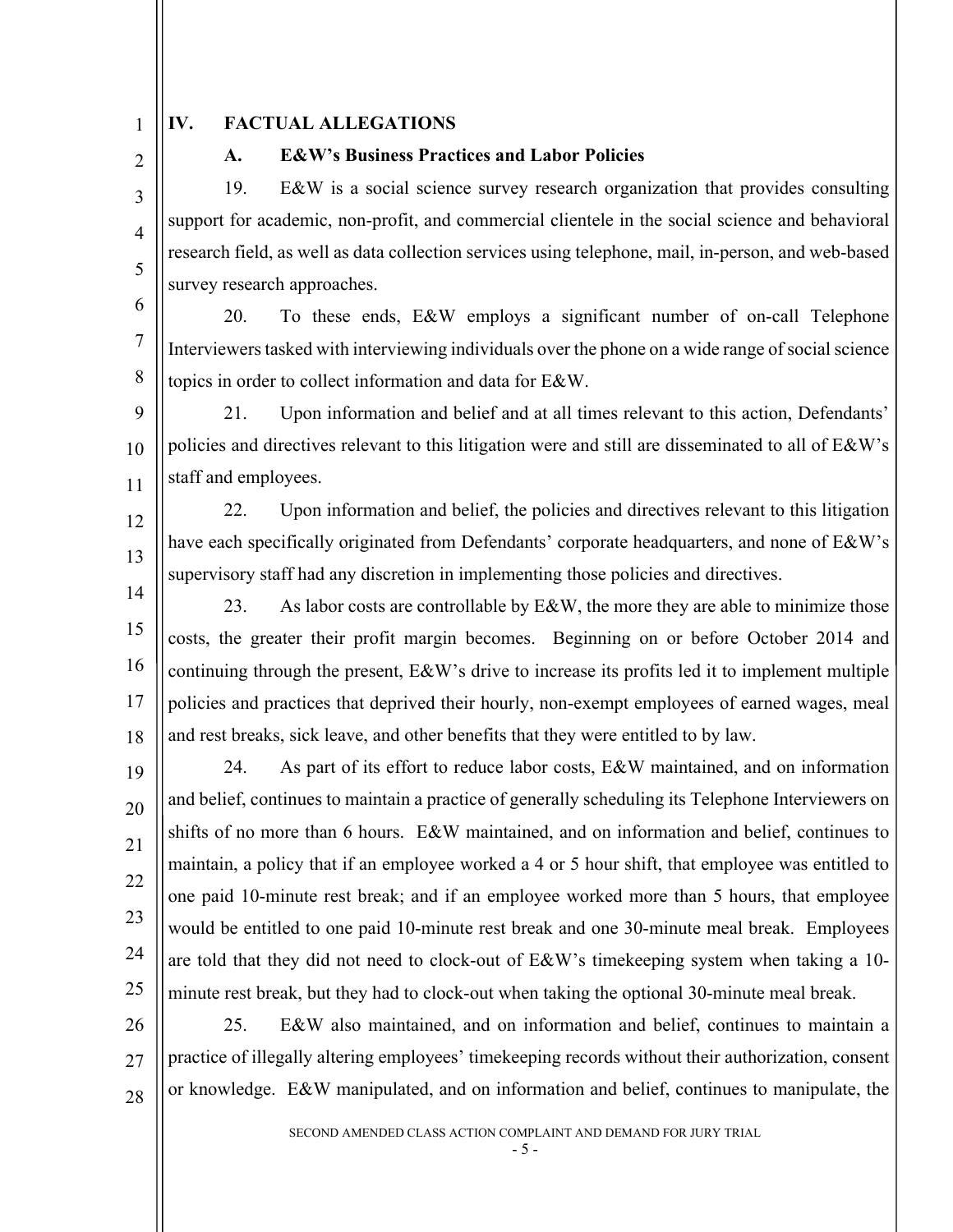SECOND AMENDED CLASS ACTION COMPLAINT AND DEMAND FOR JURY TRIAL - 6 - 1  $\overline{2}$ 3 4 5 6 7 8 9 10 11 12 13 14 15 16 17 18 19 20 21 22 23 24 25 26 27 28 timekeeping records to show that employees clocked out for a 30-minute meal break or a 10 minute rest break when the employee never actually took that break. 26. E&W also maintained, and on information and belief, continues to maintain timekeeping records to reflect that its employees worked less time than they actually did, taking away several hours of work from each employee in each pay period. 27. E&W also maintained, and on information and belief, continues to maintain a policy and practice of not paying overtime wages to its employees at the statutory overtime rate of pay. Instead, E&W compensated its employees for overtime using their regular rates of pay. 28. Finally, E&W also maintained, and on information and belief, continues to maintain, a policy and practice of denying paid sick leave to its employees. **B. Named Plaintiffs' Experiences Under Defendants' Policies and Practices (1) Hayter's Work Experience with E&W** 29. Hayter worked for E&W from October 23, 2014 to November 2017. Hayter was paid \$16.00 per hour, except during February 2017 to May 2017, when she was paid \$18.00 per hour. 30. Throughout the course of her employment, Hayter worked 5 days per week on average. The majority of her shifts were approximately 6 hours, but she occasionally worked 8 hour shifts and also worked overtime hours. *(a) E&W's Unlawful Policies Relating to Meal Periods, Rest Periods, Overtime, and Sick Leave*  31. Hayter was routinely forced to work through her 30-minute meal breaks. Hayter estimates that she was only afforded the time to take a full and uninterrupted 30-minute meal break about once per month. Hayter also observed that her co-workers rarely took a full, uninterrupted 30-minute meal break. 32. As one example of the oppressive environment, on one occasion, Hayter tried to clock out for a 30-minute lunch break that she was entitled to, and when she returned to her workspace, she was interrogated by Ewald in an aggressive and confrontational manner about where she had been. When Hayter explained that she was taking a 30-minute lunch break, Ewald berated her for having been gone for "a long time." 33. Though Hayter regularly had to work through her meal break, Hayter never waived her right to a 30-minute meal break. E&W never provided Hayter with any forms regarding a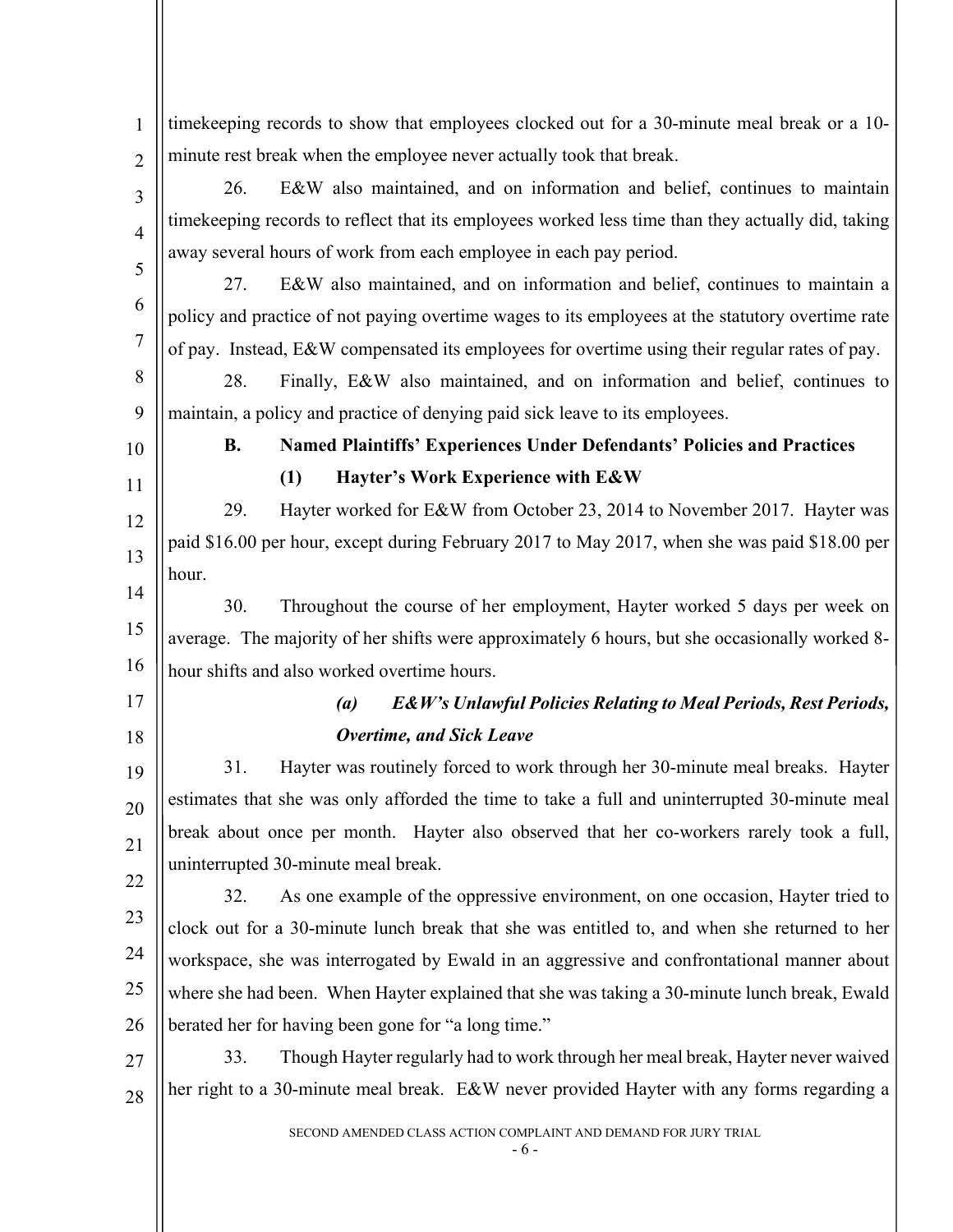1  $\overline{2}$ waiver of Hayter's 30-minute meal breaks, nor asked for any other indication that Hayter ever waived a 30-minute meal break.

34. In a similar fashion, Hayter was routinely forced to work through her 10-minute rest breaks. Hayter estimates that she was only afforded the time to take a 10-minute rest break about two or three times per month.

35. Most of the time, even if Hayter tried to take a ten-minute break, her time in the break room was interrupted by supervisors coming into the break room to discuss work-related matters so that she was not relieved of her duties during her break.

8 9 10 11 36. Although Hayter typically worked in six-hour shifts, she was occasionally assigned big projects requiring her to work more than 8 hours per day and/or more than 40 hours per week. On these occasions, Hayter was not compensated for the overtime that she worked. Hayter was never paid any overtime throughout her time working for E&W.

37. Hayter was also denied at least two requests to take paid sick leave while working at E&W, and was forced to come to work while sick.

14 15 16 17 18 38. On at least two occasions, Hayter was sick enough that she felt it was necessary to call to say she would be out sick for one day. When Hayter made that telephone call, Ewald or another employee of the company would tell Hayter that she needed to have a doctor's note if she wanted to "call out." Because Hayter did not have health insurance, she could not afford to visit a doctor particularly for a minor illness that did not warrant urgent medical attention, and therefore she came to work ill. As a result, she accrued numerous hours of sick time that she could not use.

19 20 39. Hayter had worked for more than 90 days, and for more than 30 hours, for E&W in a single calendar year, at the time that she tried to use paid sick leave, and had that request denied.

21

23

24

25

3

4

5

6

7

12

13

## *(b) E&W's Manipulation of Hayter's Timekeeping Records*

22 40. Throughout her employment with E&W, Hayter noticed that issues frequently arose between E&W and its employees regarding irregularities with E&W's timekeeping system and corresponding pay. Hayter noticed that employees frequently complained about their pay being wrong and about missing time in their timekeeping records.

26 27 41. Hayter lacked any access to her own timekeeping records and had to ask a supervisor to access those records.

28

///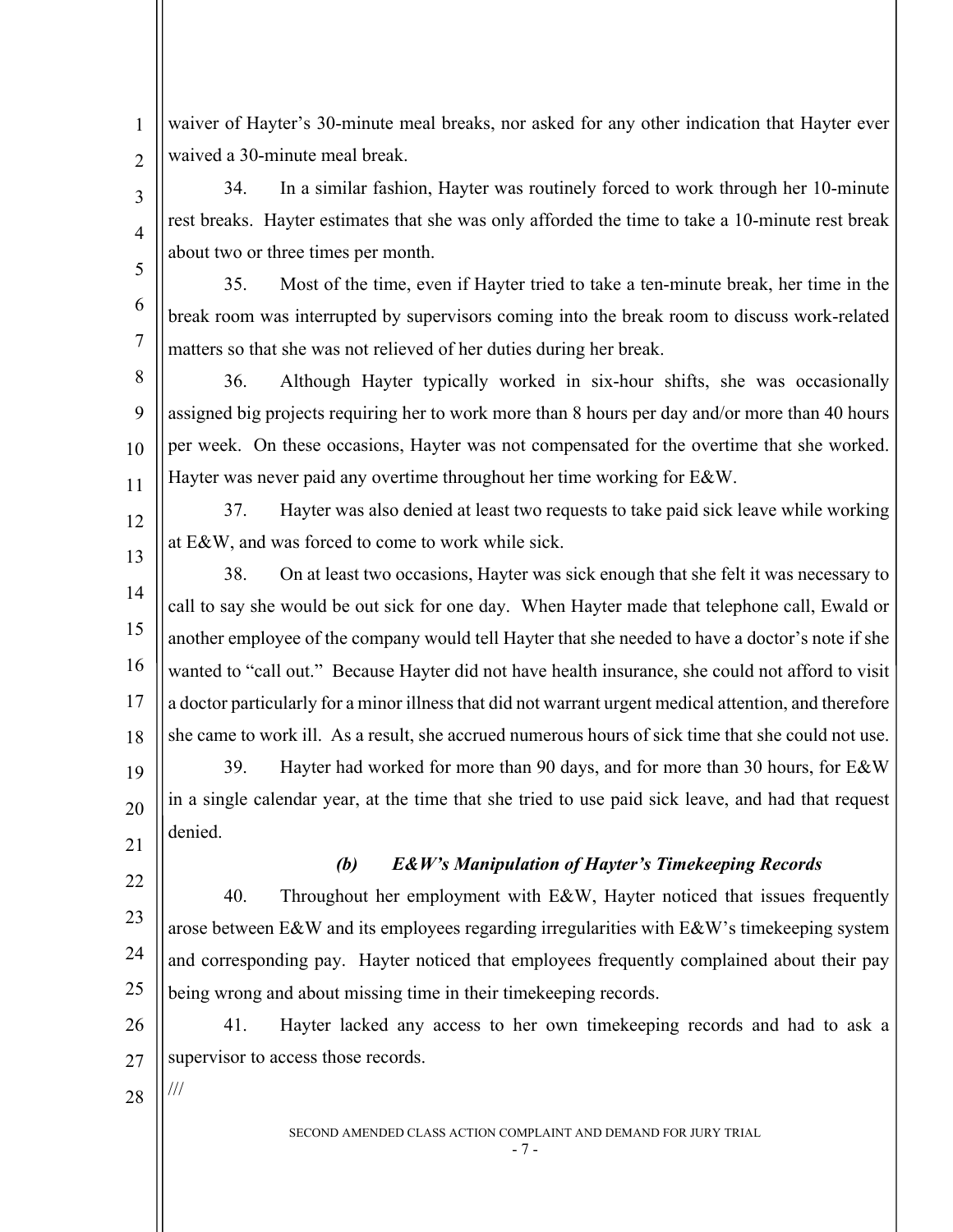1  $\overline{2}$ 42. Through her employment, E&W did not inform Hayter that changes were made to her timekeeping records.

43. Towards the end of her employment, in the fall of 2017, Hayter asked to access her timekeeping records, and was granted a one-time access by a supervisor. Hayter then noticed that her timekeeping records showed that she had clocked-out for a ten-minute rest break every day within the past workweek, even though she had not actually taken those breaks and/or recorded them.

7 8 9 10 11 44. In fact, Hayter's records should not have indicated that she had clocked out for *any* ten-minute rest breaks, because she *never* clocked out for those breaks for two reasons. Hayter rarely took a ten-minute rest break, and even if she had, she would not have clocked out for them in accordance with E&W's policy that employees did not need to clock out for tenminute rest breaks.

12 13 45. Hayter also realized that she had been recorded working about 2-3 less hours per pay period than she had actually worked, and she had therefore never been paid for working those hours.

14 15 16 17 46. Upon information and belief, Hayter asserts that E&W had unilaterally changed Hayter's time entries throughout her employment to falsely reflect that Hayter had taken meal and rest breaks when she had not done so, or to falsely reflect that she had worked less hours than she actually worked.

18 19 20 47. Shortly after this discovery, Hayter filed a wage claim with the Labor Commissioner, alleging that E&W had manipulated her time records without her consent, had denied her use of paid sick time, and had failed to pay her overtime wages that she was owed.

48. After filing her wage claim, the Labor Commissioner sought a written reply from E&W. In its written reply to the Labor Commissioner, E&W asserted that no violations had occurred and provided portions of Hayter's time records. Hayter noticed that the portions of her time records that were provided appeared different from the time records that E&W had previously allowed her to inspect. Accordingly, Hayter believes that E&W manipulated her time records again for the purpose of overcoming her wage claim.

26 27 49. Hayter never consented to alterations or modifications of her timekeeping records, and the modifications that Hayter saw did not reflect the hours she actually worked.

28

///

21

22

23

24

25

3

4

5

6

SECOND AMENDED CLASS ACTION COMPLAINT AND DEMAND FOR JURY TRIAL

- 8 -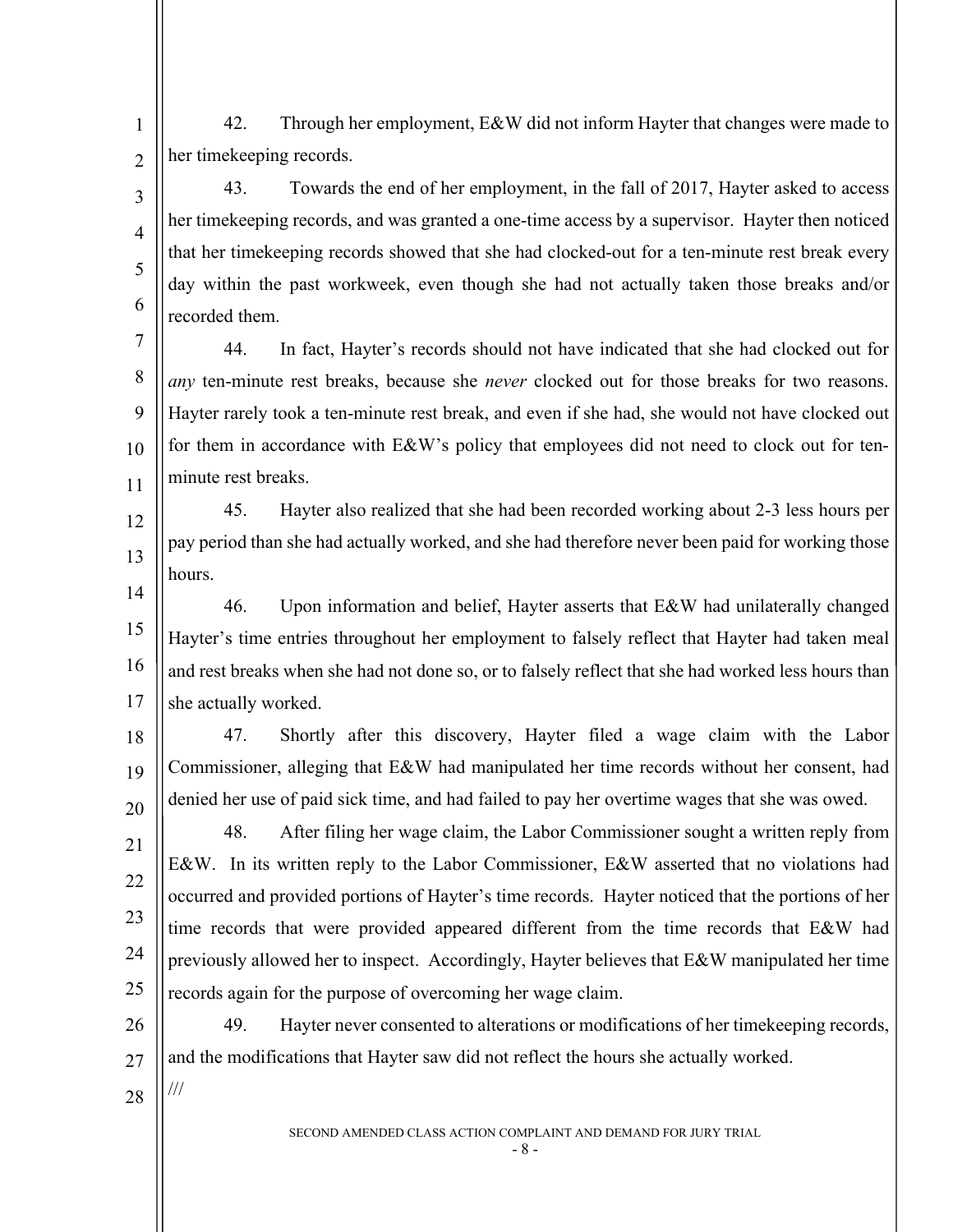| 1              | 50.                                                                                             | As a result of these practices, Hayter's overtime was not always reported on her                  |
|----------------|-------------------------------------------------------------------------------------------------|---------------------------------------------------------------------------------------------------|
| $\overline{2}$ |                                                                                                 | pay records and she was regularly not paid for all of her worked hours, overtime work, or         |
| 3              |                                                                                                 | compensated when she was forced to work through meal or rest breaks.                              |
| $\overline{4}$ | 51.                                                                                             | E&W issued paychecks to Hayter based on the manufactured and altered time                         |
| 5              |                                                                                                 | records, and these paychecks, and their accompanying wage statements, misrepresented and          |
|                |                                                                                                 | underpaid the wages earned by Hayter.                                                             |
| 6              | 52.                                                                                             | Hayter is informed and believes that E&W knew or should have known at the time                    |
| $\overline{7}$ |                                                                                                 | they issued her paychecks that the paychecks did not reflect all the wages she earned.            |
| 8              | 53.                                                                                             | Hayter is informed and believes that E&W intentionally concealed or failed to                     |
| 9              |                                                                                                 | disclose the fact that E&W had changed her timekeeping records.                                   |
| 10             | 54.                                                                                             | Hayter is further informed and believes that E&W intended to deceive Hayter by                    |
| 11             |                                                                                                 | concealing the fact that some of her paychecks were not accurate reflections of all the wages she |
| 12             | earned.                                                                                         |                                                                                                   |
| 13             | 55.                                                                                             | Hayter is informed and believes that E&W intended for her to rely on these                        |
| 14             | misrepresentations and for her to accept her paycheck as an accurate reflection of the wages he |                                                                                                   |
|                | earned.                                                                                         |                                                                                                   |
| 15             | 56.                                                                                             | Hayter was justified in relying on E&W's deceptions.                                              |
| 16             | 57.                                                                                             | Hayter relied on Defendants' deceptions and was thusly harmed, as to date she has                 |
| 17             |                                                                                                 | not been paid all of the wages that she has earned.                                               |
| 18             |                                                                                                 | <b>Shields's Work Experience with E&amp;W</b><br>(2)                                              |
| 19             | 58.                                                                                             | Shields worked as an hourly, non-exempt employee as a Telephone Interviewer at                    |
| 20             |                                                                                                 | E&W from approximately early 2014 to February 2016.                                               |
| 21             | 59.                                                                                             | As a Telephone Interviewer, Shields worked shifts of approximately 6-7 hours per                  |
| 22             |                                                                                                 | day, approximately 5 days per week, thus working 30-35 hours per week on average.                 |
|                |                                                                                                 | <b>E&amp;W's Unlawful Policies Relating to Meal Periods, Rest Periods,</b><br>(a)                 |
| 23             |                                                                                                 | <b>Overtime, and Sick Leave</b>                                                                   |
| 24             | 60.                                                                                             | During her employment with E&W, Shields never clocked out for her 10-minute                       |
| 25             |                                                                                                 | rest breaks, in accordance with E&W's policy that employees did not need to click-out for their   |
| 26             |                                                                                                 | 10-minute rest breaks. Shields did clock out whenever she actually took her 30-minute meal        |
| 27             | breaks.                                                                                         |                                                                                                   |
| 28             | ///                                                                                             |                                                                                                   |
|                |                                                                                                 | SECOND AMENDED CLASS ACTION COMPLAINT AND DEMAND FOR JURY TRIAL<br>$-9-$                          |
|                |                                                                                                 |                                                                                                   |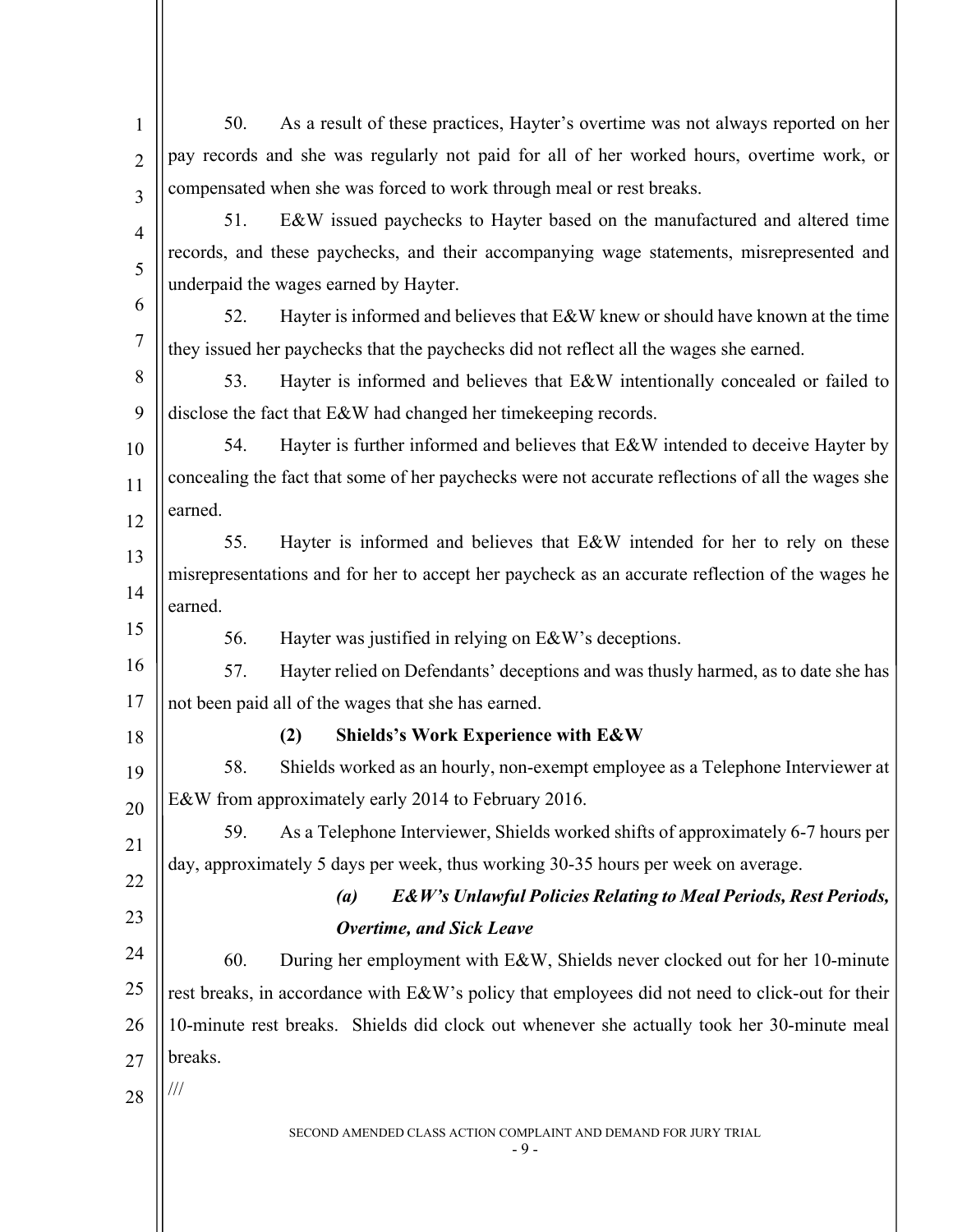61. Shields was routinely forced to work through her 30-minute meal breaks. Shields estimates that she was only afforded the time to take a full 30-minute meal break about once or twice per month. Even if she tried to take her full break she was regularly interrupted.

62. Shields never waived her right to a 30-minute meal break. E&W never provided Shields with any forms regarding a waiver of Shields's 30-minute meal breaks, nor asked for any other indication that Shields ever waived a 30-minute meal break.

63. Shields was routinely forced to work through her 10-minute rest breaks. Shields estimates that she was only afforded the time to take a 10-minute rest break about half the time she was working.

 $\overline{Q}$ 10 11 12 13 64. Shields was continually denied requests to take paid sick leave while working at E&W. Shields was told by Ewald that E&W provided zero sick time. As a result, Shields was forced to either take days off while sick and not be paid for that time off or come to work while sick. Because of this policy, Shields took an estimated 15 unpaid days off when she was scheduled to work, because she was sick and was told that there was no paid sick time.

14 15 65. Shields had worked for more than 90 days and for more than 30 hours for E&W in a single calendar year, at the time that she tried to use paid sick leave, and had that request denied.

16

1

 $\overline{2}$ 

3

4

5

6

7

8

## *(b) E&W's Manipulation of Shields' Timekeeping Records*

17 18 19 20 21 66. Throughout her employment with E&W, Shields noticed that issues frequently arose between E&W and its employees regarding irregularities with E&W's timekeeping system and corresponding pay. Shields noticed that employees frequently complained about their pay being wrong and about missing time in their timekeeping records. Shields heard employees discussing these pay discrepancies at least once a month during the entire time she was employed.

22 23 24 25 26 67. As a Telephone Interviewer, Shields lacked any access to her own timekeeping records and had to ask a supervisor to access those records. However, about one year into her employment, Shields received a raise of \$1 per hour. Accordingly, she expected that her biweekly paychecks would rise given that she was consistently working the same number of hours. Despite this, her paychecks were suddenly irregular and sometimes paid her less than in the past and/or reflected that she worked less hours than she actually did.

27 28 68. When Shields complained to her supervisors about these paycheck irregularities, Shields was told that the time record system counts her clock-in and clock-out times down to the

SECOND AMENDED CLASS ACTION COMPLAINT AND DEMAND FOR JURY TRIAL

 $-10-$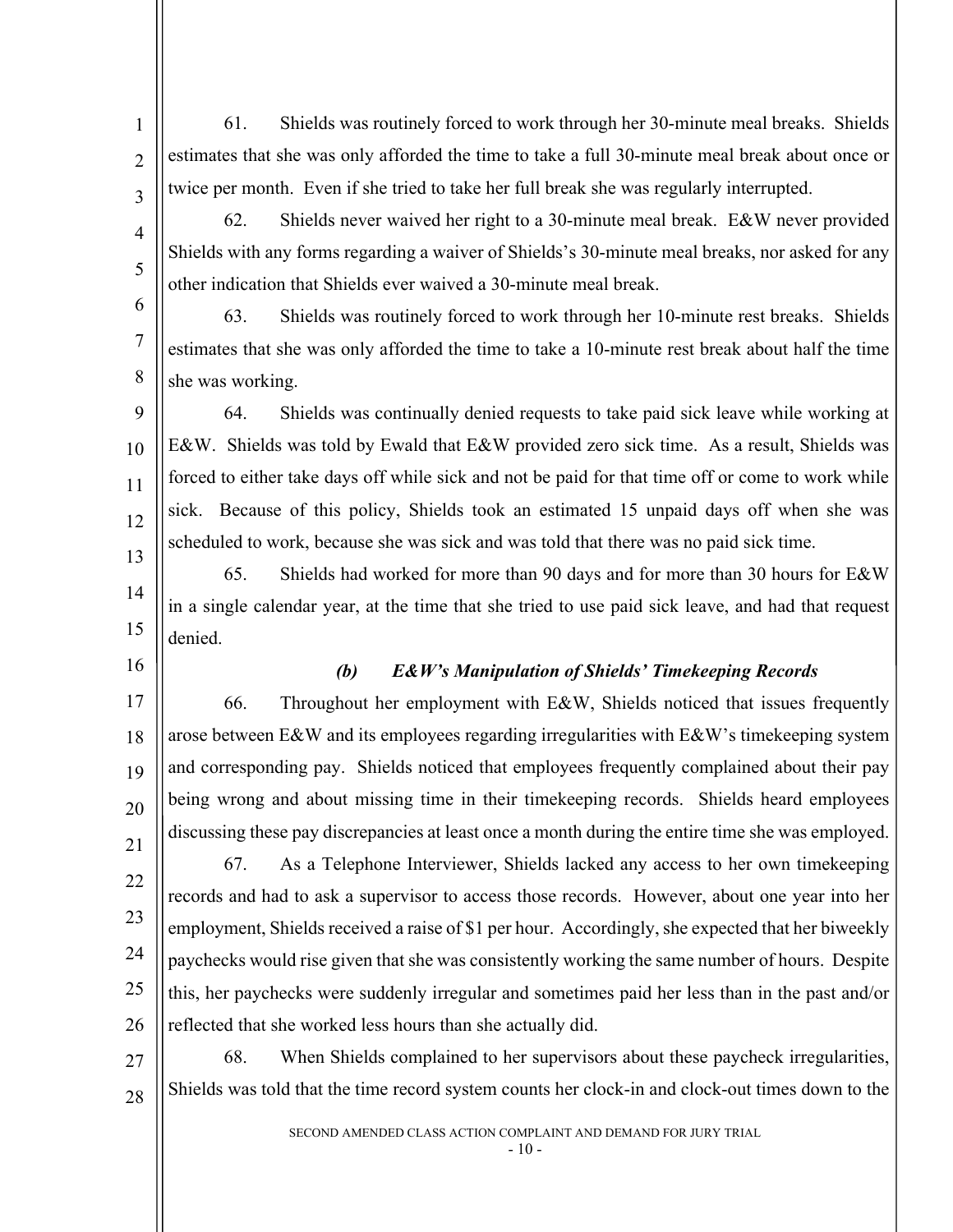| $\mathbf{1}$   | minute and that Shields' memory of working consistent hours week after week was probably            |
|----------------|-----------------------------------------------------------------------------------------------------|
| $\overline{2}$ | faulty.                                                                                             |
| 3              | 69.<br>Upon information and belief, Shields asserts that E&W had unilaterally changed               |
| $\overline{4}$ | Shields's time entries throughout her employment to falsely reflect that Shields had taken meal     |
| 5              | and rest breaks when she had not done so, or to falsely reflect that she had worked less hours than |
|                | she actually worked.                                                                                |
| 6              | 70.<br>Shields never consented to the alterations or modifications of her timekeeping               |
| $\overline{7}$ | records.                                                                                            |
| 8              | E&W concealed from Shields almost all of the changes it made to her timekeeping<br>71.              |
| 9              | records.                                                                                            |
| 10             | 72.<br>As a result of these practices, Shields's regular time and overtime was not always           |
| 11             | reported on her pay records and she was regularly not paid for all of her worked hours, overtime    |
| 12             | work, or compensated when she was forced to work through meal or rest breaks.                       |
| 13             | 73.<br>E&W issued paychecks to Shields based on the manufactured and altered time                   |
| 14             | records, and these paychecks, and their accompanying wage statements, misrepresented and            |
| 15             | underpaid the wages earned by Shields.                                                              |
|                | Shields is informed and believes that E&W knew or should have known at the time<br>74.              |
| 16             | they issued her paychecks that the paychecks did not reflect all the wages he earned.               |
| 17             | 75.<br>Shields is informed and believes that E&W intentionally concealed or failed to               |
| 18             | disclose the fact that E&W had changed his time records.                                            |
| 19             | Shields is further informed and believes that E&W intended to deceive Shields by<br>76.             |
| 20             | concealing the fact that some of her paychecks were not accurate reflections of all the wages she   |
| 21             | earned.                                                                                             |
| 22             | 77.<br>Shields is informed and believes that E&W intended for her to rely on these                  |
| 23             | misrepresentations and for her to accept her paycheck as an accurate reflection of the wages he     |
| 24             | earned.                                                                                             |
|                | 78.<br>Shields was justified in relying on E&W's deceptions.                                        |
| 25             | 79.<br>Shields relied on Defendants' deceptions and was thusly harmed, as to date she               |
| 26             | has not been paid all of the wages that she has earned.                                             |
| 27             | $/\!/ \!/$                                                                                          |
| 28             | ///                                                                                                 |
|                | SECOND AMENDED CLASS ACTION COMPLAINT AND DEMAND FOR JURY TRIAL<br>- 11 -                           |
|                |                                                                                                     |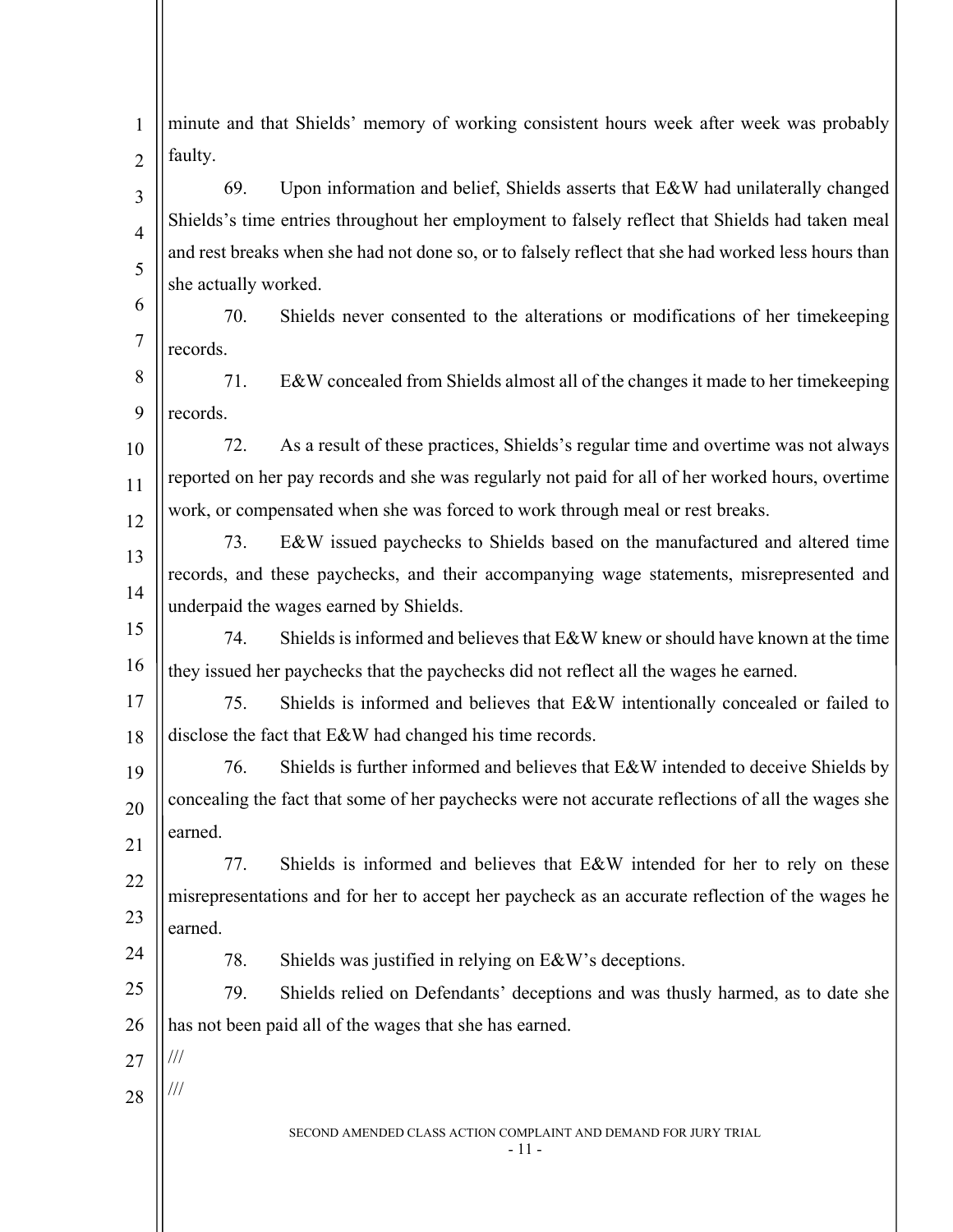1

2

3

4

5

6

7

## **(3) Evans's Work Experience with E&W**

80. Evans worked as an hourly, non-exempt employee as a Telephone Interviewer at E&W from approximately May 2014 to December 2014, where she was paid \$14 per hour.

81. As a Telephone Interviewer, Evans worked shifts of approximately 6-8 hours per day. Evans work schedule varied widely depending on the projects she was assigned, and she worked anywhere between 20-40 hours per week depending on the project she was working on.

# *(a) E&W's Unlawful Policies Relating to Meal Periods, Rest Periods, Overtime, and Sick Leave*

8 9 10 82. During her employment with E&W, Evans never clocked out for her 10-minute rest breaks, in accordance with E&W's policy that employees did not need to click-out for their 10-minute rest breaks. Evans did clock out whenever she took her 30-minute meal breaks.

11 12 13 83. Evans was routinely forced to work through her 30-minute meal breaks. Evans estimates that she was only afforded the time to take a 30-minute meal break about twice per month, because E&W was adamant about getting the requisite number of calls made each day.

14 15 16 17 84. In fact, Evans was routinely told by her E&W managers to "hurry up" when she took her breaks, or to "make it quick." One of Evans' supervisors, Kevin (last name unknown), would get angry with E&W employees who took breaks, including Evans. If an employee was in the bathroom for too long, that employee would be verbally reprimanded. This happened nearly every day that Evans worked at E&W.

18

21

22

23

24

19 20 85. Evans never waived her right to a 30-minute meal break. E&W never provided Evans with any forms regarding a waiver of Evans' 30-minute meal breaks, nor asked for any other indication that Evans ever waived a 30-minute meal break.

86. Evans was routinely forced to work through her 10-minute rest breaks. Evans estimates that she was only afforded the time to take a 10-minute rest break about twice per week.

87. Evans was sick enough to be absent from work on at least two occasions, and as a result she went unpaid. It was Evans' understanding that E&W did not provide any paid sick leave.

25 26 27 88. Evans had worked for more than 90 days and for more than 30 hours for E&W in a single calendar year, at the time she tried to use paid sick leave, and had those requests denied. ///

28

///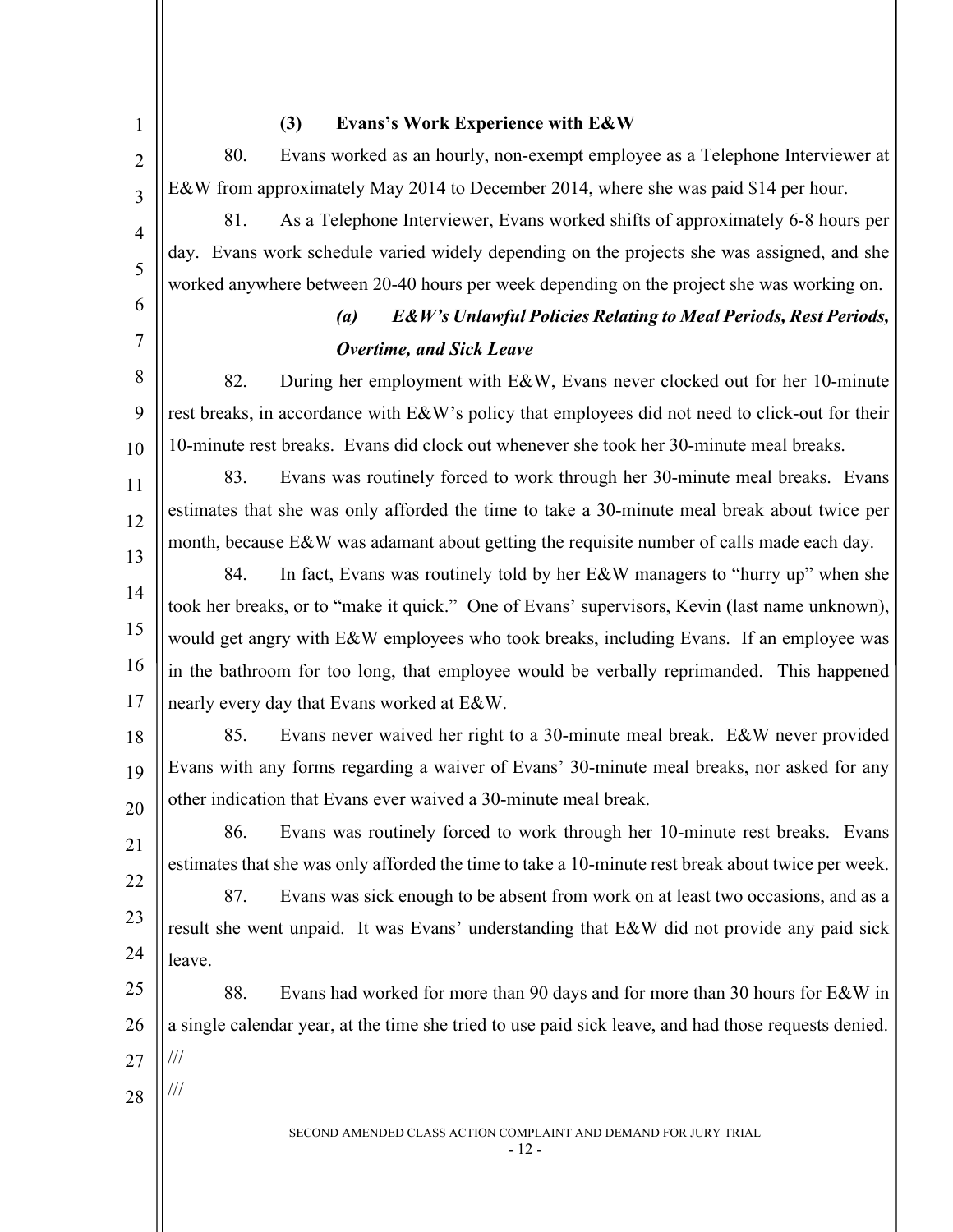| $\mathbf{1}$   |          | <b>E&amp;W's Manipulation of Evans's Timekeeping Records</b><br>(b)                                |
|----------------|----------|----------------------------------------------------------------------------------------------------|
| $\overline{2}$ | 89.      | As a Telephone Interviewer, Evans lacked any access to her own timekeeping                         |
| 3              |          | records and had to ask a supervisor to access those records.                                       |
| $\overline{4}$ | 90.      | While working at E&W, Evans noticed that several of her paychecks were                             |
| 5              |          | irregular and sometimes paid her less money than she earned in a given pay period and/or reflected |
|                |          | that she worked fewer hours in a pay period than she actually did. Evans noticed this problem      |
| 6              |          | because she independently kept track of the amount of hours that she worked per day and these      |
| $\overline{7}$ |          | hours sometimes did not correspond to the pay that she received for the corresponding pay period.  |
| 8              | 91.      | Evans did not complain about this issue to her supervisors as she attributed the                   |
| 9              |          | issue to mathematical miscalculations on her own part or errors in her memory.                     |
| 10             | 92.      | Upon information and belief, Evans now believes and asserts that E&W had                           |
| 11             |          | unilaterally changed Evans's time entries throughout her employment to falsely reflect that Evans  |
| 12             |          | had taken meal and rest breaks when she had not done so, or to falsely reflect that she had worked |
| 13             |          | less hours than she actually worked.                                                               |
| 14             | 93.      | E&W concealed from Evans almost all of the changes it made to her time keeping                     |
|                | records. |                                                                                                    |
| 15             | 94.      | Evans never consented to the alterations or modifications of her timekeeping                       |
| 16             | records. |                                                                                                    |
| 17             | 95.      | As a result of these practices, Evans's regular time and overtime was not always                   |
| 18             |          | reported on her pay records and she was regularly not paid for all hours worked, overtime work,    |
| 19             |          | or compensated when she was forced to work through meal or rest breaks.                            |
| 20             | 96.      | E&W issued paychecks to Evans based on the manufactured and altered time                           |
| 21             |          | records, and these paychecks, and their accompanying wage statements, therefore misrepresented     |
| 22             |          | and underpaid the wages earned by Evans.                                                           |
| 23             | 97.      | Evans is informed and believes that E&W knew or should have known at the time                      |
|                |          | they issued her paychecks that the paychecks did not reflect all the wages he earned.              |
| 24             | 98.      | Evans is informed and believes that E&W intentionally concealed or failed to                       |
| 25             |          | disclose the fact that E&W had changed his time records.                                           |
| 26             | 99.      | Evans is further informed and believes that E&W intended to deceive Evans by                       |
| 27             |          | concealing the fact that some of her paychecks were not accurate reflections of all the wages she  |
| 28             | earned.  |                                                                                                    |
|                |          | SECOND AMENDED CLASS ACTION COMPLAINT AND DEMAND FOR JURY TRIAL                                    |

- 13 -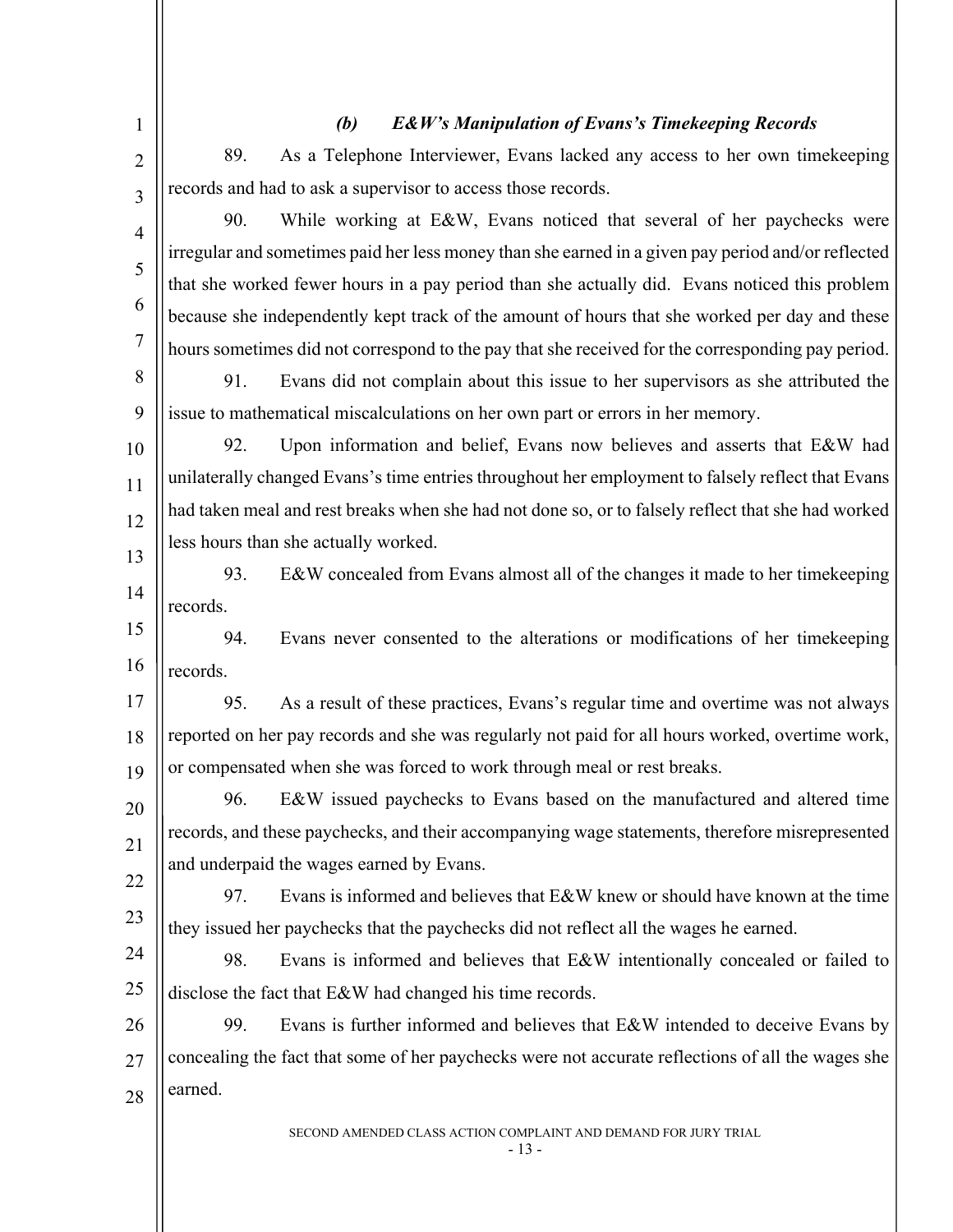| $\mathbf{1}$   | 100.                                                                                            | Evans is informed and believes that E&W intended for her to rely on these                                                                                            |  |
|----------------|-------------------------------------------------------------------------------------------------|----------------------------------------------------------------------------------------------------------------------------------------------------------------------|--|
| $\overline{2}$ | misrepresentations and for her to accept her paycheck as an accurate reflection of the wages he |                                                                                                                                                                      |  |
| 3              | earned.                                                                                         |                                                                                                                                                                      |  |
|                | 101.                                                                                            | Evans was justified in relying on E&W's deception.                                                                                                                   |  |
| 4              | 102.                                                                                            | Evans relied on Defendants' deceptions and was thusly harmed, as to date she has                                                                                     |  |
| 5              |                                                                                                 | not been paid all of the wages that she has earned.                                                                                                                  |  |
| 6<br>7         | $\mathbf{C}$ .                                                                                  | Delayed Discovery of Defendants' Manipulation of Timekeeping Records by<br><b>Named Plaintiff</b>                                                                    |  |
| 8              | 103.                                                                                            | Defendants deliberately concealed from Named Plaintiffs almost all changes made                                                                                      |  |
| 9              |                                                                                                 | to their timekeeping records as those changes were made without Named Plaintiffs' knowledge,                                                                         |  |
|                |                                                                                                 | authority and/or consent. Named Plaintiffs' paychecks never indicated that modifications had                                                                         |  |
| 10             |                                                                                                 | been made to their timekeeping records to falsely reflect that Named Plaintiffs had taken meal                                                                       |  |
| 11             |                                                                                                 | and rest breaks when they had not done so, or to falsely reflect that they had worked fewer hours                                                                    |  |
| 12             | than they actually worked.                                                                      |                                                                                                                                                                      |  |
| 13             | 104.                                                                                            | Named Plaintiffs only became aware of Defendants' wrongdoing recently, within                                                                                        |  |
| 14             |                                                                                                 | three years of the filing of this action, and acted promptly in filing this lawsuit upon this discovery.                                                             |  |
|                |                                                                                                 |                                                                                                                                                                      |  |
| 15             | D.                                                                                              | <b>Class Members' Claims</b>                                                                                                                                         |  |
| 16             | 105.                                                                                            | Named Plaintiffs bring this action on behalf of themselves and others similarly                                                                                      |  |
|                |                                                                                                 | situated as a class action pursuant to CCP $\S 382$ . The class that Named Plaintiffs seek to represent                                                              |  |
|                | is defined as follows:                                                                          |                                                                                                                                                                      |  |
| 17<br>18<br>19 |                                                                                                 | All persons who have been employed or are currently employed as hourly,<br>non-exempt employees by E&W in California for either (1) the period                       |  |
| 20             |                                                                                                 | beginning with the first time E&W used an electronic timekeeping system                                                                                              |  |
| 21             |                                                                                                 | of the type described above until the resolution of this action, and/or $(2)$ the<br>period of four years prior to the filing of this complaint until the resolution |  |
| 22             | 106.                                                                                            | of this action ("Class Members").<br>The persons in the class are so numerous that the joinder of all such persons is                                                |  |
| 23             |                                                                                                 | impracticable, and the disposition of their claims as a class will benefit the parties and the Court.                                                                |  |
| 24             |                                                                                                 | Named Plaintiffs are informed and believe that E&W has employed Named Plaintiffs along with                                                                          |  |
| 25             |                                                                                                 | numerous other hourly employees at any given time. Named Plaintiffs believe there will be at                                                                         |  |
| 26             |                                                                                                 | least 100 Class Members who worked for E&W during the liability period. Although the exact                                                                           |  |
| 27             |                                                                                                 | number and identities of the Class Members are unknown to Named Plaintiffs at this time, this                                                                        |  |

SECOND AMENDED CLASS ACTION COMPLAINT AND DEMAND FOR JURY TRIAL

- 14 -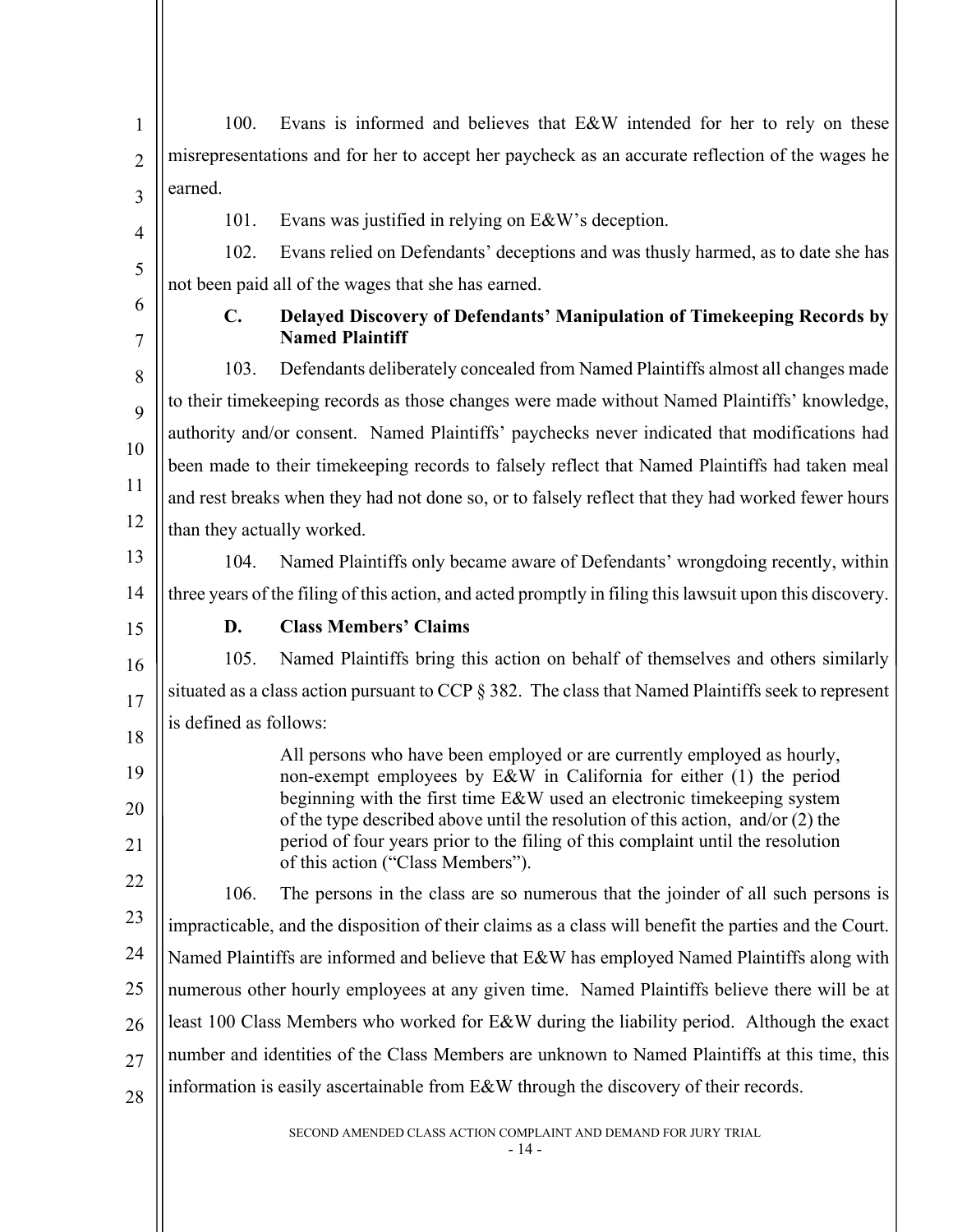107. There is a well-defined commonality of interest in the questions of law and of fact involving and affecting the Class Members to be represented in that all of these employees have been harmed by the aforementioned practices of E&W and its willful violations of the Labor Code and applicable Industrial Welfare Commission ("IWC") wage orders.

4 5

6

7

8

1

 $\overline{2}$ 

3

108. The claims Named Plaintiffs herein allege are typical of those claims which could be alleged by any member of the class, and the relief sought is typical of the relief which would be sought by each of the members of the class in separate actions. All Class Members have been similarly harmed by E&W's policies and practices set forth above. Further, E&W benefited from the same wrongful and unfair policies and practices.

 $\overline{Q}$ 10 11 12 109. Named Plaintiffs will fairly and adequately represent and protect the interests of all Class Members and there are no known conflicts of interest between Named Plaintiffs and Class Members. Other former and current employees of E&W are also available to serve as class representatives if needed.

13 14 110. Named Plaintiffs have retained adequate counsel who have been previously certified as class counsel in wage and hour class action cases and who are experienced and competent in both class action and employment litigation.

15 16 17 18 111. The prosecution of separate actions by individual Class Members would create a risk of inconsistent and/or varying adjudications, thus establishing incompatible standards of conduct for E&W and resulting in the impairment of Class Members' rights and the disposition of their interests through actions to which they were not parties.

19 20 21 112. The prosecution of separate actions by individual Class Members would also create a multiplicity of suits to be adjudicated upon the same or nearly the same common body of evidence, and would result in an inefficient use of judicial resources.

22 23 113. Questions of law and fact common to Class Members predominate over any questions affecting only individual Class Members. These common questions of law and fact include, but are not limited to, the following:

24 25 26 a) whether E&W has maintained and enforced, and on information and belief, continues to maintain and enforce, common policies and procedures as companywide practices to fraudulently change electronic time records;

27 28 b) whether E&W has changed the time records of Class Members without the authorization, knowledge and/or consent of Class Members;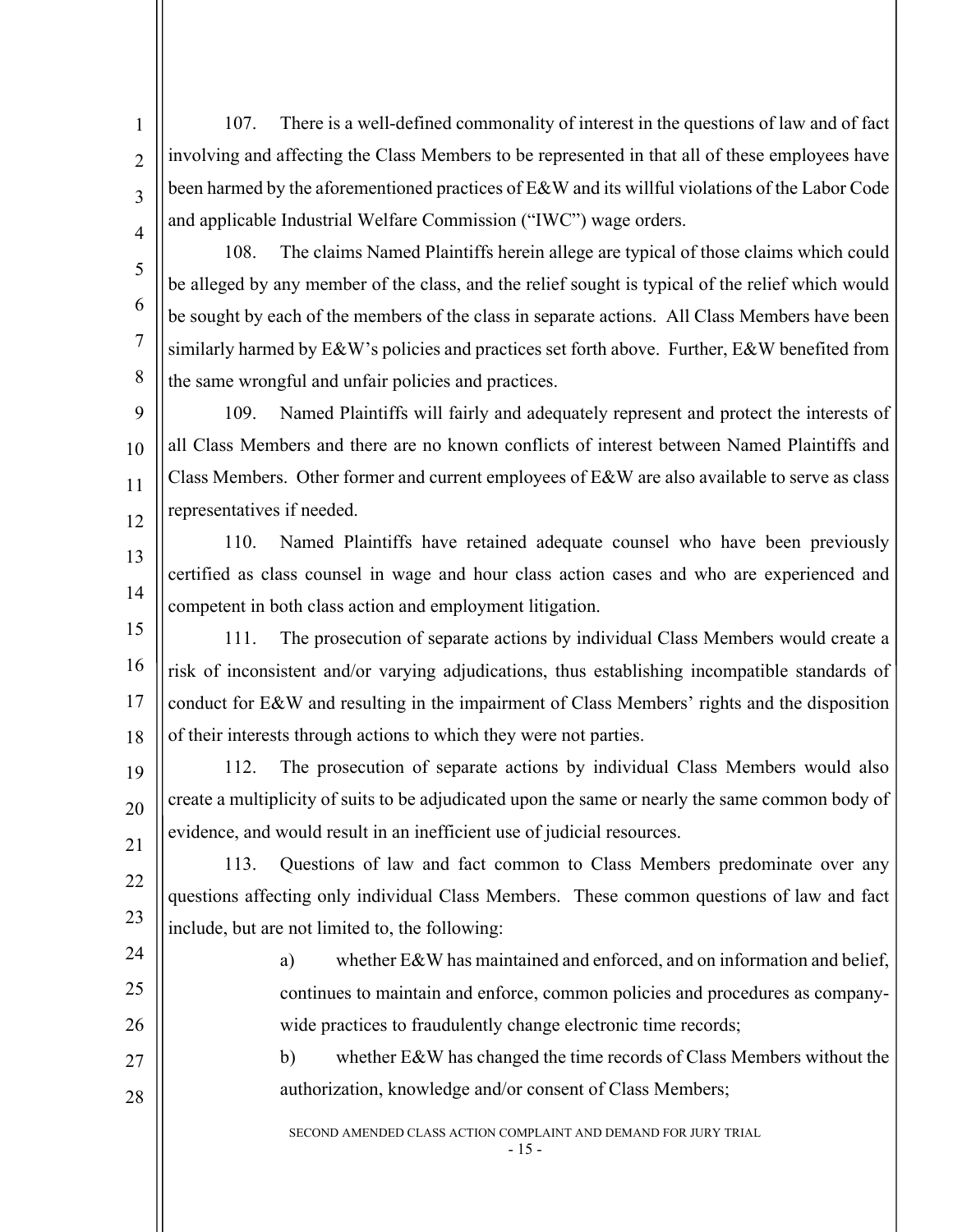| $\mathbf{1}$   | whether E&W has changed the time records of Class Members without the<br>$\mathbf{c})$                                           |
|----------------|----------------------------------------------------------------------------------------------------------------------------------|
| $\overline{2}$ | consent of Class Members to create inaccurate records of the hours worked by                                                     |
| 3              | Class Members;                                                                                                                   |
| $\overline{4}$ | whether E&W has maintained and enforced, and on information and belief,<br>$\mathbf{d}$                                          |
| 5              | continues to maintain and enforce, common policies and procedures as company-                                                    |
|                | wide practices to unlawfully avoid paying Class Members regular, overtime, and                                                   |
| 6              | other premium wages;                                                                                                             |
| $\overline{7}$ | whether E&W has failed to pay Class Members wages earned by Class<br>e)                                                          |
| 8              | Members;                                                                                                                         |
| 9              | whether E&W has maintained and enforced, and on information and belief,<br>f                                                     |
| 10             | continues to maintain and enforce, common policies and procedures as company-                                                    |
| 11             | wide practices to fraudulently eliminate records that Class Members worked                                                       |
| 12             | overtime or were not provided with meal and rest breaks to which they were                                                       |
| 13             | entitled;                                                                                                                        |
| 14             | whether E&W has eliminated records of overtime worked by Class<br>g)                                                             |
| 15             | Members;                                                                                                                         |
| 16             | whether E&W has failed to pay and/or continues not to pay Class Members<br>h)                                                    |
|                | overtime wages earned by Class Members;                                                                                          |
| 17             | whether E&W has eliminated records evidencing that Class Members were<br>$\ddot{i}$                                              |
| 18             | entitled to meal and rest breaks or premium wages for missed meal or rest breaks;                                                |
| 19             | whether E&W has maintained and enforced, and on information and belief,<br>j)                                                    |
| 20             | continues to maintain and enforce, common policies and procedures as company-                                                    |
| 21             | wide practices to create false records purporting to show that Class Members had                                                 |
| 22             | been provided with required meal and rest breaks when none were actually taken;                                                  |
| 23             | whether E&W has created false records that Class Members took meal<br>$\bf k)$                                                   |
| 24             | breaks when none were actually taken;<br>whether E&W has maintained and enforced, and on information and belief,<br>$\mathbf{I}$ |
| 25             | continues to maintain and enforce common policies and procedures as company-                                                     |
| 26             | wide practices to avoid providing Class Members with required meal or rest                                                       |
|                | breaks;                                                                                                                          |
| 27             | whether E&W has failed to provide Class Members meal breaks when they<br>m)                                                      |
| 28             | SECOND AMENDED CLASS ACTION COMPLAINT AND DEMAND FOR JURY TRIAL<br>$-16-$                                                        |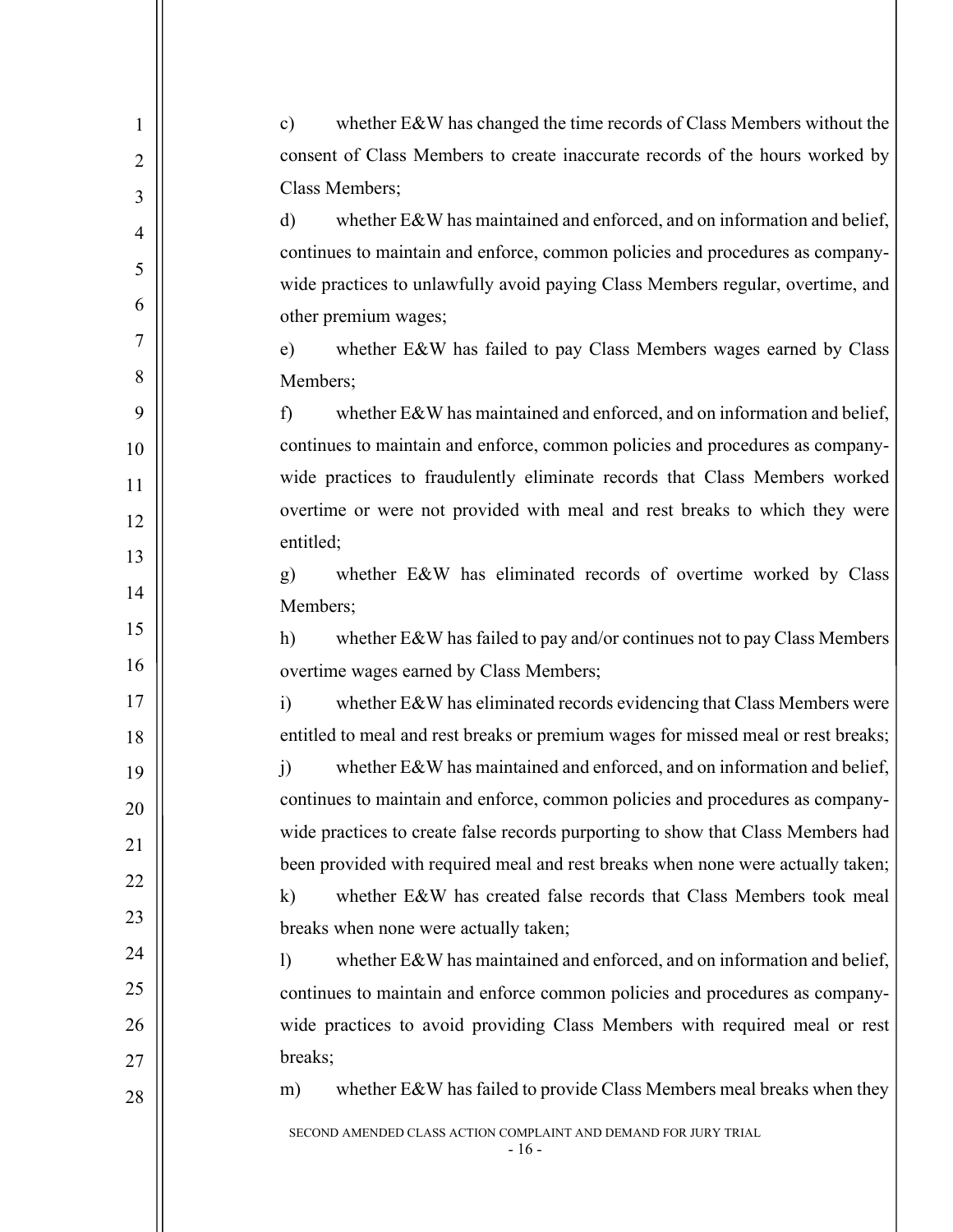| 1              | worked over five hours in one shift;                                                                                                                                                                |  |
|----------------|-----------------------------------------------------------------------------------------------------------------------------------------------------------------------------------------------------|--|
| $\overline{2}$ | whether E&W has maintained and enforced, and on information and belief,<br>n)                                                                                                                       |  |
| 3              | continues to maintain and enforce, common policies and procedures as company-                                                                                                                       |  |
| $\overline{4}$ | wide practices to avoid providing Class Members with required rest breaks;                                                                                                                          |  |
| 5              | whether E&W has failed to provide Class Members rest breaks at the rate<br>$\circ$ )                                                                                                                |  |
|                | of ten $(10)$ minutes net rest time per four $(4)$ hours or major fraction thereof;                                                                                                                 |  |
| 6              | whether E&W has maintained and enforced, and on information and belief,<br>p)                                                                                                                       |  |
| 7              | continues to maintain and enforce, common policies and procedures as company-                                                                                                                       |  |
| 8              | wide practices to avoid providing Class Members with paid sick leave as required                                                                                                                    |  |
| 9              | by the City and County of San Francisco;                                                                                                                                                            |  |
| 10             | whether E&W has failed to promptly pay all Class Members wages due to<br>q)                                                                                                                         |  |
| 11             | them upon the termination of their employment as a result of the common unlawful                                                                                                                    |  |
| 12             | practices and procedures alleged in this complaint;                                                                                                                                                 |  |
| 13             | whether E&W has failed to provide Class Members wage statements that<br>r)                                                                                                                          |  |
| 14             | accurately reflect the employees' earnings, hours worked, or other items as a result                                                                                                                |  |
| 15             | of the common unlawful practices and procedures alleged in this complaint;                                                                                                                          |  |
| 16             | the proper formula for calculating restitution, damages, waiting time, and<br>s)                                                                                                                    |  |
|                | other penalties owed to Class Members; and                                                                                                                                                          |  |
| 17             | whether E&W has deliberately concealed their unlawful practices from the<br>t)                                                                                                                      |  |
| 18             | Class Members so that they would not be subject to a lawsuit filed within the                                                                                                                       |  |
| 19             | statutory limitations period.                                                                                                                                                                       |  |
| 20             | 114.<br>A class action is superior to other available means for the fair and efficient                                                                                                              |  |
| 21             | adjudication of this controversy. Individual joinder of all Class Members is not practicable; class<br>action treatment will permit a large number of similarly situated persons to prosecute their |  |
| 22             | common claims in a single forum simultaneously, efficiently, and without unnecessary                                                                                                                |  |
| 23             | duplication of effort and expense that numerous individual actions would engender. Each Class                                                                                                       |  |
| 24             | Member has been damaged and is entitled to recovery by reason of E&W's illegal policies and                                                                                                         |  |
| 25             | practices described above. Class action treatment will allow those similarly situated persons to                                                                                                    |  |
| 26             | litigate their claims in the manner that is most efficient and economical for the parties and the                                                                                                   |  |
| 27             | judicial system.                                                                                                                                                                                    |  |
| 28             | $\frac{1}{1}$                                                                                                                                                                                       |  |
|                |                                                                                                                                                                                                     |  |
|                | SECOND AMENDED CLASS ACTION COMPLAINT AND DEMAND FOR JURY TRIAL                                                                                                                                     |  |

- 17 -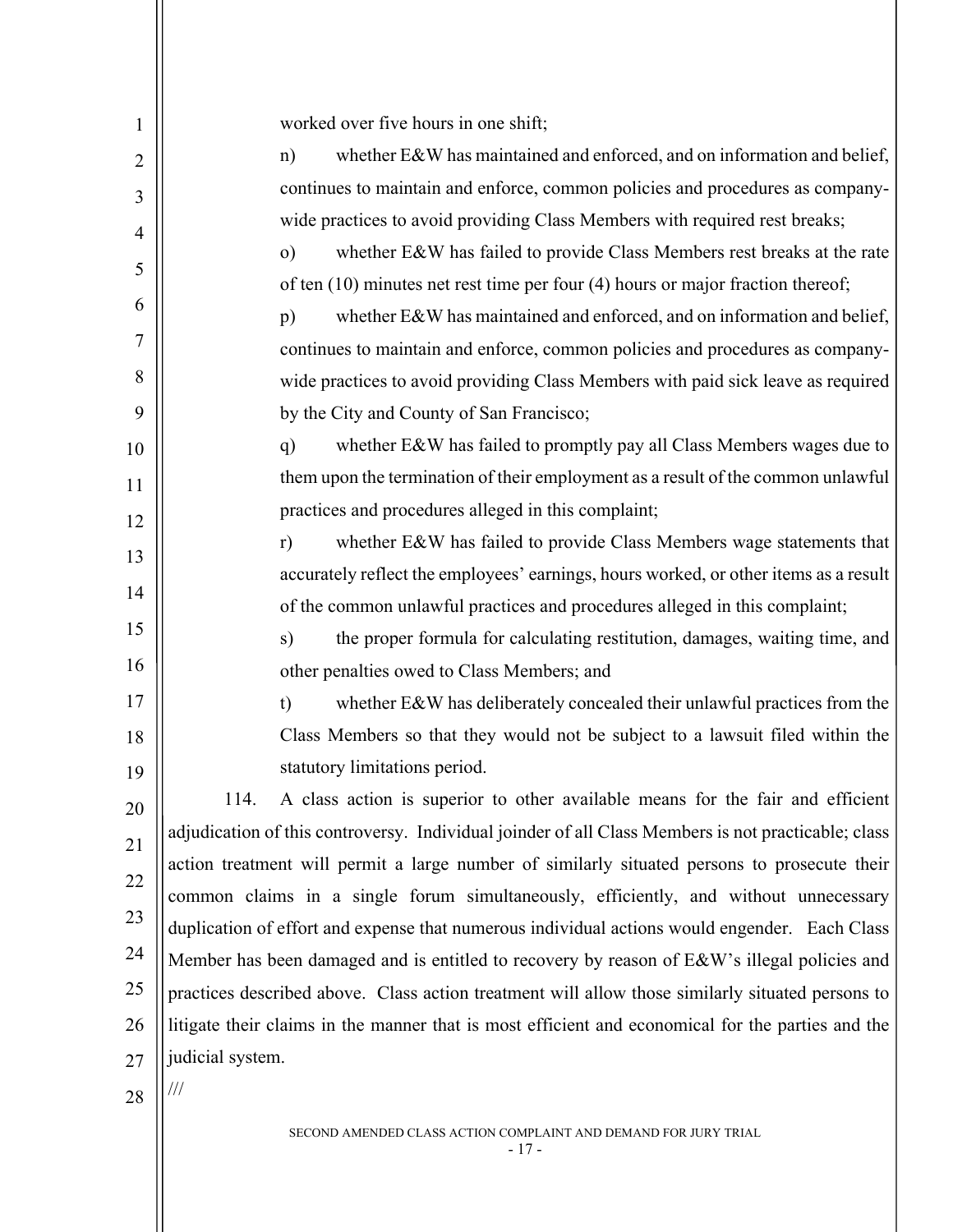| 1<br>$\overline{2}$<br>3<br>$\overline{4}$<br>5<br>6<br>7<br>during meal periods.<br>8<br>116.<br>9<br>10<br>by applicable law, penalties, interest, and attorneys' fees and costs.<br>11<br>12<br><b>Failure to Pay All Wages Earned for Hours Worked in</b><br>13<br>14<br>Named Plaintiffs repeat and re-allege all of the allegations in paragraphs 1-116<br>117.<br>15<br>herein by reference.<br>16<br>118.<br>E&W is liable for Ewald and Wasserman's violations, because it is nothing more<br>17<br>than the alter ego of Ewald and Wasserman. Ewald and Wasserman are liable for E&W's<br>18<br>violations, because the company is nothing more than the alter ego of Ewald and Wasserman.<br>19<br>119.<br>20<br>payable twice during each calendar month.<br>21<br>120.<br>22<br>semimonthly is satisfied if wages are paid not more than seven calendar days following the close<br>of the payroll period.<br>23<br>121.<br>24<br>25<br>all the time the employee is suffered or permitted to work, whether or not required to do so.<br>26<br>122.<br>27<br>28 | E&W's policies and practices violate IWC Order 4-2001, California Code of                                                                                               |
|------------------------------------------------------------------------------------------------------------------------------------------------------------------------------------------------------------------------------------------------------------------------------------------------------------------------------------------------------------------------------------------------------------------------------------------------------------------------------------------------------------------------------------------------------------------------------------------------------------------------------------------------------------------------------------------------------------------------------------------------------------------------------------------------------------------------------------------------------------------------------------------------------------------------------------------------------------------------------------------------------------------------------------------------------------------------------|-------------------------------------------------------------------------------------------------------------------------------------------------------------------------|
|                                                                                                                                                                                                                                                                                                                                                                                                                                                                                                                                                                                                                                                                                                                                                                                                                                                                                                                                                                                                                                                                              | Regulations, Title 8, Chapter 5, §11070; Labor Code §§ 200, 201, 202, 204, 210, 221, 226, 226.7,                                                                        |
|                                                                                                                                                                                                                                                                                                                                                                                                                                                                                                                                                                                                                                                                                                                                                                                                                                                                                                                                                                                                                                                                              | 246, 246.5, 351, 450, 510, 512, and 1194; and B & P Code §§ 17200, et seq. These laws require,                                                                          |
|                                                                                                                                                                                                                                                                                                                                                                                                                                                                                                                                                                                                                                                                                                                                                                                                                                                                                                                                                                                                                                                                              | <i>inter alia</i> , that non-exempt employees be paid for all hours worked, including overtime and that                                                                 |
|                                                                                                                                                                                                                                                                                                                                                                                                                                                                                                                                                                                                                                                                                                                                                                                                                                                                                                                                                                                                                                                                              | all hours worked by accurately reflected on a written, itemized statement. These laws also require                                                                      |
|                                                                                                                                                                                                                                                                                                                                                                                                                                                                                                                                                                                                                                                                                                                                                                                                                                                                                                                                                                                                                                                                              | employers to provide their non-exempt employees with a meal period of at least 30 minutes for                                                                           |
|                                                                                                                                                                                                                                                                                                                                                                                                                                                                                                                                                                                                                                                                                                                                                                                                                                                                                                                                                                                                                                                                              | every five hours the employee spends on the job, and that employees must be relieved of all duties                                                                      |
|                                                                                                                                                                                                                                                                                                                                                                                                                                                                                                                                                                                                                                                                                                                                                                                                                                                                                                                                                                                                                                                                              |                                                                                                                                                                         |
|                                                                                                                                                                                                                                                                                                                                                                                                                                                                                                                                                                                                                                                                                                                                                                                                                                                                                                                                                                                                                                                                              | Named Plaintiffs, on behalf of themselves and all similarly situated employees,                                                                                         |
|                                                                                                                                                                                                                                                                                                                                                                                                                                                                                                                                                                                                                                                                                                                                                                                                                                                                                                                                                                                                                                                                              | seek unpaid wages, overtime and other premium wages, liquidated damages and civil penalties,                                                                            |
|                                                                                                                                                                                                                                                                                                                                                                                                                                                                                                                                                                                                                                                                                                                                                                                                                                                                                                                                                                                                                                                                              | punitive damages, restitution, injunctive and declaratory relief, and/or other damages as permitted                                                                     |
|                                                                                                                                                                                                                                                                                                                                                                                                                                                                                                                                                                                                                                                                                                                                                                                                                                                                                                                                                                                                                                                                              |                                                                                                                                                                         |
|                                                                                                                                                                                                                                                                                                                                                                                                                                                                                                                                                                                                                                                                                                                                                                                                                                                                                                                                                                                                                                                                              | <b>FIRST CAUSE OF ACTION</b>                                                                                                                                            |
|                                                                                                                                                                                                                                                                                                                                                                                                                                                                                                                                                                                                                                                                                                                                                                                                                                                                                                                                                                                                                                                                              | Violation of Labor Code §§ 204, 218.5, 218.6 and IWC Wage Orders                                                                                                        |
|                                                                                                                                                                                                                                                                                                                                                                                                                                                                                                                                                                                                                                                                                                                                                                                                                                                                                                                                                                                                                                                                              | (alleged by Hayter individually and on behalf of Class Members                                                                                                          |
|                                                                                                                                                                                                                                                                                                                                                                                                                                                                                                                                                                                                                                                                                                                                                                                                                                                                                                                                                                                                                                                                              | against all Defendants)                                                                                                                                                 |
|                                                                                                                                                                                                                                                                                                                                                                                                                                                                                                                                                                                                                                                                                                                                                                                                                                                                                                                                                                                                                                                                              |                                                                                                                                                                         |
|                                                                                                                                                                                                                                                                                                                                                                                                                                                                                                                                                                                                                                                                                                                                                                                                                                                                                                                                                                                                                                                                              |                                                                                                                                                                         |
|                                                                                                                                                                                                                                                                                                                                                                                                                                                                                                                                                                                                                                                                                                                                                                                                                                                                                                                                                                                                                                                                              |                                                                                                                                                                         |
|                                                                                                                                                                                                                                                                                                                                                                                                                                                                                                                                                                                                                                                                                                                                                                                                                                                                                                                                                                                                                                                                              |                                                                                                                                                                         |
|                                                                                                                                                                                                                                                                                                                                                                                                                                                                                                                                                                                                                                                                                                                                                                                                                                                                                                                                                                                                                                                                              | Labor Code $\S 204(a)$ provides that all wages earned by any employee are due and                                                                                       |
|                                                                                                                                                                                                                                                                                                                                                                                                                                                                                                                                                                                                                                                                                                                                                                                                                                                                                                                                                                                                                                                                              |                                                                                                                                                                         |
|                                                                                                                                                                                                                                                                                                                                                                                                                                                                                                                                                                                                                                                                                                                                                                                                                                                                                                                                                                                                                                                                              | Labor Code $\S$ 204(d) provides that the requirement that all wages be paid                                                                                             |
|                                                                                                                                                                                                                                                                                                                                                                                                                                                                                                                                                                                                                                                                                                                                                                                                                                                                                                                                                                                                                                                                              |                                                                                                                                                                         |
|                                                                                                                                                                                                                                                                                                                                                                                                                                                                                                                                                                                                                                                                                                                                                                                                                                                                                                                                                                                                                                                                              |                                                                                                                                                                         |
|                                                                                                                                                                                                                                                                                                                                                                                                                                                                                                                                                                                                                                                                                                                                                                                                                                                                                                                                                                                                                                                                              | IWC Wage Order 4-2001 provides that wages must be paid for all hours worked,                                                                                            |
|                                                                                                                                                                                                                                                                                                                                                                                                                                                                                                                                                                                                                                                                                                                                                                                                                                                                                                                                                                                                                                                                              | meaning the time during which an employee is subject to the control of an employer, including                                                                           |
|                                                                                                                                                                                                                                                                                                                                                                                                                                                                                                                                                                                                                                                                                                                                                                                                                                                                                                                                                                                                                                                                              |                                                                                                                                                                         |
|                                                                                                                                                                                                                                                                                                                                                                                                                                                                                                                                                                                                                                                                                                                                                                                                                                                                                                                                                                                                                                                                              | As a result of E&W policies and practices, Plaintiffs were not compensated for                                                                                          |
|                                                                                                                                                                                                                                                                                                                                                                                                                                                                                                                                                                                                                                                                                                                                                                                                                                                                                                                                                                                                                                                                              | time spent working. Plaintiffs were working and subject to E&W's control during the entirety of                                                                         |
|                                                                                                                                                                                                                                                                                                                                                                                                                                                                                                                                                                                                                                                                                                                                                                                                                                                                                                                                                                                                                                                                              | their shifts, and therefore E&W was obligated to pay them for this time. Despite this, E&W<br>SECOND AMENDED CLASS ACTION COMPLAINT AND DEMAND FOR JURY TRIAL<br>$-18-$ |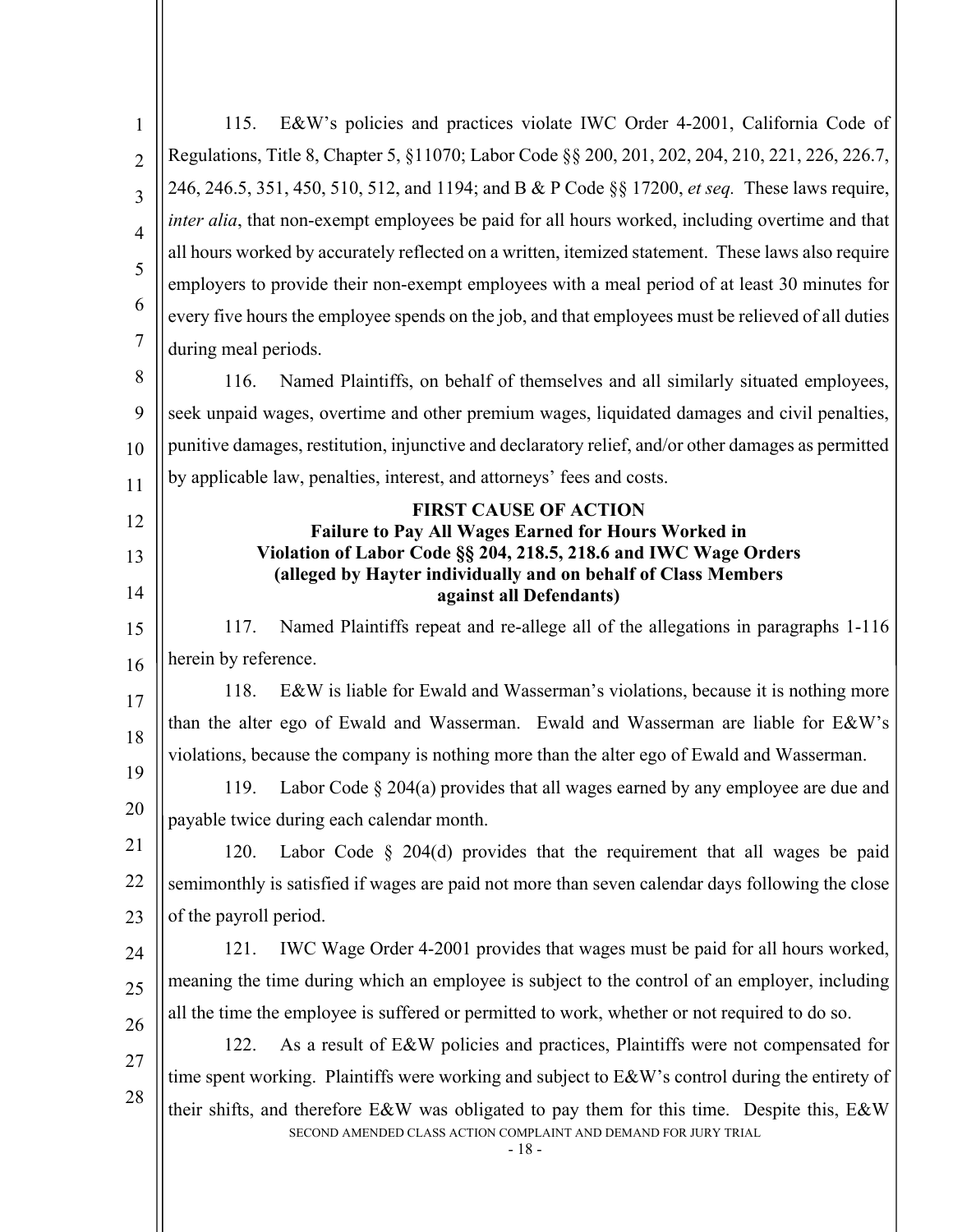| 1              | engaged in a practice of "shorting" and manipulating Plaintiffs' time keeping records in order to                                                   |
|----------------|-----------------------------------------------------------------------------------------------------------------------------------------------------|
| $\overline{2}$ | pay them less wages than they had actually earned.                                                                                                  |
| 3              | Defendants have not paid Plaintiffs for hours worked, in violation of Labor Code<br>123.                                                            |
| $\overline{4}$ | § 204 and IWC Wage Order 4-2001.                                                                                                                    |
| 5              | Pursuant to Labor Code § 218.6, Plaintiffs are entitled to recover in a civil action<br>124.                                                        |
|                | the unpaid balance of the full amount of compensation for all hours worked, plus interest at a rate                                                 |
| 6              | of 10 percent per year.                                                                                                                             |
| 7              | As a direct and proximate result of Defendants' conduct, Plaintiffs have suffered<br>125.                                                           |
| 8              | damages, in an amount to be proven at trial.                                                                                                        |
| 9              | As a direct and proximate result of Defendants' conduct, Plaintiffs are also entitled<br>126.                                                       |
| 10             | to attorneys' fees under Labor Code $\S$ 218.5, in addition to expenses and costs of suit.                                                          |
| 11             | <b>SECOND CAUSE OF ACTION</b>                                                                                                                       |
| 12             | Failure to Pay Minimum and Regular Wages in Violation of Labor Code §§ 200 & 1197<br>(alleged by Hayter individually and on behalf of Class Members |
| 13             | against all Defendants)                                                                                                                             |
| 14             | Named Plaintiffs repeat and re-allege all of the allegations in paragraphs 1-116<br>127.                                                            |
|                | herein by reference.                                                                                                                                |
| 15             | 128.<br>E&W is liable for Ewald and Wasserman's violations, because it is nothing more                                                              |
| 16             | than the alter ego of Ewald and Wasserman. Ewald and Wasserman are liable for E&W's                                                                 |
| 17             | violations, because the company is nothing more than the alter ego of Ewald and Wasserman.                                                          |
| 18             | 129.<br>Pursuant to Labor Code § 200, "wages" includes all amounts for labor performed                                                              |
| 19             | by employees of every description, whether the amount is fixed or ascertained by the standard of                                                    |
| 20             | time, task, piece, commission basis, or other method of calculation.                                                                                |
| 21             | Pursuant to Labor Code § 1197, payment of less than the minimum wage fixed by<br>130.                                                               |
| 22             | the commission is unlawful.                                                                                                                         |
| 23             | 131.<br>During the entire period of time that Plaintiffs were employed by Defendants, and                                                           |
|                | for the four (4) years preceding the filing of this lawsuit, Defendants were required to compensate                                                 |
| 24             | Plaintiffs at least at the minimum wage, but failed to carry out their duties and responsibilities as                                               |
| 25             | an employer as imposed by the laws and regulations of the State of California, and violated the                                                     |
| 26             | law by failing to pay Plaintiffs a minimum wage for all hours worked by Plaintiffs pursuant to all                                                  |
| 27             | applicable wage orders and in accordance with Labor Code §§ 200, 226, 500, 510, and 1197.                                                           |
| 28             | $\frac{1}{1}$                                                                                                                                       |
|                | CLASS ACTION COMPLAINT AND DEMAND FOR HIRY TRIAL                                                                                                    |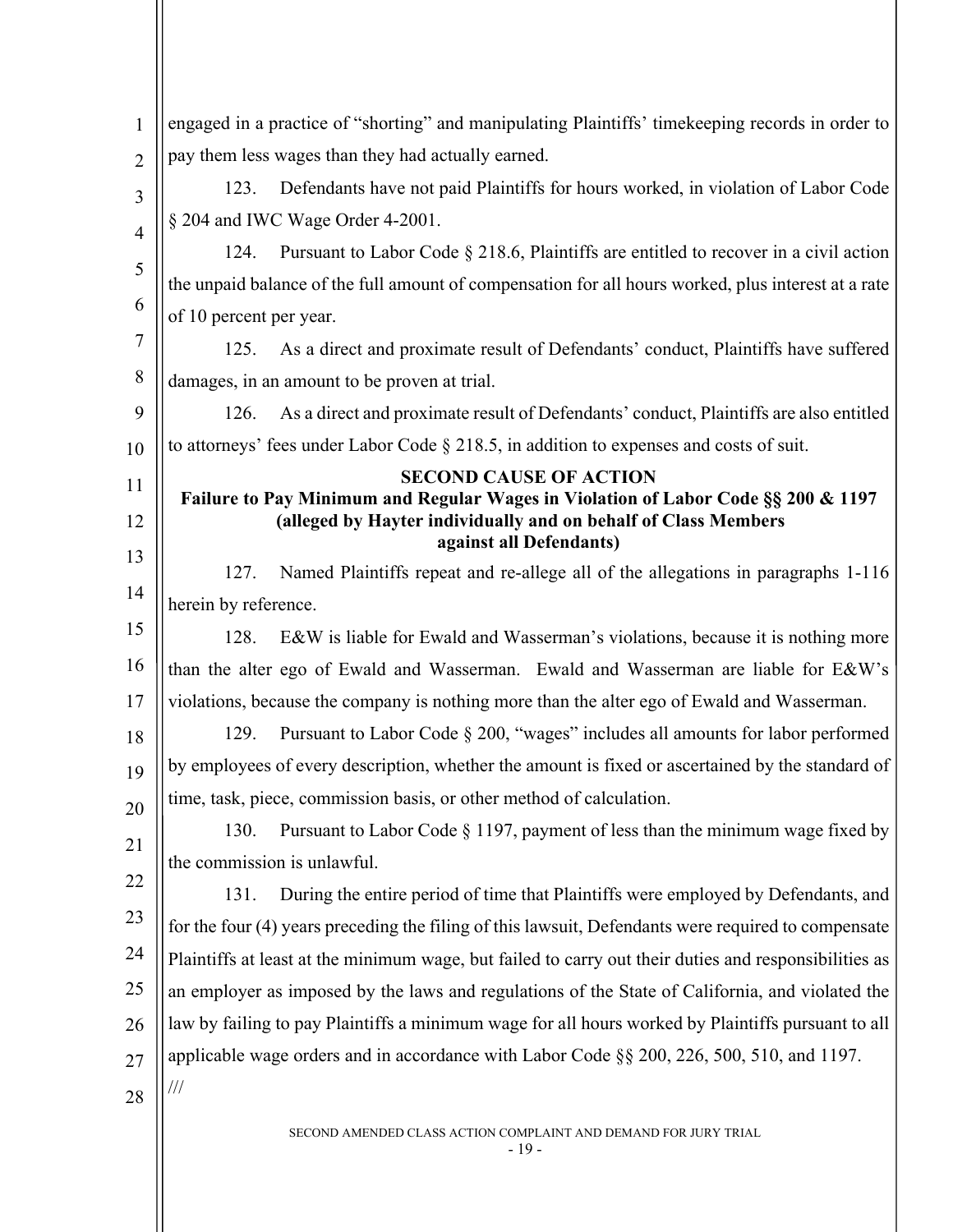SECOND AMENDED CLASS ACTION COMPLAINT AND DEMAND FOR JURY TRIAL  $-20-$ 1  $\overline{2}$ 3 4 5 6 7 8 9 10 11 12 13 14 15 16 17 18 19 20 21 22 23 24 25 26 27 28 132. Defendants failed to pay Plaintiffs all of the wages that they earned. Specifically, Defendants regularly and intentionally cut hours from Plaintiffs' timekeeping records and thus from their paychecks and payments to them, thereby paying Plaintiffs zero dollars for many of the hours that Plaintiffs worked. Defendants thus owe Plaintiffs for all of the hours that they cut or "shorted" from their time records, in addition to all other wages Defendants owe to Plaintiffs that will be proven at the time of trial. 133. Plaintiffs are thus entitled to recover in a civil action their earned unpaid wages pursuant to Labor Code §§ 200, 203, 226, 218, 246, 1194, and 1197, and liquidated damages for failure to pay at least the minimum wage for these wages earned per Labor Code  $\S$  1194.2, plus interest, other penalties, and attorneys' fees and costs. 134. As a direct and proximate result of Defendants' conduct, Plaintiffs have suffered damages, in an amount to be proven at trial. 135. As a direct and proximate result of Defendants' conduct, Plaintiffs are also entitled to attorneys' fees under Labor Code §§ 218.5 and 1194(a), in addition to expenses and costs of suit. **THIRD CAUSE OF ACTION Failure to Pay All Overtime Earned for Hours Worked in Violation of Labor Code §§ 510, 1194, and 1198 and IWC Wage Orders (alleged by Hayter individually and on behalf of Class Members against all Defendants)** 136. Named Plaintiffs repeat and re-allege all of the allegations in paragraphs 1-116 herein by reference. 137. E&W is liable for Ewald and Wasserman's violations, because it is nothing more than the alter ego of Ewald and Wasserman. Ewald and Wasserman are liable for E&W's violations, because the company is nothing more than the alter ego of Ewald and Wasserman. 138. Labor Code  $\S 510(a)$  provides that work in excess of eight hours in a day or 40 hours in a week must be compensated at a rate not less than one-and-one-half times the regular rate of pay for an employee. 139. Labor Code § 1198 provides that the standard conditions of labor fixed by the wage orders are the standard condition of labor for employees, and that the "employment of any employee … under conditions of labor prohibited by the order is unlawful." 140. IWC Wage Order 4-2001 and 8 Cal. Code of Regulations § 11040 also provide that work in excess of eight hours in a day, or 40 hours in a week, must be compensated at not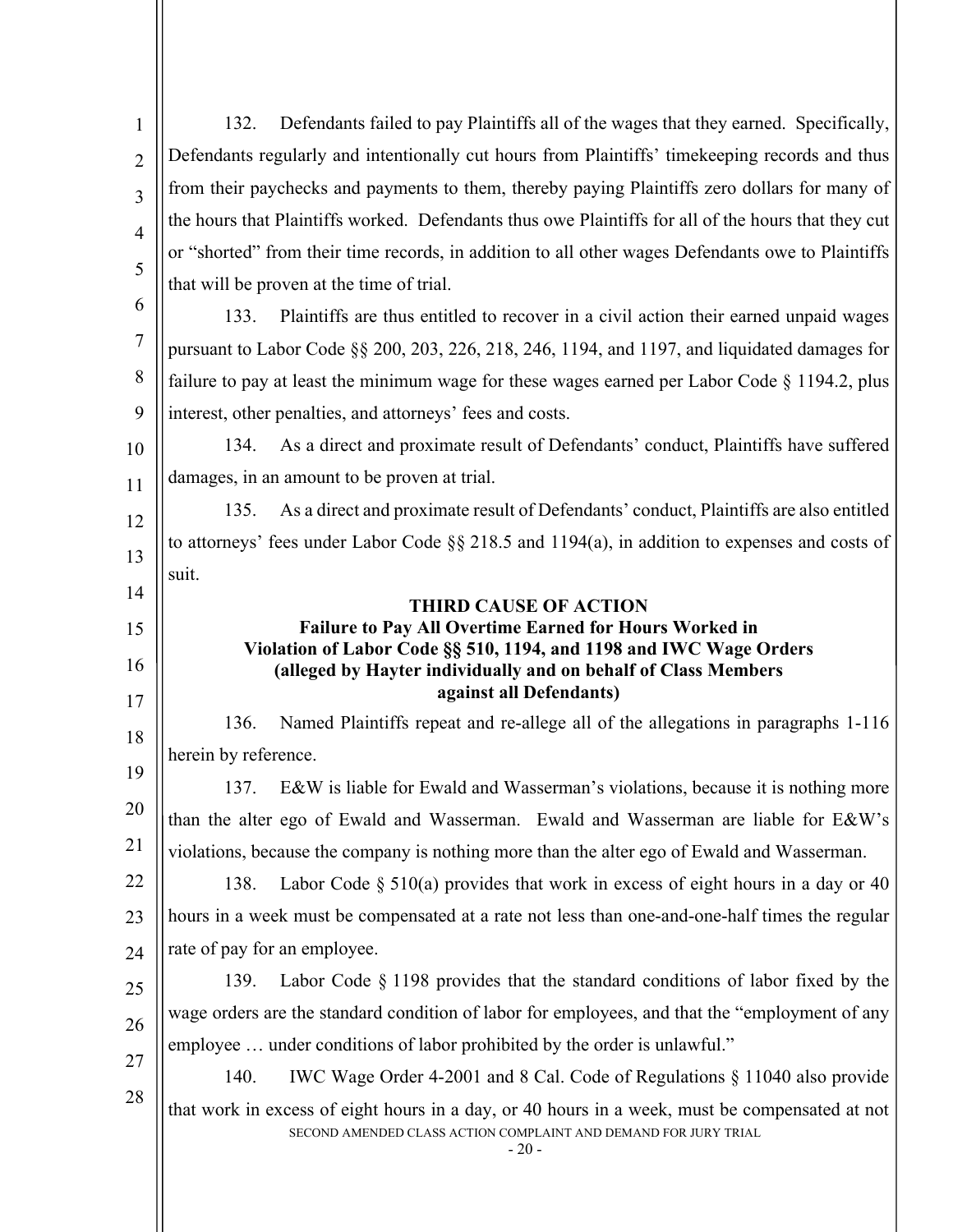| $\mathbf{1}$   | less than one and one-half times the regular rate of pay for an employee.                        |
|----------------|--------------------------------------------------------------------------------------------------|
| $\overline{2}$ | Plaintiffs work or have worked shifts of more than eight hours in a day and/or<br>141.           |
| 3              | work or have worked more than 40 hours in a week.                                                |
| 4              | Defendants have not paid Plaintiffs in full for the overtime hours they worked as<br>142.        |
| 5              | required by Labor Code § 510(a), IWC Wage Order 4-2001 and 8 Cal. Code of Regulations            |
|                | § 11050.                                                                                         |
| 6              | Defendants' conduct described herein violates Labor Code §§ 200, 226, 500, 510,<br>143.          |
| $\overline{7}$ | 558, 1194, and 1194.2. As a proximate result of the aforementioned violations, Plaintiffs have   |
| 8              | been damages in an amount to be proven at trial in owed overtime wages.                          |
| 9              | Pursuant to Labor Code §§ 200, 226, 500, 510, 558, 1194, and 1194.2, Plaintiffs<br>144.          |
| 10             | are entitled to recover in a civil action the unpaid balance of the full amount of overtime      |
| 11             | compensation for all hours worked in excess of eight hours a day and in excess of 40 hours in a  |
| 12             | week.                                                                                            |
| 13             | As a direct and proximate result of Defendants' conduct, Plaintiffs have suffered<br>145.        |
| 14             | damages, in an amount to be proven at trial.                                                     |
|                | As a direct and proximate result of Defendants' conduct, Plaintiffs are also entitled<br>146.    |
| 15             | to attorneys' fees under Labor Code §§ 218.5 & 1194, in addition to interest, expenses and costs |
| 16             | of suit.                                                                                         |
| 17             | <b>FOURTH CAUSE OF ACTION</b><br><b>Failure to Provide Meal Periods in Violation</b>             |
| 18             | of Labor Code §§ 226.7, 512, and 1198 and IWC Wage Orders                                        |
| 19             | (alleged by Hayter individually and on behalf of Class Members<br>against all Defendants)        |
| 20             | Named Plaintiffs repeat and re-allege all of the allegations in paragraphs 1-116<br>147.         |
| 21             | herein by reference.                                                                             |
| 22             | E&W is liable for Ewald and Wasserman's violations, because it is nothing more<br>148.           |
| 23             | than the alter ego of Ewald and Wasserman. Ewald and Wasserman are liable for E&W's              |
| 24             | violations, because the company is nothing more than the alter ego of Ewald and Wasserman.       |
| 25             | At all times relevant herein, Labor Code §§ 226.7 and 512 and the applicable IWC<br>149.         |
| 26             | wage orders, including IWC Wage Order 4-2001, have required Defendants to provide meal           |
|                | periods to their employees.                                                                      |
| 27             | Labor Code $\S$ 1198 provides that the standard conditions of labor fixed by the<br>150.         |
| 28             | wage orders are the standard condition of labor for employees, and that the "employment of any   |
|                | SECOND AMENDED CLASS ACTION COMPLAINT AND DEMAND FOR JURY TRIAL<br>$-21-$                        |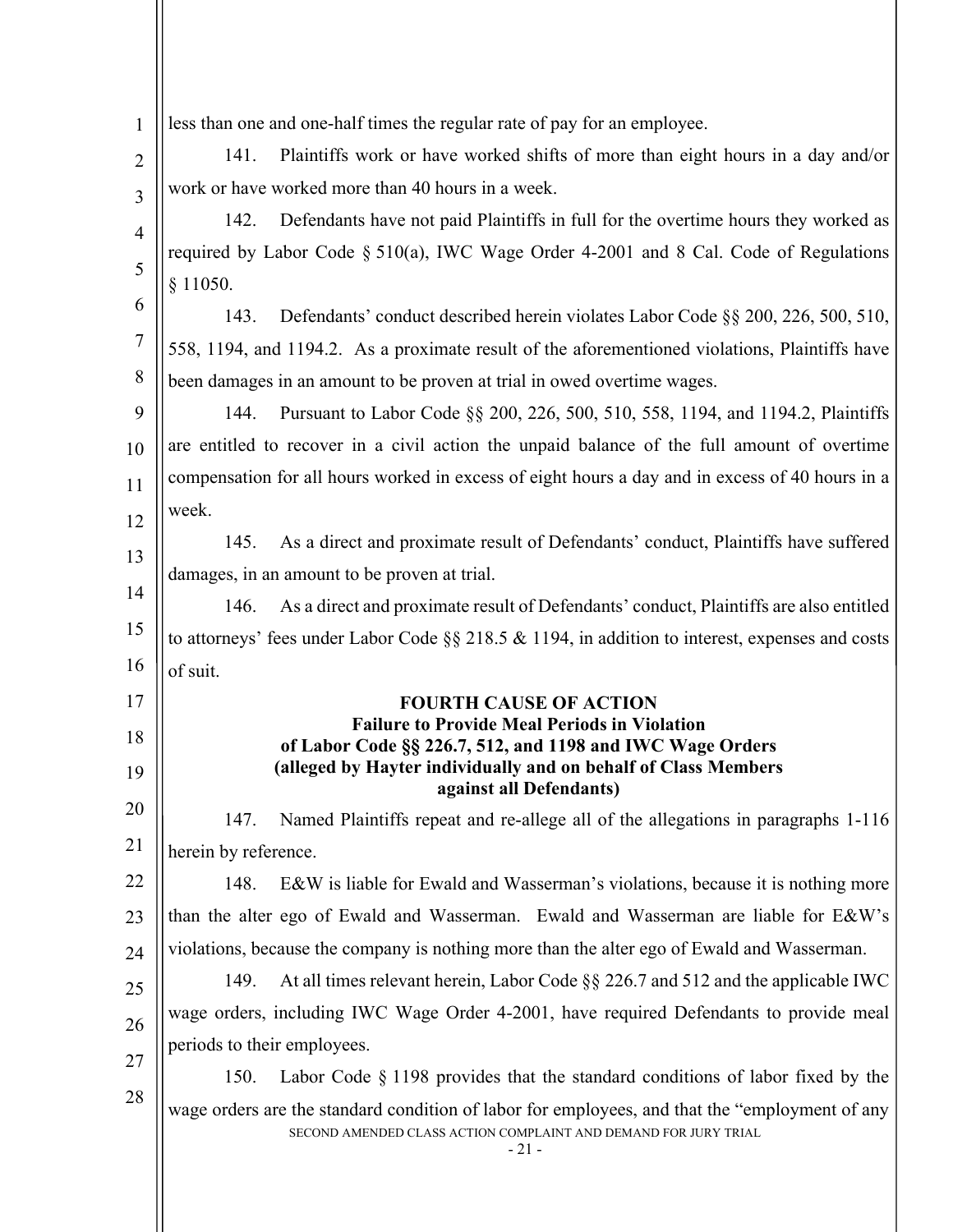| 1                | employee under conditions of labor prohibited by the order is unlawful."                                                                  |  |  |
|------------------|-------------------------------------------------------------------------------------------------------------------------------------------|--|--|
| $\overline{2}$   | Labor Code §§ 226.7 and 512, and the IWC wage orders, including IWC Wage<br>151.                                                          |  |  |
| 3                | Order 4-2001, prohibit employers from employing an employee for more than five hours without                                              |  |  |
| $\overline{4}$   | a meal period of at least 30 minutes.                                                                                                     |  |  |
| 5                | Unless an employee is relieved of all duty during the 30-minute meal period, the<br>152.                                                  |  |  |
|                  | employee is considered "on duty" and the meal periods are counted as time worked.                                                         |  |  |
| 6                | Under Labor Code $\S 226.7(b)$ and the IWC wage orders, an employer who fails to<br>153.                                                  |  |  |
| $\boldsymbol{7}$ | provide a required meal period must, as compensation, pay the employee one hour of pay at the                                             |  |  |
| 8                | employee's regular rate of compensation for each workday that the meal period was not provided.                                           |  |  |
| 9                | Defendants have a policy and practice of requiring their hourly employees to<br>154.                                                      |  |  |
| 10               | continue working during meal periods.                                                                                                     |  |  |
| 11               | Defendants also have a policy and practice of pressuring hourly employees to skip<br>155.                                                 |  |  |
| 12               | their meal breaks.                                                                                                                        |  |  |
| 13               | Defendants regularly alter time records to falsely reflect that employees took meal<br>156.                                               |  |  |
| 14               | breaks when they had not done so.                                                                                                         |  |  |
| 15               | The aforementioned policies and practices are in violation of law, in that<br>157.                                                        |  |  |
| 16               | Defendants' policies and practices have denied Plaintiffs the full meal breaks to which they are                                          |  |  |
| 17               | legally entitled.                                                                                                                         |  |  |
|                  | As a direct and proximate result of Defendants' conduct, Plaintiffs have suffered<br>158.<br>damages, in an amount to be proven at trial. |  |  |
| 18               | <b>FIFTH CAUSE OF ACTION</b>                                                                                                              |  |  |
| 19               | <b>Failure to Provide Rest Periods in Violation</b>                                                                                       |  |  |
| 20               | of Labor Code §§ 226.7 and 1198 and IWC Wage Orders<br>(alleged by Hayter individually and on behalf of Class Members                     |  |  |
| 21               | against all Defendants)                                                                                                                   |  |  |
| 22               | Named Plaintiffs repeat and re-allege all of the allegations in paragraphs 1-116<br>159.                                                  |  |  |
| 23               | herein by reference.                                                                                                                      |  |  |
| 24               | 160.<br>E&W is liable for Ewald and Wasserman's violations, because it is nothing more                                                    |  |  |
| 25               | than the alter ego of Ewald and Wasserman. Ewald and Wasserman are liable for E&W's                                                       |  |  |
| 26               | violations, because the company is nothing more than the alter ego of Ewald and Wasserman.                                                |  |  |
| 27               | At all times relevant herein, Labor Code §§ 226.7 and the applicable IWC wage<br>161.                                                     |  |  |
| 28               | orders, including IWC Wage Order 4-2001, have required Defendants to provide rest periods to                                              |  |  |
|                  | their employees.<br>SECOND AMENDED CLASS ACTION COMPLAINT AND DEMAND FOR JURY TRIAL<br>$-22-$                                             |  |  |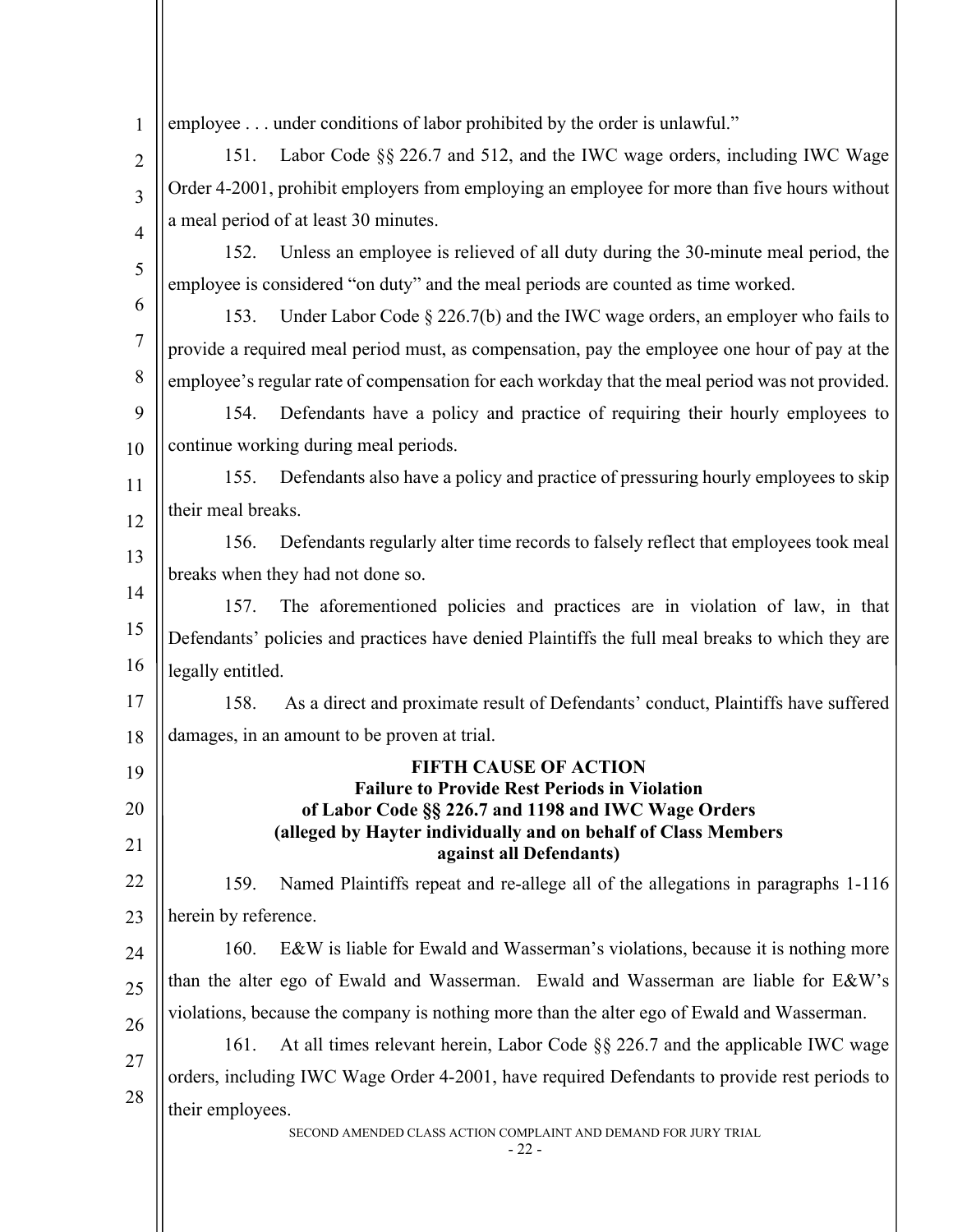| $\mathbf{1}$   | 162.                                                                                           | Labor Code $\S$ 1198 provides that the standard conditions of labor fixed by the                                                                                                                                           |  |
|----------------|------------------------------------------------------------------------------------------------|----------------------------------------------------------------------------------------------------------------------------------------------------------------------------------------------------------------------------|--|
| $\overline{2}$ | wage orders are the standard condition of labor for employees, and that the "employment of any |                                                                                                                                                                                                                            |  |
| 3              |                                                                                                | employee under conditions of labor prohibited by the order is unlawful."                                                                                                                                                   |  |
| $\overline{4}$ | 163.                                                                                           | Section 12 of IWC Wage Order 4-2001 provides in relevant part:                                                                                                                                                             |  |
| 5              |                                                                                                | (A) Every employer shall authorize and permit all employees to take rest<br>periods, which insofar as practicable shall be in the middle of each work                                                                      |  |
| 6              |                                                                                                | period. The authorized rest period time shall be based on the total hours<br>worked daily at the rate of ten $(10)$ minutes net rest time per four $(4)$ hours                                                             |  |
| 7              |                                                                                                | or major fraction thereof. However, a rest period need not be authorized<br>for employees whose total daily work time is less than three and one-half                                                                      |  |
| 8<br>9         |                                                                                                | $(3 \frac{1}{2})$ hours. Authorized rest period time shall be counted, as hours<br>worked, for which there shall be no deduction from wages.                                                                               |  |
| 10             |                                                                                                | (B) If an employer fails to provide an employee a rest period in<br>accordance with the applicable provisions of this Order, the employer                                                                                  |  |
| 11             |                                                                                                | shall pay the employee one (1) hour of pay at the employee's regular rate<br>of compensation for each work day that the rest period is not provided.                                                                       |  |
| 12             |                                                                                                |                                                                                                                                                                                                                            |  |
| 13             | 164.                                                                                           | Labor Code $\S$ 226.7(b) provides:                                                                                                                                                                                         |  |
| 14<br>15       |                                                                                                | (a) No employer shall require any employee to work during any meal or<br>rest period mandated by an applicable order of the Industrial Welfare<br>Commission.                                                              |  |
| 16             |                                                                                                |                                                                                                                                                                                                                            |  |
| 17             |                                                                                                | (b) If an employer fails to provide an employee a meal period or rest<br>period in accordance with an applicable order of the Industrial Welfare<br>Commission, the employer shall pay the employee one additional hour of |  |
| 18<br>19       |                                                                                                | pay at the employee's regular rate of compensation for each work day that<br>the meal or rest period is not provided.                                                                                                      |  |
|                | 165.                                                                                           | Under Labor Code $\S 226.7(b)$ and the IWC wage orders, an employer who fails to                                                                                                                                           |  |
| 20             |                                                                                                | provide a required rest period must, as compensation, pay the employee one hour of pay at the                                                                                                                              |  |
| 21             |                                                                                                | employee's regular rate of compensation for each workday that the rest period was not provided.                                                                                                                            |  |
| 22             | 166.                                                                                           | Defendants have a policy and practice of requiring their hourly employees to                                                                                                                                               |  |
| 23             |                                                                                                | continue working during rest periods.                                                                                                                                                                                      |  |
| 24             | 167.                                                                                           | Defendants' policies and practices applicable to their hourly employees violate                                                                                                                                            |  |
| 25             |                                                                                                | Labor Code $\S 226.7$ and $\S 12$ of the IWC Wage Order because they do not authorize and permit                                                                                                                           |  |
| 26             |                                                                                                | all employees to take rest periods at the rate of ten $(10)$ minutes net rest time per four $(4)$ hours                                                                                                                    |  |
| 27             | or major fraction thereof.                                                                     |                                                                                                                                                                                                                            |  |
| 28             | 168.                                                                                           | The aforementioned policies and practices are in violation of law, in that                                                                                                                                                 |  |
|                |                                                                                                | Defendants' policies and practices have denied Plaintiffs the full rest breaks to which they are<br>SECOND AMENDED CLASS ACTION COMPLAINT AND DEMAND FOR JURY TRIAL<br>$-23-$                                              |  |
|                |                                                                                                |                                                                                                                                                                                                                            |  |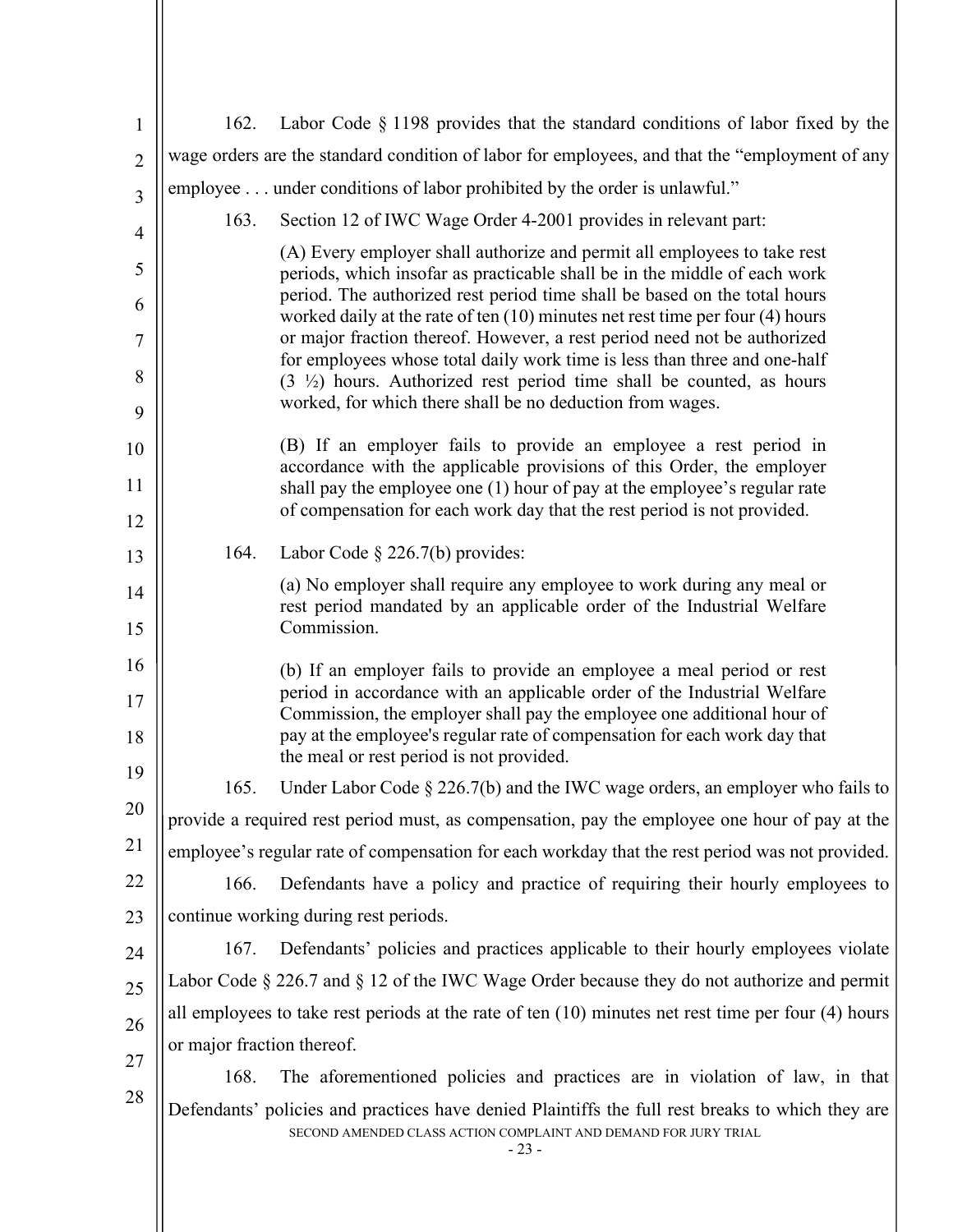1 legally entitled.

4

5

6

7

 $\mathfrak{D}$ 3 169. As a direct and proximate result of Defendants' conduct, Plaintiffs have suffered damages, in an amount to be proven at trial.

#### **SIXTH CAUSE OF ACTION**

# **Failure to Provide Paid Sick Leave in Violation of Labor Code § 246 (alleged by Hayter individually and on behalf of Class Members against all Defendants)**

170. Named Plaintiffs repeat and re-allege all of the allegations in paragraphs 1-116 herein by reference.

8 9 171. E&W is liable for Ewald and Wasserman's violations, because it is nothing more than the alter ego of Ewald and Wasserman. Ewald and Wasserman are liable for E&W's violations, because the company is nothing more than the alter ego of Ewald and Wasserman.

10 11 12 172. Since January 1, 2015, and all relevant times thereafter herein alleged, California Labor Code § 246 ("Section 246") has been applicable to Defendants, and has required them to provide paid sick leave to its employees.

13 14 15 173. Under Section 246, for employees hired on or before July 1, 2015, an employee who works in California for the same employer for more than 30 calendar days within a single year from the commencement of their employment is entitled to paid sick leave.

16 17 174. Under Section 246(b)(1), an employee accrues sick days at the rate of not less than one hour per every 30 hours worked, beginning at the commencement of employment, or some other applicable and appropriate calculation as set forth in subsections  $(b)(2)-(4)$  and  $(f)$ .

18 19 20 175. Under Section 246, employees hired on or after July 1, 2016 shall accrue paid sick leave upon commencement of employment, and may use such sick leave beginning on the 90th day of employment.

21 22 23 176. Defendants maintained, and upon information and belief, continue to maintain a policy and practice of denying paid sick leave to their employees, telling them that the business did not offer paid sick leave to its employees.

24 177. Defendants' policies and practices applicable to their hourly employees violate Section 246.

25 26 27 178. Hayter was denied at least one request to take paid sick leave while working at E&W, and was forced to come to work while sick. As a result, she accumulated 50 hours of sick time.

28

///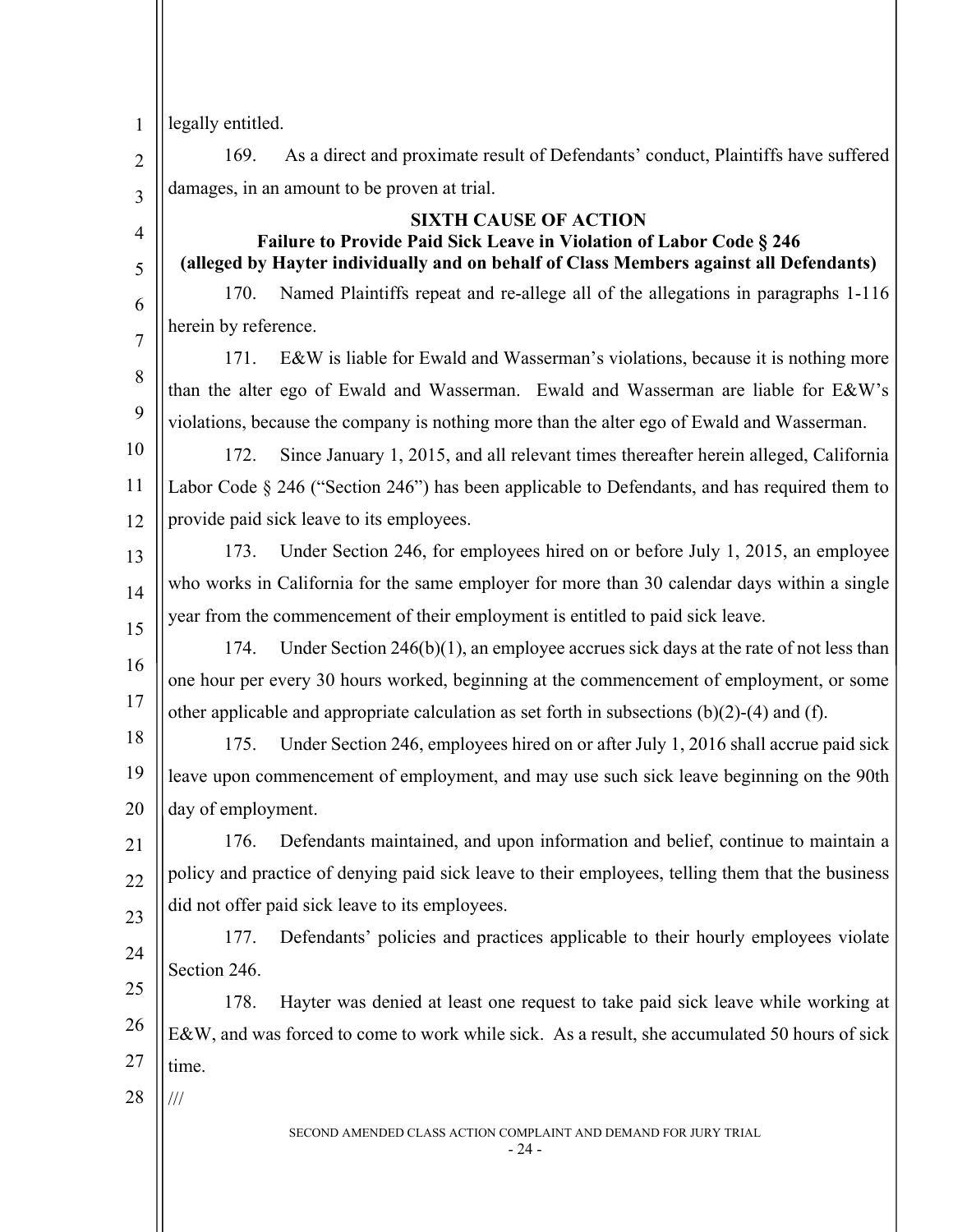| $\mathbf{1}$   | Hayter had worked for more than 90 days and for more than 30 hours for E&W in<br>179.                  |  |
|----------------|--------------------------------------------------------------------------------------------------------|--|
| $\overline{2}$ | a single calendar year at the time that she tried to use paid sick leave, and had that request denied. |  |
| 3              | The aforementioned policies and practices are in violation of law, in that<br>180.                     |  |
| $\overline{4}$ | Defendants' policies and practices have denied Plaintiffs the paid sick leave to which they are        |  |
| 5              | legally entitled.                                                                                      |  |
|                | As a direct and proximate result of the aforementioned acts and practices,<br>181.                     |  |
| 6              | Defendants have received, and continue to receive, ill-gotten gains belonging to Plaintiffs.           |  |
| $\overline{7}$ | Plaintiffs are entitled to restitution pursuant to Labor Code $\S$ 248.5(e) for all<br>182.            |  |
| 8              | compensation unlawfully withheld from employees as a result of Defendants' policies and                |  |
| 9              | practices regarding paid sick leave.                                                                   |  |
| 10             | Injunctive relief is necessary and appropriate to prevent Defendants from repeating<br>183.            |  |
| 11             | their violations of Section 246 as described herein.                                                   |  |
| 12             | As a direct and proximate result of Defendants' conduct, Plaintiffs are also entitled<br>184.          |  |
| 13             | to attorneys' fees under Labor Code §§ 218.5, 248.5(e) & 1194, in addition to interest, expenses       |  |
| 14             | and costs of suit.                                                                                     |  |
| 15             | <b>SEVENTH CAUSE OF ACTION</b><br><b>Interference with Employee Use of Paid Sick Leave</b>             |  |
|                | in Violation of Labor Code § 246.5                                                                     |  |
| 16             | (alleged by Hayter individually and on behalf of Class Members against all Defendants)                 |  |
| 17             | Named Plaintiffs repeat and re-allege all of the allegations in paragraphs 1-116<br>185.               |  |
| 18             | herein by reference.                                                                                   |  |
| 19             | E&W is liable for Ewald and Wasserman's violations, because it is nothing more<br>186.                 |  |
| 20             | than the alter ego of Ewald and Wasserman. Ewald and Wasserman are liable for E&W's                    |  |
| 21             | violations, because the company is nothing more than the alter ego of Ewald and Wasserman.             |  |
| 22             | Since January 1, 2015, and all relevant times thereafter herein alleged, California<br>187.            |  |
| 23             | Labor Code $\S$ 246.5 ("Section 246.5") has been applicable to Defendants, and requires that an        |  |
| 24             | employee "shall provide paid sick days". Subsection (c)(1) of Section 246.5 prohibited                 |  |
|                | employers from denying "an employee the right to use accrued sick days."                               |  |
| 25             | Defendants maintained, and upon information and belief, continue to maintain, a<br>188.                |  |
|                |                                                                                                        |  |
| 26             | policy and practice of interfering with employees' use of accrued paid sick leave.                     |  |
| 27             | Defendants' policies and practices applicable to their hourly employees violate<br>189.                |  |
| 28             | Section 246.5.                                                                                         |  |

- 25 -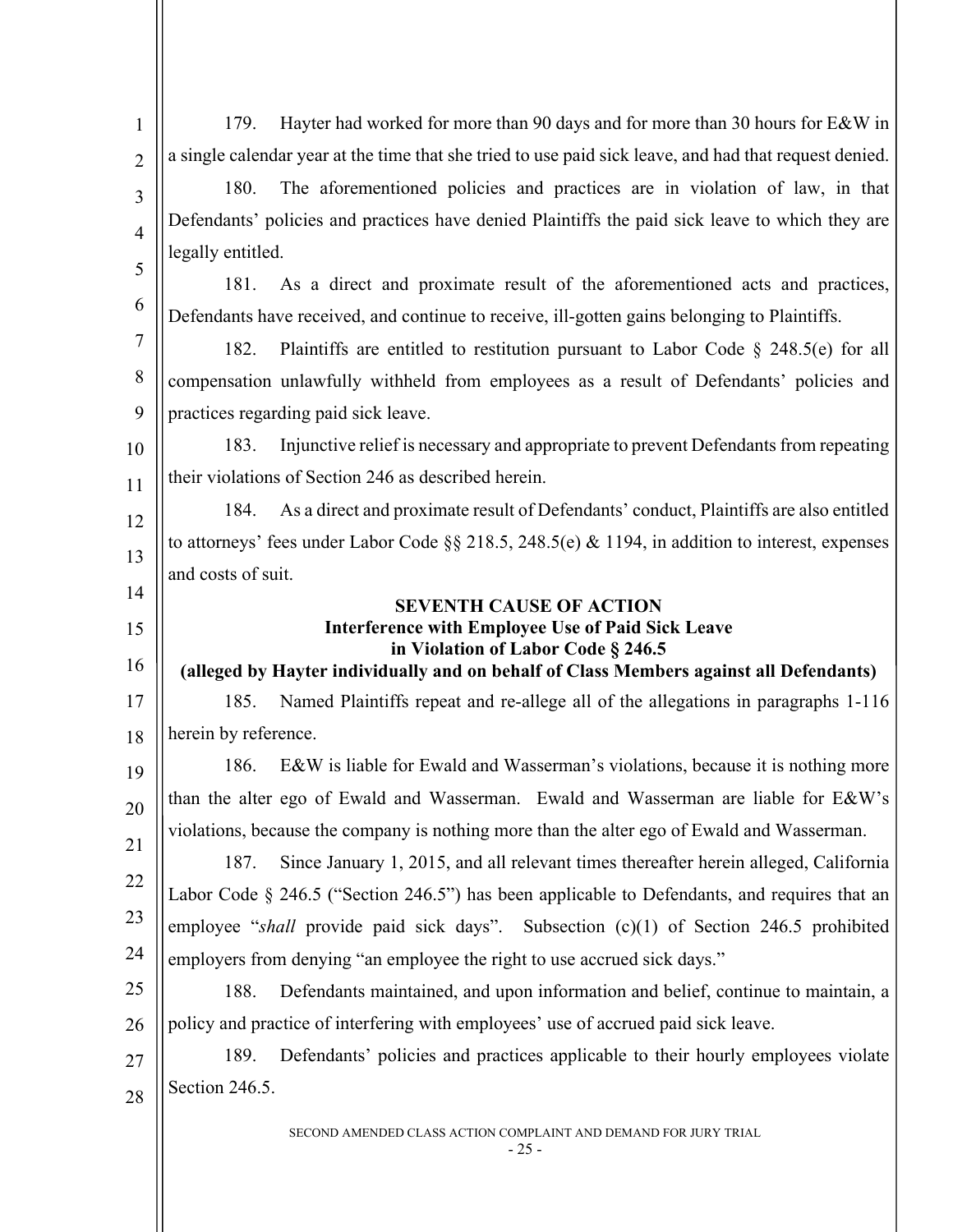| $\mathbf{1}$   | Hayter was denied at least one request to take paid sick leave while working at<br>190.                 |
|----------------|---------------------------------------------------------------------------------------------------------|
| $\overline{2}$ | E&W, and was forced to come to work while sick, being told that she needed to have a doctor's           |
| $\overline{3}$ | note to excuse even a brief absence for a minor illness that did not otherwise require medical          |
| $\overline{4}$ | attention. As a result, she accumulated 50 hours of sick time.                                          |
|                | Hayter had worked for more than 90 days and for more than 30 hours for E&W in<br>191.                   |
| 5              | a single calendar year at the time that she tried to use paid sick leave, and had that request denied.  |
| 6              | The aforementioned policies and practices are in violation of law, in that<br>192.                      |
| $\tau$         | Defendants' policies and practices have denied Plaintiffs the paid sick leave to which they are         |
| 8              | legally entitled.                                                                                       |
| 9              | As a direct and proximate result of the aforementioned acts and practices,<br>193.                      |
| 10             | Defendants have received, and continue to receive, ill-gotten gains belonging to Plaintiffs.            |
| 11             | Plaintiffs are entitled to restitution pursuant to Labor Code $\S$ 248.5(e) for all<br>194.             |
| 12             | compensation unlawfully withheld from employees as a result of Defendants' policies and                 |
| 13             | practices regarding paid sick leave.                                                                    |
| 14             | Injunctive relief is necessary and appropriate to prevent Defendants from repeating<br>195.             |
|                | their violations of Section 246.5 as described herein.                                                  |
| 15             | As a direct and proximate result of Defendants' conduct, Plaintiffs are also entitled<br>196.           |
| 16             | to attorneys' fees under Labor Code §§ 218.5, 248.5(e) & 1194, in addition to interest, expenses        |
| 17             | and costs of suit.                                                                                      |
| 18             | <b>EIGHTH CAUSE OF ACTION</b><br><b>Failure to Provide Paid Sick Leave in Violation</b>                 |
| 19             | of San Francisco Administrative Code, Chapter 12W                                                       |
| 20             | (alleged by all Named Plaintiffs individually and on behalf of Class Members against all<br>Defendants) |
| 21             | Named Plaintiffs repeat and re-allege all of the allegations in paragraphs 1-116<br>197.                |
| 22             | herein by reference.                                                                                    |
| 23             | E&W is liable for Ewald and Wasserman's violations, because it is nothing more<br>198.                  |
| 24             | than the alter ego of Ewald and Wasserman. Ewald and Wasserman are liable for E&W's                     |
| 25             | violations, because the company is nothing more than the alter ego of Ewald and Wasserman.              |
| 26             | At all relevant times herein alleged, the San Francisco Administrative Code,<br>199.                    |
|                | Chapter 12W ("Chapter 12W") has been applicable to Defendants, and has required them to                 |
| 27             | provide paid sick leave to its employees.                                                               |
| 28             |                                                                                                         |
|                | SECOND AMENDED CLASS ACTION COMPLAINT AND DEMAND FOR JURY TRIAL<br>$-26-$                               |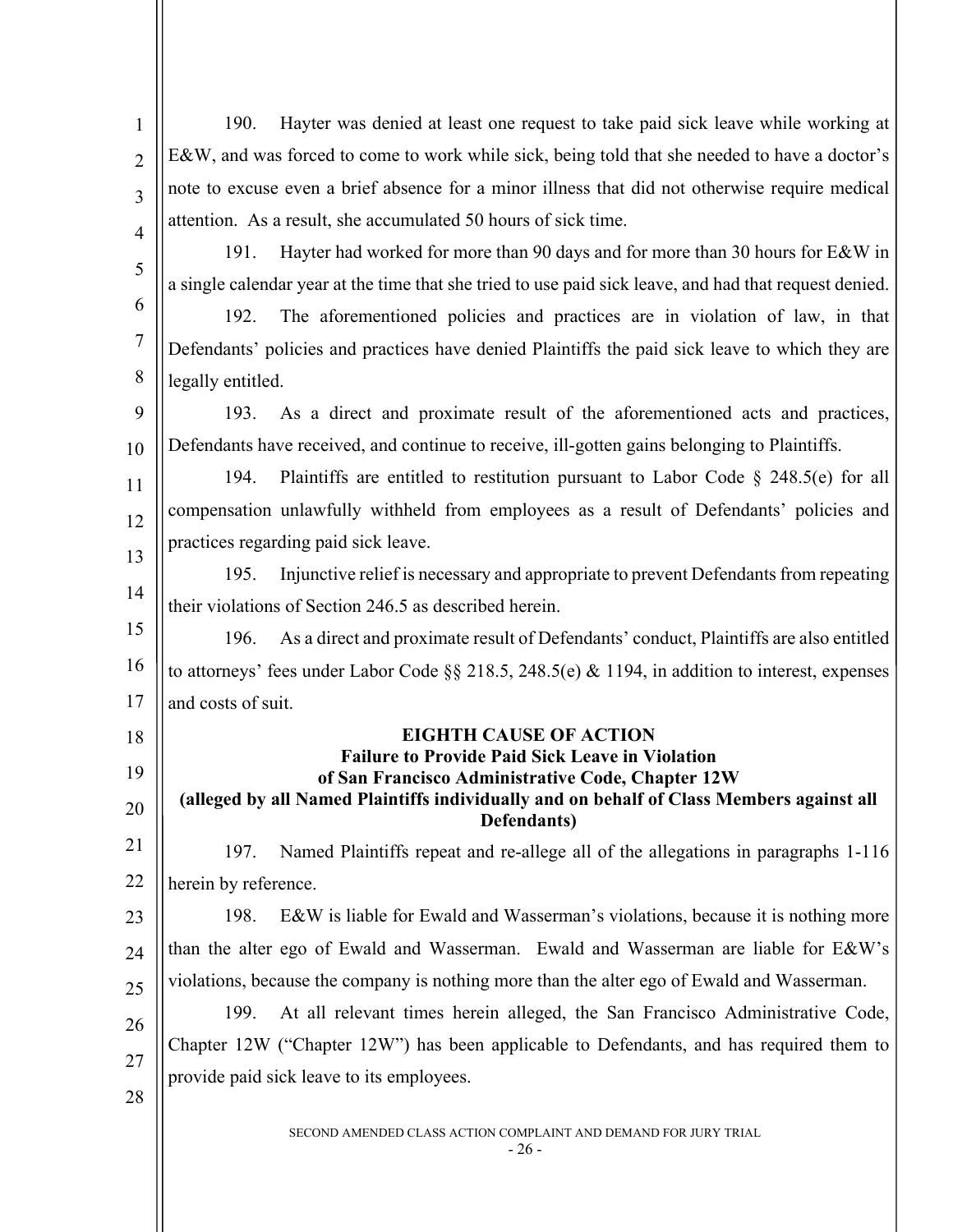200. Under Chapter 12W.3(a), employees hired on or before January 1, 2017, paid sick leave is to begin to accrue 90 days after the commencement of employment, or on January 1, 2017, whichever date is earlier.

1

 $\overline{2}$ 

3

4

5

201. Under Chapter 12W.3(b), employees hired on or after January 1, 2017 shall accrue paid sick leave upon commencement of employment. For all those employees, the employee is to accrue one hour of paid sick leave per 30 hours worked for that employer.

6 7 8 202. Under Chapter  $12W.3(c)$ , employers have the option to alternatively provide each employee a lump sum of paid sick leave at the beginning of each calendar year or per 12-month period.

 $\overline{Q}$ 10 11 12 203. Under Chapter 12W.4, an employee may use accrued paid sick leave when she or he is ill, injured, for the purpose of receiving medical care, or for the purpose of caring for family members or other designated persons under state or local laws. Under this same section, the employer shall provide payment for sick leave with the next regular payroll.

13 14 15 16 17 18 204. Under Chapter 12W.7, employers are prohibited "to interfere with, restrain, or deny the exercise of, or the attempt to exercise" the employee's right to use paid sick leave. Any employer who violates Chapter 12W is subject to penalties in a civil action including reinstatement, back pay, payment of sick leave unlawfully withheld, liquidated damages in the amount of \$50 as to each employee or person whose rights were violated for each hour or portion thereof that the violation occurred or continued, treble damages or \$250 whichever amount is greater, and/or injunctive relief, as well as attorneys' fees and costs.

19 20 205. Defendants maintained a policy and practice of denying paid sick leave to their employees.

21 22 206. Defendants' policies and practices applicable to their hourly employees violate Chapter 12W.

23 24 207. Hayter was denied at least one request to take paid sick leave while working at E&W, and was forced to come to work while sick. As a result, she accumulated 50 hours of sick time.

25 26 27 28 208. Shields was continually denied requests to take paid sick leave while working at E&W. Shields was told that E&W provided zero sick time. As a result, Shields was forced to either take days off while sick and not be paid for that time off or to come to work while sick. ///

SECOND AMENDED CLASS ACTION COMPLAINT AND DEMAND FOR JURY TRIAL

- 27 -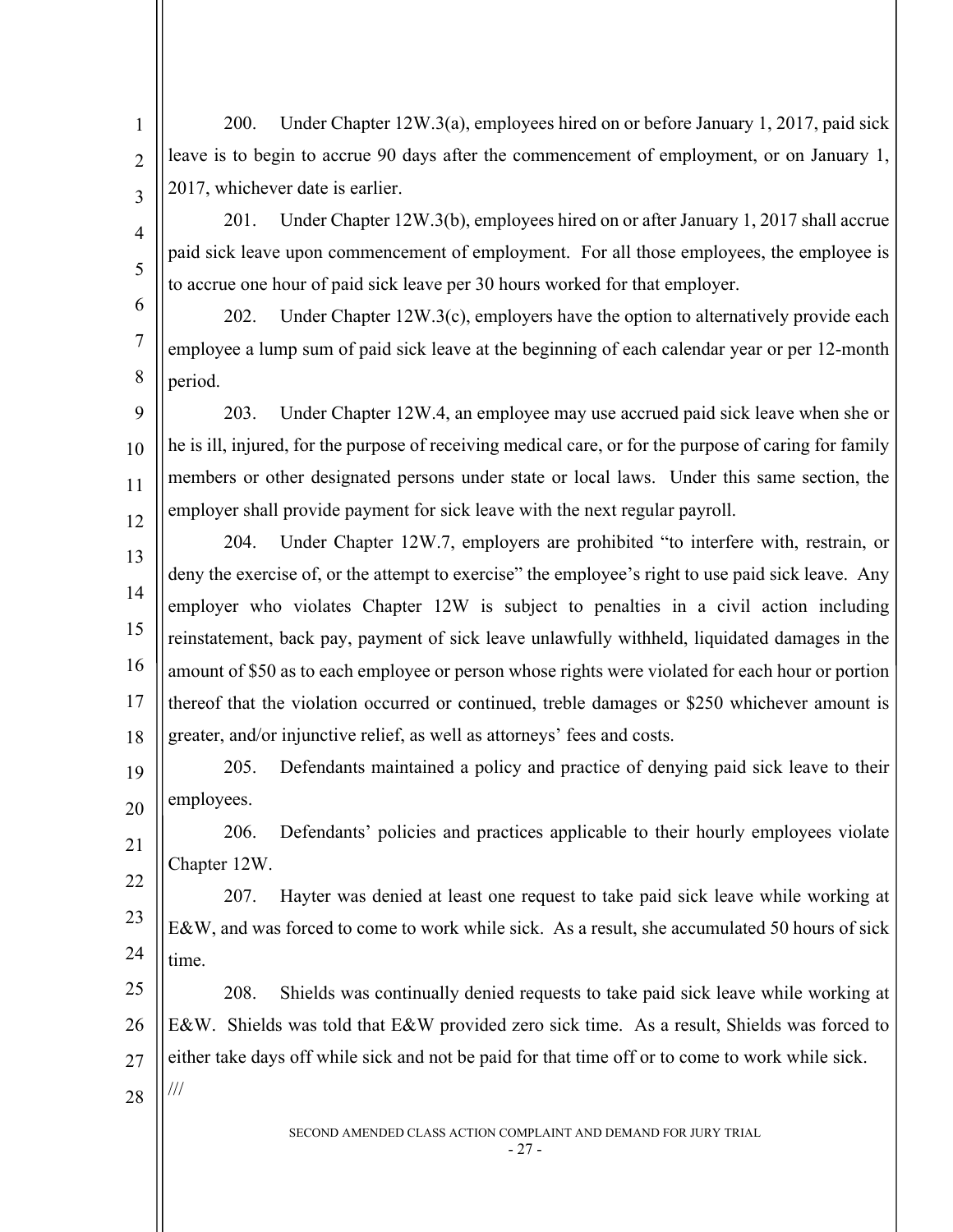| 1              | Hayter, Shields, and Evans had each worked for more than 90 days and for more<br>209.                                |  |
|----------------|----------------------------------------------------------------------------------------------------------------------|--|
| $\overline{2}$ | than 30 hours for E&W in a single calendar year, at the time that each of them tried to use paid                     |  |
| 3              | sick leave, and had that request denied.                                                                             |  |
| $\overline{4}$ | 210.<br>The aforementioned policies and practices are in violation of law, in that                                   |  |
| 5              | Defendants' policies and practices have denied Plaintiffs the full rest breaks to which they are                     |  |
|                | legally entitled.                                                                                                    |  |
| 6              | As a direct and proximate result of Defendants' conduct, Plaintiffs have suffered<br>211.                            |  |
| 7              | damages, in an amount to be proven at trial.                                                                         |  |
| 8              | <b>NINTH CAUSE OF ACTION</b>                                                                                         |  |
| 9              | <b>Intentional Misrepresentation</b><br>(alleged by all Named Plaintiffs individually and on behalf of Class Members |  |
| 10             | against all Defendants)                                                                                              |  |
| 11             | Named Plaintiffs repeat and re-allege all of the allegations in paragraphs 1-116<br>212.                             |  |
| 12             | herein by reference.                                                                                                 |  |
| 13             | 213.<br>E&W is liable for Ewald and Wasserman's violations, because it is nothing more                               |  |
| 14             | than the alter ego of Ewald and Wasserman. Ewald and Wasserman are liable for E&W's                                  |  |
|                | violations, because the company is nothing more than the alter ego of Ewald and Wasserman.                           |  |
| 15             | As set forth above, Defendants knowingly, willfully, and maliciously altered<br>214.                                 |  |
| 16             | Plaintiffs' electronic time records without Plaintiffs' consent to falsely reflect fewer work hours                  |  |
| 17             | than Plaintiffs did, in fact, work.                                                                                  |  |
| 18             | Defendants altered these electronic time keeping records with the intent to avoid<br>215.                            |  |
| 19             | paying employees overtime pay required by California law.                                                            |  |
| 20             | 216. Defendants issued paychecks to Plaintiffs that were based on the aforementioned                                 |  |
| 21             | changes, and these paychecks therefore misrepresented the wages Plaintiffs earned.                                   |  |
| 22             | Defendants made the aforementioned misrepresentations intentionally, willfully,<br>217.                              |  |
| 23             | knowing them to be false, with the intent to deceive and the Plaintiffs, and to induce Plaintiffs to                 |  |
| 24             | rely on these misrepresentations.                                                                                    |  |
| 25             | 218.<br>Plaintiffs relied on Defendants' misrepresentations by, among other things, failing                          |  |
|                | to take action to recover the wages about which they had been misled.                                                |  |
| 26             | At the time Defendants made the misrepresentations, Plaintiffs were ignorant of<br>219.                              |  |
| 27             | their falsity, believed them to be true, and were justified in relying on these misrepresentations.<br>$\frac{1}{1}$ |  |
| 28             |                                                                                                                      |  |
|                | SECOND AMENDED CLASS ACTION COMPLAINT AND DEMAND FOR JURY TRIAL                                                      |  |

- 28 -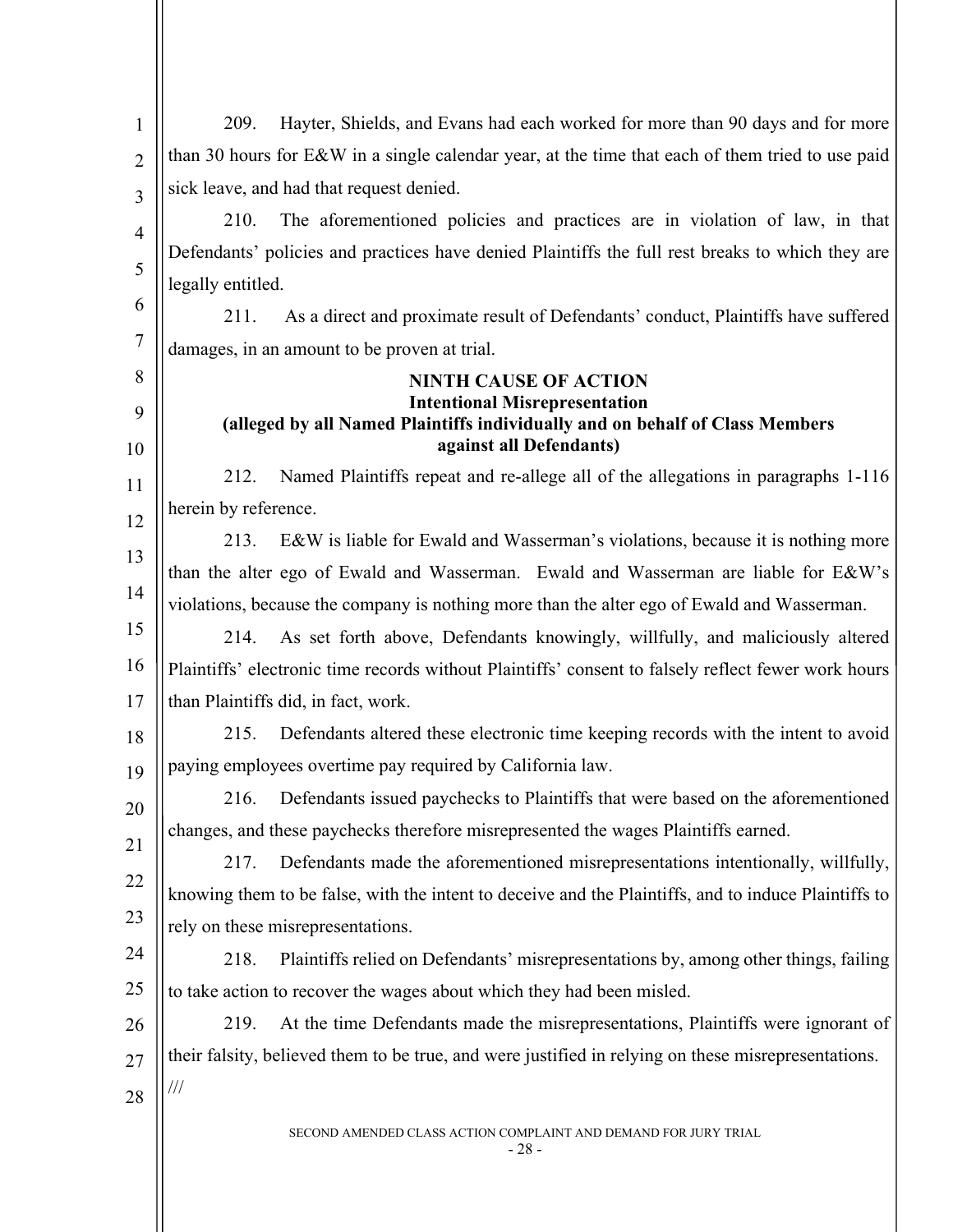| 1              | Named Plaintiffs only became aware of these misrepresentations within three<br>220.                |  |
|----------------|----------------------------------------------------------------------------------------------------|--|
| $\overline{2}$ | years of the filing of this action, and acted promptly in bringing this lawsuit.                   |  |
| 3              | Defendants committed the acts alleged herein maliciously, fraudulently, and<br>221.                |  |
| $\overline{4}$ | oppressively, with the wrongful intention of injuring Plaintiffs, with an improper and evil motive |  |
| 5              | amounting to malice, and in conscious disregard of Plaintiffs' rights.                             |  |
|                | Because Defendants acted in a despicable, deliberate, callous, and intentional<br>222.             |  |
| 6              | manner in order to injure and damage Plaintiffs, Plaintiffs are entitled to recover damages in an  |  |
| 7              | amount according to proof, as well as statutory penalties, interest, and punitive damages.         |  |
| 8              | On information and belief, the persons who committed the unlawful acts described<br>223.           |  |
| 9              | herein were officers, directors, and/or managing agents of Defendants acting within the scope of   |  |
| 10             | their employment. Moreover, Defendants aided, abetted, incited, compelled, and/or coerced the      |  |
| 11             | unlawful acts.                                                                                     |  |
| 12             | The unlawful acts described herein were committed with oppression, fraud and/or<br>224.            |  |
| 13             | malice and were authorized, ratified or both by such officers, directors, and/or managing agents.  |  |
| 14             | In light of Defendants' willful, knowing, and intentional misrepresentations, Plaintiffs seek an   |  |
| 15             | award of punitive damages in an amount according to proof.                                         |  |
|                | <b>TENTH CAUSE OF ACTION</b><br><b>Intentional Fraud by Concealment</b>                            |  |
| 16             | (alleged by all Named Plaintiffs individually and on behalf of Class Members                       |  |
|                |                                                                                                    |  |
| 17             | against all Defendants)                                                                            |  |
| 18             | Named Plaintiffs repeat and re-allege all of the allegations in paragraphs 1-116<br>225.           |  |
| 19             | herein by reference.                                                                               |  |
| 20             | E&W is liable for Ewald and Wasserman's violations, because it is nothing more<br>226.             |  |
| 21             | than the alter ego of Ewald and Wasserman. Ewald and Wasserman are liable for E&W's                |  |
| 22             | violations, because the company is nothing more than the alter ego of Ewald and Wasserman.         |  |
| 23             | As set forth above, Defendants knowingly, willfully, and maliciously altered<br>227.               |  |
|                | Plaintiffs' time records without Plaintiffs' consent to falsely reflect fewer worked hours than    |  |
| 24             | Plaintiffs did, in fact, work.                                                                     |  |
| 25             | Defendants altered these time keeping records with the intent to avoid paying<br>228.              |  |
| 26             | employees normal time and/or overtime pay as required by California law.                           |  |
| 27             | Defendants altered these time keeping records with the intent to avoid<br>229.                     |  |
| 28             | compensating employees for missed meal and rest breaks as required by California law.              |  |
|                | SECOND AMENDED CLASS ACTION COMPLAINT AND DEMAND FOR JURY TRIAL<br>- 29 -                          |  |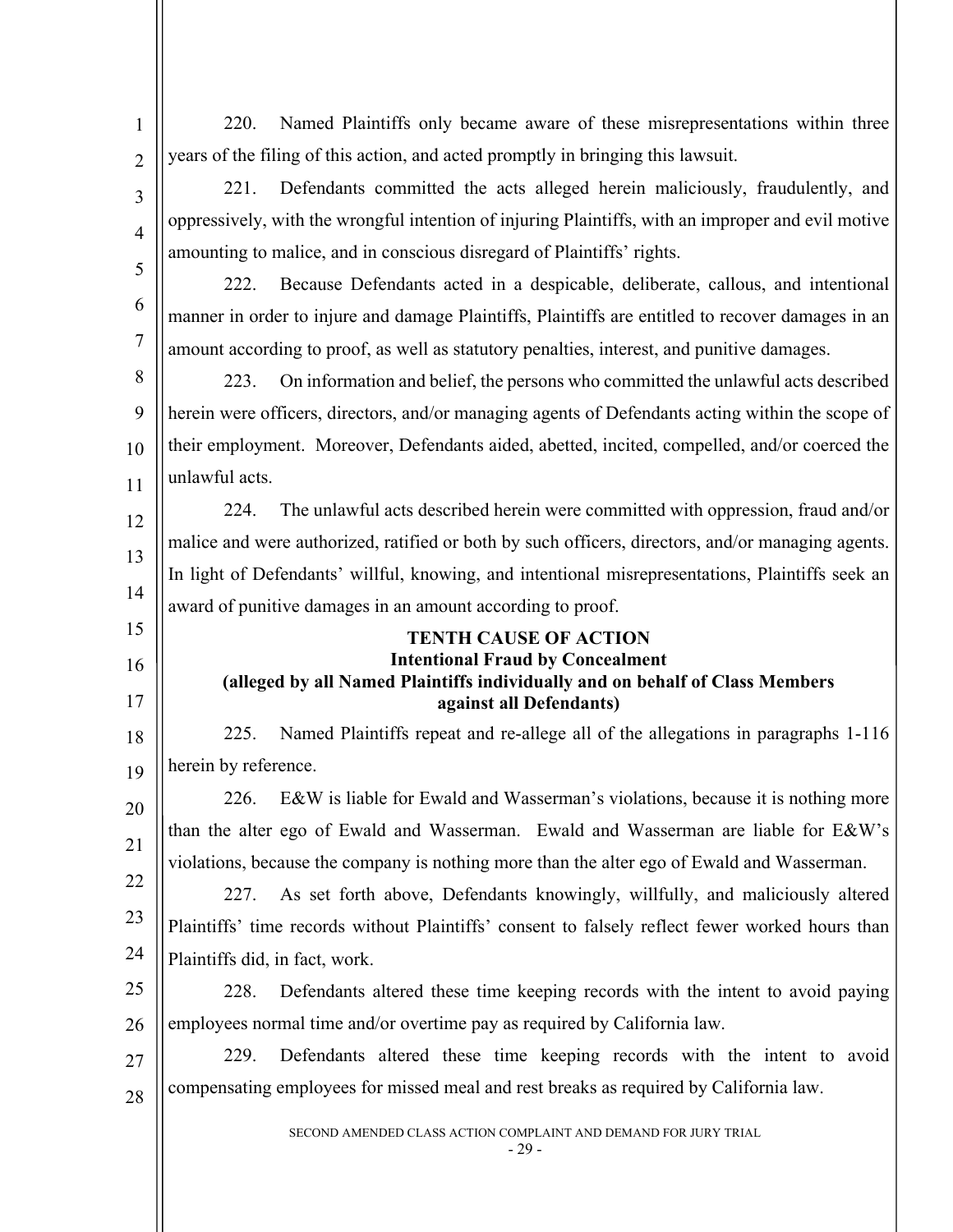SECOND AMENDED CLASS ACTION COMPLAINT AND DEMAND FOR JURY TRIAL 1  $\overline{2}$ 3 4 5 6 7 8 9 10 11 12 13 14 15 16 17 18 19 20 21 22 23 24 25 26 27 28 230. Defendants issued paychecks to Plaintiffs that were based on the aforementioned changes, and these paychecks therefore misrepresented the wages Plaintiffs earned. 231. By virtue of Defendants' position of authority and trust, and their responsibility under the Wage Orders and Labor Code to accurately and responsibly maintain employee time records, Defendants were under a duty to disclose the true facts to Plaintiffs. 232. Defendants concealed from Plaintiffs the changes they made to the time keeping records. 233. Named Plaintiffs only became aware of Defendants' fraud within three years of the filing of this action, and acted promptly in bringing this lawsuit. 234. Defendants concealed the truth intentionally and willfully, with the intent to deceive and defraud Plaintiffs, and to induce Plaintiffs to rely on the inaccurate paychecks. 235. Plaintiffs relied on the information they received from Defendants by, among other things, failing to take action to pursue the wages about which they had been misled. 236. At the time Defendants concealed the changes to the time keeping records, Plaintiffs were ignorant of the changes and were justified in relying on Defendants' deception. 237. Defendants committed the acts alleged herein maliciously, fraudulently, and oppressively, with the wrongful intention of injuring Plaintiffs, and with an improper and evil motive amounting to malice and in conscious disregard of Plaintiffs' rights. 238. Because Defendants acting in a despicable, deliberate, callous, and intentional manner in order to injure and damage Plaintiffs, Plaintiffs are entitled to recover damages in an amount according to proof, as well as interest, statutory penalties, costs of suit, and punitive damages. 239. On information and belief, the persons who committed the unlawful acts described herein were officers, directors, and/or managing agents of Defendants acting within the scope of their employment. Moreover, Defendants aided, abetted, incited, compelled, and/or coerced the unlawful acts. 240. The unlawful acts described herein were committed with oppression, fraud and/or malice and were authorized, ratified or both by such officers, directors, and/or managing agents. In light of Defendants' willful, knowing, and intentional misrepresentations, Plaintiffs seek an award of punitive and exemplary damages in an amount according to proof. ///

- 30 -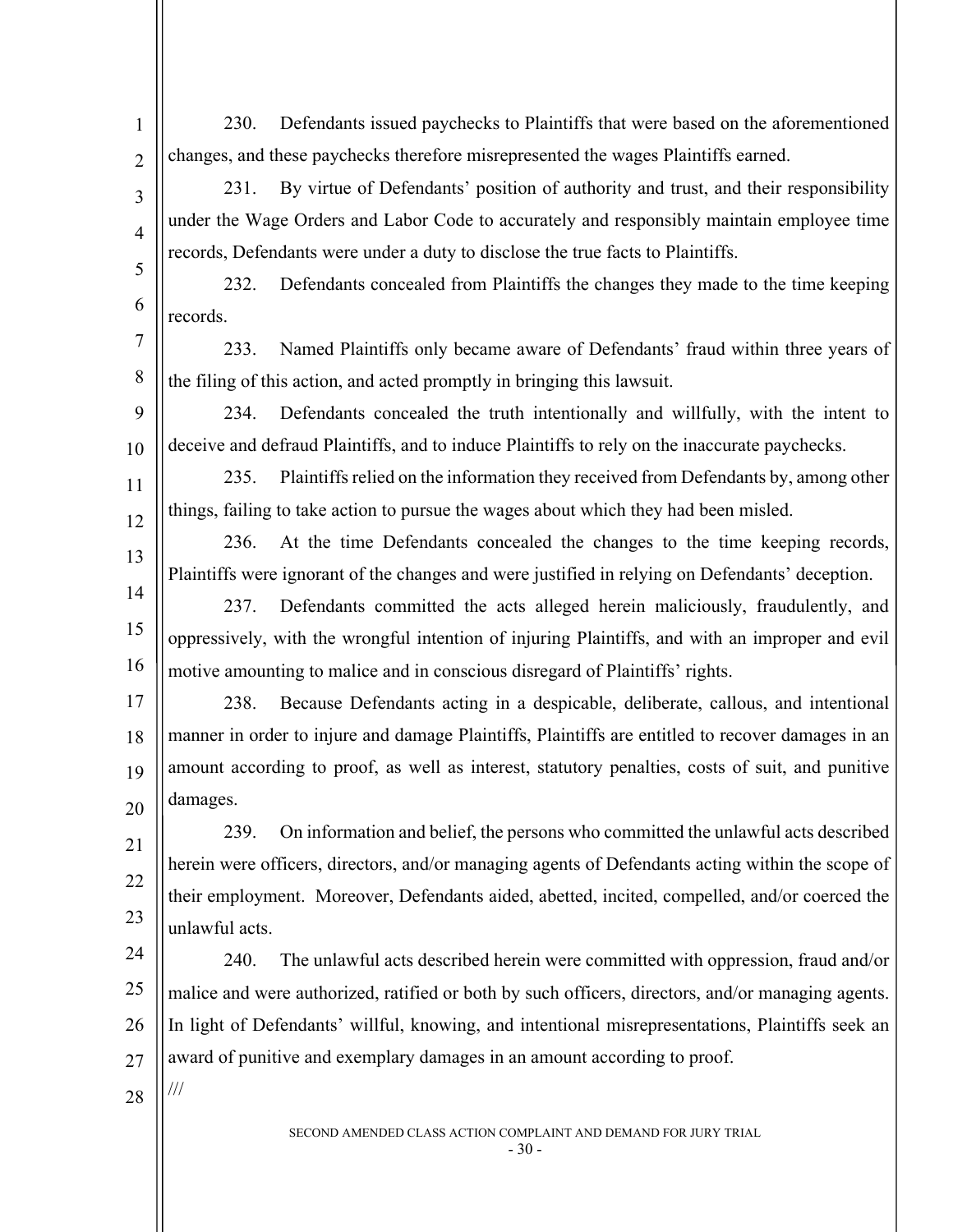| $\mathbf{1}$   | <b>ELEVENTH CAUSE OF ACTION</b><br><b>Penalties for Failure to Pay Earned Wages Upon Discharge</b>                                                                         |
|----------------|----------------------------------------------------------------------------------------------------------------------------------------------------------------------------|
| $\overline{2}$ | <b>Pursuant to Labor Code § 203</b>                                                                                                                                        |
| 3              | (alleged by Hayter individually and on behalf of Class Members<br>against all Defendants)                                                                                  |
| 4              | Named Plaintiffs repeat and re-allege all of the allegations in paragraphs 1-116<br>241.                                                                                   |
| 5              | herein by reference.                                                                                                                                                       |
| 6              | E&W is liable for Ewald and Wasserman's violations, because it is nothing more<br>242.                                                                                     |
| 7              | than the alter ego of Ewald and Wasserman. Ewald and Wasserman are liable for E&W's                                                                                        |
| 8              | violations, because the company is nothing more than the alter ego of Ewald and Wasserman.                                                                                 |
| 9              | Labor Code $\S 201(a)$ requires an employer who discharges an employee to pay<br>243.                                                                                      |
| 10             | compensation due and owing to the employee immediately upon discharge.                                                                                                     |
|                | Labor Code $\S 202(a)$ requires an employer to pay compensation due and owing to<br>244.                                                                                   |
| 11             | an employee who has quit or resigned within seventy-two (72) hours of that the time at which the                                                                           |
| 12             | employee provided notice of his intention to quit or resign.                                                                                                               |
| 13             | 245.<br>Pursuant to Labor Code $\S$ 200(a), wages include all amounts of compensation                                                                                      |
| 14             | received by an employee, which includes, overtime, vacation, sick pay and other personal time                                                                              |
| 15             | off if part of the employment contract and work-related expenses.                                                                                                          |
| 16             | Defendants failed to pay Plaintiffs overtime wages, meal break compensation, rest<br>246.                                                                                  |
| 17             | period compensation, and paid sick leave, as a result of their unlawful conduct of changing                                                                                |
| 18             | employees' time records and denying employees paid sick leave.                                                                                                             |
| 19             | Labor Code $\S$ 203 provides that if an employer willfully fails to pay any wages<br>247.                                                                                  |
|                | owed to an employee under Labor Code §§ 200-202, who is discharged or quits, the wages of                                                                                  |
| 20             | such employee shall continue as from the due date thereof at the same rate until paid or until an                                                                          |
| 21             | action therefore is commenced, for not more than 30 days.                                                                                                                  |
| 22             | Hayter and other Class Members have ceased being employed by Defendants but<br>248.                                                                                        |
| 23             | have not yet been fully compensated for their wages.                                                                                                                       |
| 24             | Hayter and other Class Members are entitled to unpaid wages for which they have<br>249.                                                                                    |
| 25             | not yet been paid.                                                                                                                                                         |
| 26             | Defendants have willfully failed and refused to make timely payment of wages to<br>250.                                                                                    |
| 27             | Hayter and other Class Members.                                                                                                                                            |
| 28             | As a direct and proximate result of Defendants' alleged conduct, Defendants are<br>251.                                                                                    |
|                | liable to Hayter and other Class Members for up to thirty (30) days of waiting time penalties<br>SECOND AMENDED CLASS ACTION COMPLAINT AND DEMAND FOR JURY TRIAL<br>$-31-$ |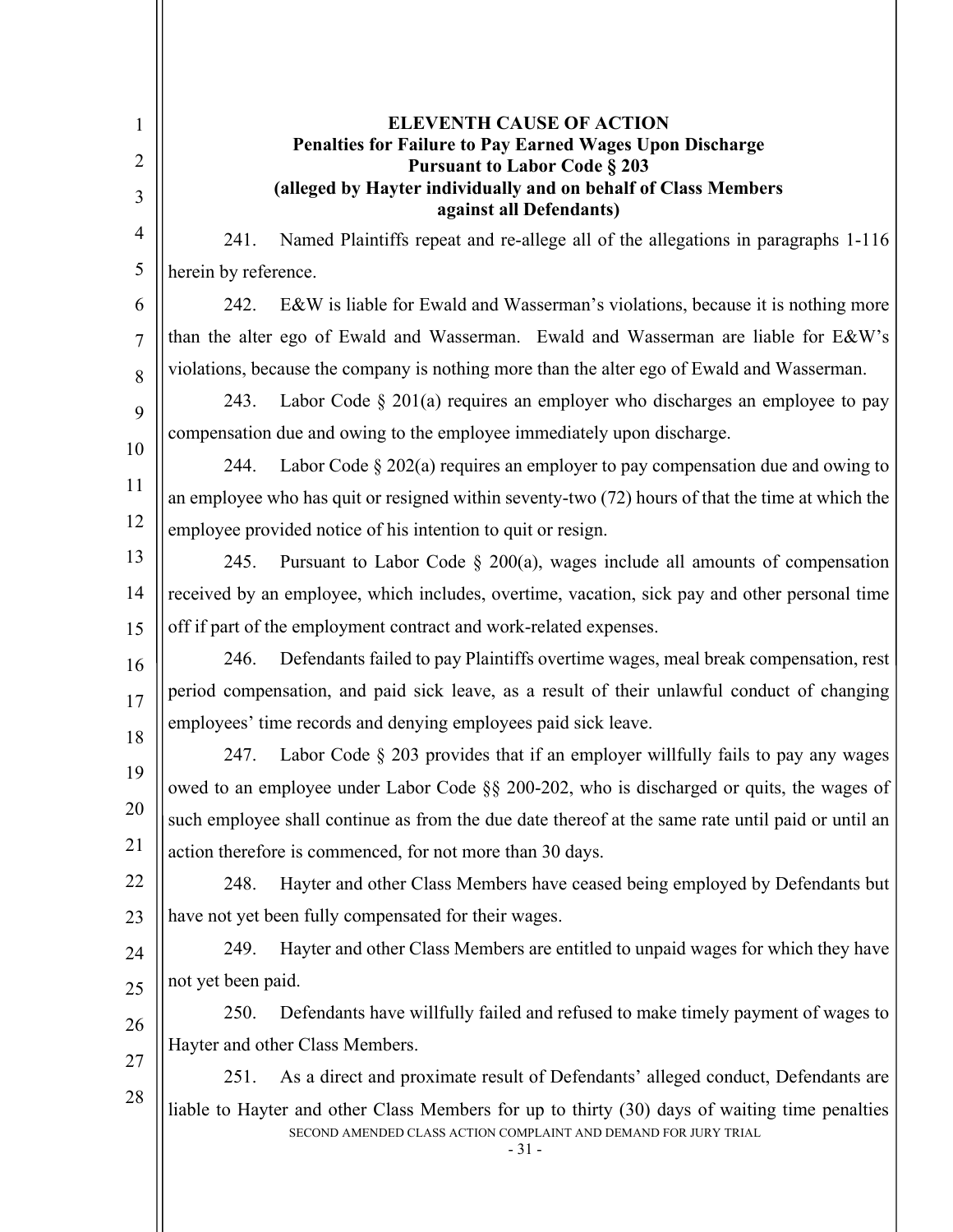pursuant to Labor Code § 203. 252. As a direct and proximate result of Defendants' conduct, Hayter and other Class Members are also entitled to interest, expenses, attorneys' fees, and costs of suit. **TWELFTH CAUSE OF ACTION Failure to Provide an Itemized Wage Statement in Violation of Labor Code §§ 226, 1198 and IWC Wage Orders (alleged by Hayter individually and on behalf of Class Members against all Defendants)** 253. Named Plaintiffs repeat and re-allege all of the allegations in paragraphs 1-116 herein by reference. 254. E&W is liable for Ewald and Wasserman's violations, because it is nothing more than the alter ego of Ewald and Wasserman. Ewald and Wasserman are liable for E&W's violations, because the company is nothing more than the alter ego of Ewald and Wasserman. 255. Labor Code § 226(a) provides that every employer shall, semimonthly or at the time of each payment of wages, provide each employees with a written, itemized statement showing, inter alia, the gross wages earned, the total hours worked by the employee, and the applicable hourly rate in effect during the pay period and the corresponding number of hours earned at each hourly rate. The IWC Wage Order applicable to Plaintiffs' employment contains a similar requirement 256. Labor Code § 226(e) provides, "An employee suffering injury as a result of a knowing and intentional failure by employer to comply with subdivision (a) is entitled to recover the greater of all actual damages or fifty dollars (\$50) for the initial pay period in which the violation occurs and one hundred dollars (\$100) per employee for each violation in a subsequent pay period, not exceeding an aggregate penalty of four thousand dollars (\$4000), and is entitled to an award of costs and attorneys' fees." 257. Labor Code  $\S$  246(i) requires that employer provide written notice on an employee's itemized wage statement or other written notice on the designated pay date "that sets forth the amount of paid sick leave available, or paid time off leave an employer provides in lieu of sick leave." 258. Labor Code § 1198 provides that the standard conditions of labor fixed by the wage orders are the standard condition of labor for employees, and that the "employment of any employee… under conditions of labor prohibited by the order is unlawful."

1

 $\mathfrak{D}$ 

3

4

5

6

7

8

9

10

11

12

13

14

15

16

17

18

19

20

21

22

23

24

25

26

27

28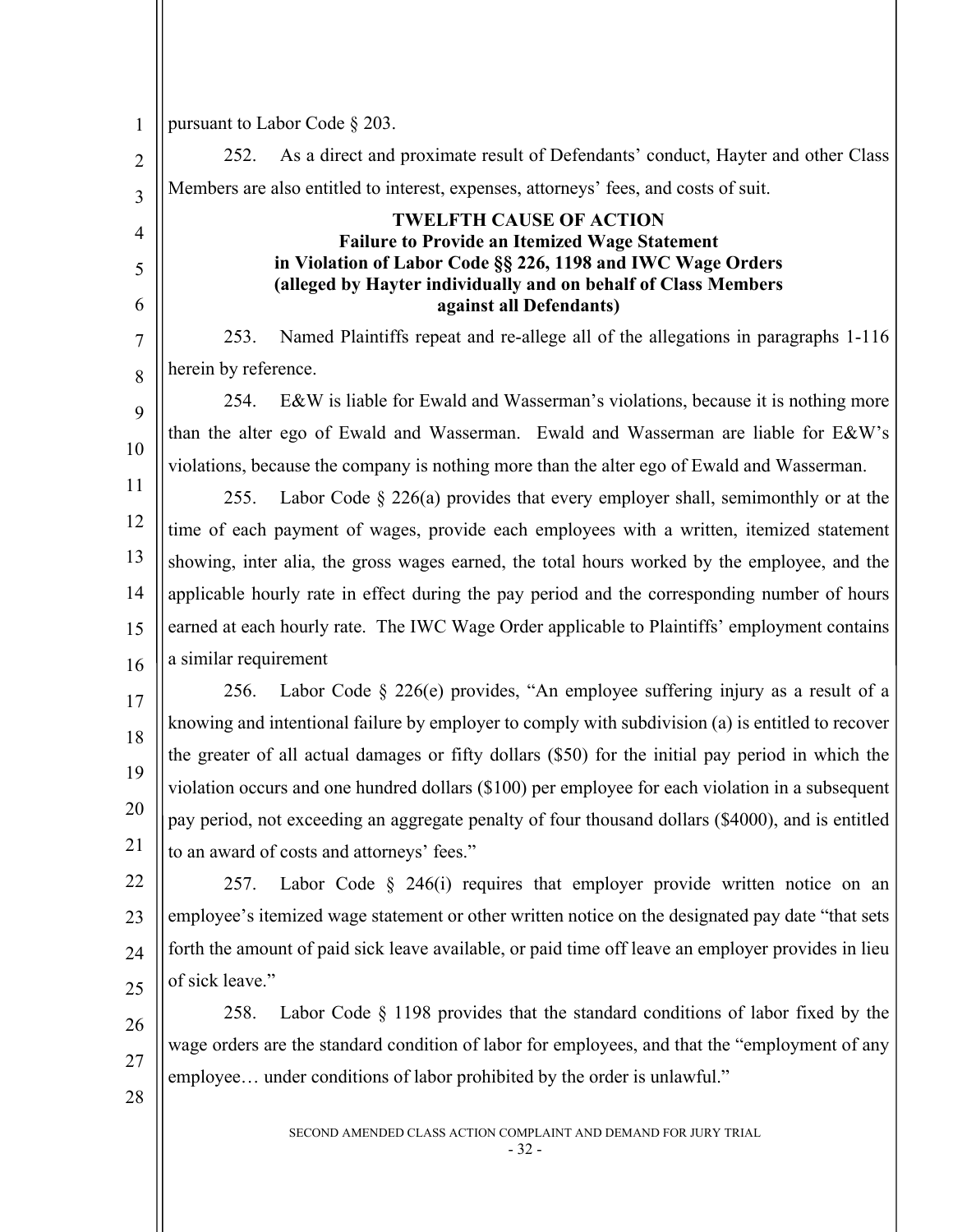| $\mathbf{1}$   | Defendants have failed and continue to fail to provide accurate, itemized wage<br>259.                                                                                   |  |
|----------------|--------------------------------------------------------------------------------------------------------------------------------------------------------------------------|--|
| $\overline{2}$ | statements to Plaintiffs, in that wage statements that Defendants provide to their employees do                                                                          |  |
| 3              | not accurately reflect the actual hours worked and the wages earned.                                                                                                     |  |
| 4              | 260.<br>Defendants are liable to Plaintiffs for actual damages or the amounts described                                                                                  |  |
| 5              | above, in addition to the civil penalties provided for in Labor Code $\S 226.3$ and such other relief                                                                    |  |
|                | as applies.                                                                                                                                                              |  |
| 6              | As a direct and proximate result of Defendants' conduct, Plaintiffs are also entitled<br>261.                                                                            |  |
| 7              | to attorneys' fees under Labor Code $\S 226(e)$ , in addition to interest, expenses and costs of suit.                                                                   |  |
| 8              | <b>THIRTEENTH CAUSE OF ACTION</b>                                                                                                                                        |  |
| 9              | <b>Unlawful, Unfair and Fraudulent Business Practices</b><br>in Violation of B & P Code §§ 17200 and 17203, et seq.                                                      |  |
| 10             | (alleged by Hayter and Shields individually and on behalf of Class Members<br>against all Defendants)                                                                    |  |
| 11             | Named Plaintiffs repeat and re-allege all of the allegations in paragraphs 1-116<br>262.                                                                                 |  |
| 12             | herein by reference.                                                                                                                                                     |  |
| 13             | E&W is liable for Ewald and Wasserman's violations, because it is nothing more<br>263.                                                                                   |  |
| 14             | than the alter ego of Ewald and Wasserman. Ewald and Wasserman are liable for E&W's                                                                                      |  |
| 15             | violations, because the company is nothing more than the alter ego of Ewald and Wasserman.                                                                               |  |
| 16             | B & P Code § 17200, <i>et seq.</i> prohibits unfair competition in the form of any<br>264.                                                                               |  |
| 17             | unlawful, unfair or fraudulent business act or practice.                                                                                                                 |  |
| 18             | B & P Code § 17202 provides: "Notwithstanding Section 2289 of the Civil Code,<br>265.                                                                                    |  |
| 19             | specific or preventative relief may be granted to enforce a penalty, forfeiture, or penal law in case                                                                    |  |
|                | of unfair competition."                                                                                                                                                  |  |
| 20             | B & P Code $\S 17203$ provides that the Court may restore to any person in interest<br>266.                                                                              |  |
| 21             | any money or property which may have been acquired by means of such unfair competition.                                                                                  |  |
| 22             | B & P Code $\S 17203$ also provides that any person who meets the standing<br>267.                                                                                       |  |
| 23             | requirements of $\S 17204$ and complies with CCP $\S 382$ may pursue representative claims for relief                                                                    |  |
| 24             | on behalf of others.                                                                                                                                                     |  |
| 25             | B & P Code § 17204 allows "any person who has suffered injury in fact and has<br>268.                                                                                    |  |
| 26             | lost money or property as a result of such unfair competition" to pursue a civil action for violation                                                                    |  |
| 27             | of the Unfair Business Practices Act.                                                                                                                                    |  |
| 28             | Labor Code $\S 90.5(a)$ states that it is the public policy of California to vigorously<br>269.                                                                          |  |
|                | enforce minimum labor standards in order to ensure employees are not required to work under<br>SECOND AMENDED CLASS ACTION COMPLAINT AND DEMAND FOR JURY TRIAL<br>$-33-$ |  |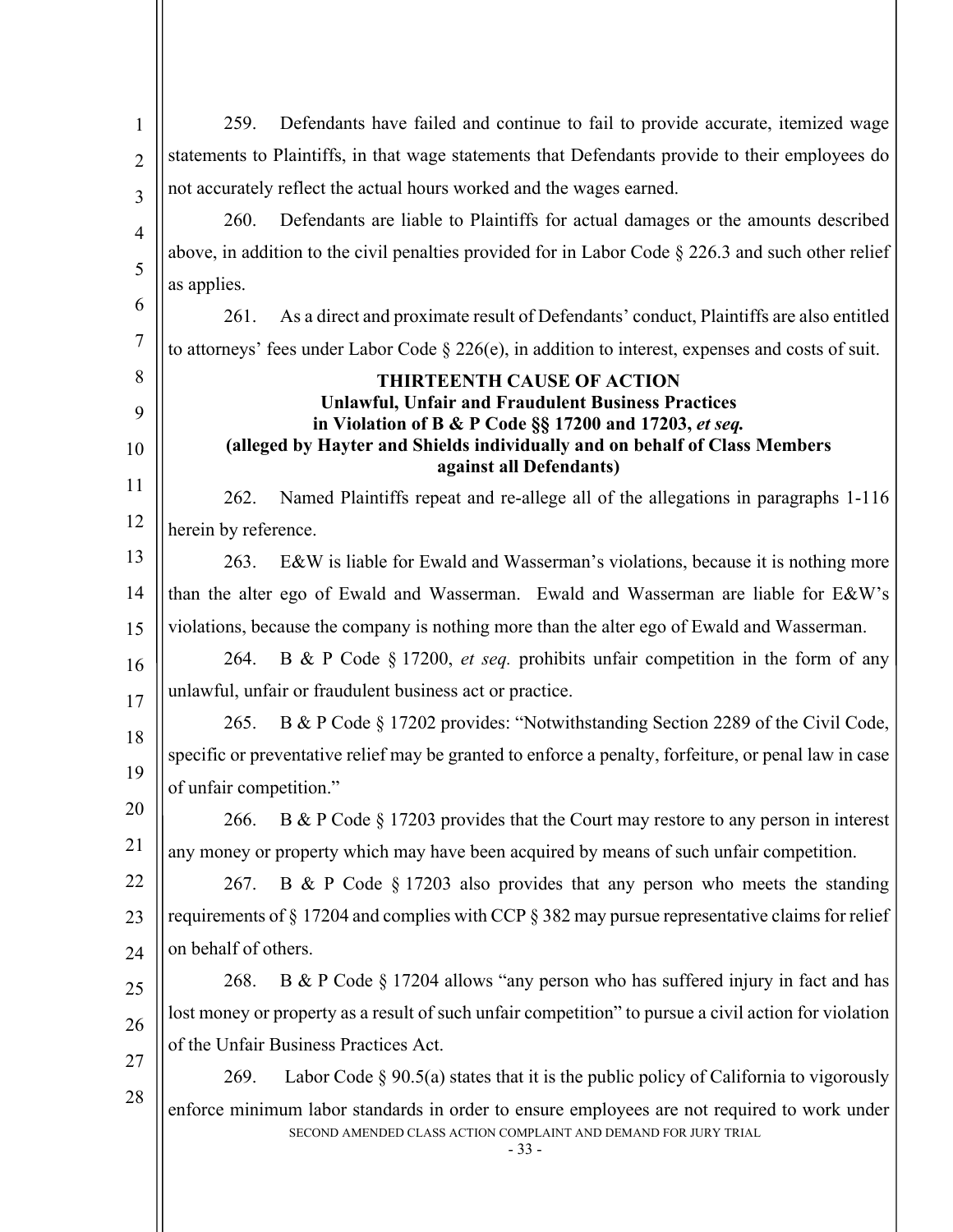SECOND AMENDED CLASS ACTION COMPLAINT AND DEMAND FOR JURY TRIAL - 34 - 1  $\overline{2}$ 3 4 5 6 7 8  $\overline{Q}$ 10 11 12 13 14 15 16 17 18 19 20 21 22 23 24 25 26 27 28 substandard and unlawful conditions, and to protect employers who comply with the law from those who attempt to gain competitive advantage at the expense of their workers by failing to comply with the minimum standards law. 270. Pursuant to B & P Code § 17202, Hayter, Shields, and other similarly situated employees are entitled to enforce all applicable provisions of the Labor Code. 271. Beginning at an exact date unknown to Hayter and Shields, but at least since the date four years prior to the filing of this suit, Defendants have committed acts of unfair competition as defined by  $B \& P$  Code, by engaging in the unlawful, unfair and fraudulent practices and acts described in this Complaint, including, but not limited to: a. violations of Labor Code §§ 226.7 and 512, and IWC Wage Orders pertaining to meal and rest periods; b. violations of Labor Code §§ 510 and 1194, and IWC Wage Orders pertaining to overtime compensation; c. violations of Labor Code §§ 246 and 246.5 pertaining to paid sick leave; d. violations of Labor Code §§ 201, 202, 204, and 210, pertaining to unpaid wages; e. violations of Labor Code § 226, pertaining to itemized statements of wages; f. fraud by concealment and misrepresentation; and g. conversion. 272. The violations of these laws and regulations, as well as of fundamental California public policies protecting workers, serve as unlawful predicate acts and practices for purposes of B & P Code §§ 17200 and 17203, *et seq.* 273. The acts and practices described above constitute unfair, unlawful and fraudulent business practices, and unfair competition, within the meaning of B & P Code §§ 17200 and 17203, *et seq.* Among other things, the Defendants' acts and practices have forced Plaintiffs and other similarly situated workers to labor without receiving the meal and rest periods to which they were entitled by law, and have forced Plaintiffs to labor without receiving compensation. 274. The acts and practices described above have allowed Defendants to gain an unfair competitive advantage over law-abiding employers and competitors. 275. As a direct and proximate result of the acts and practices described herein, Plaintiffs have been denied compensation, in an amount to be proven at trial.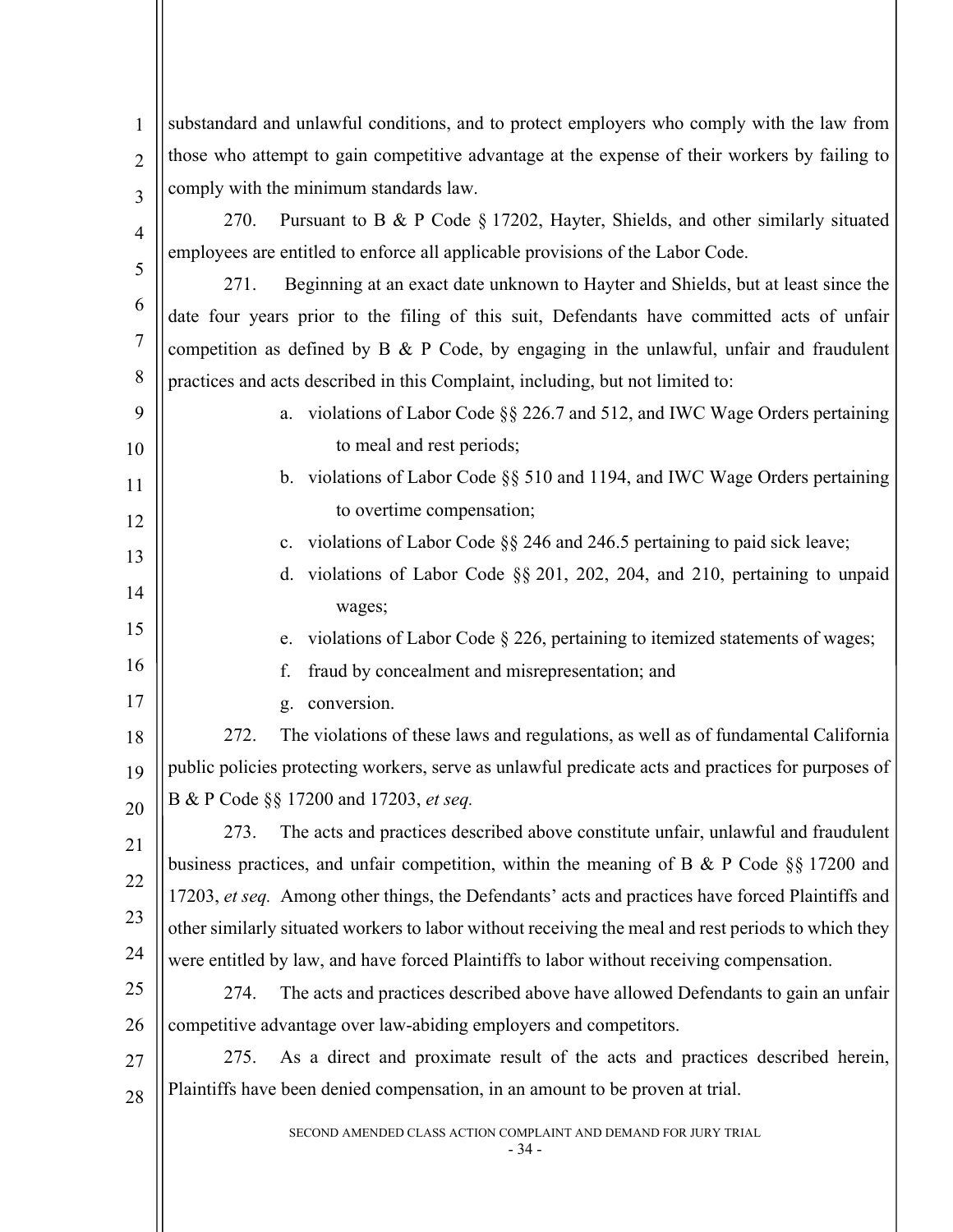| $\mathbf{1}$   | Plaintiffs are entitled to restitution pursuant to B & P Code $\S 17203$ for all wages<br>276.        |
|----------------|-------------------------------------------------------------------------------------------------------|
| $\overline{2}$ | and other compensation unlawfully withheld from them during the four-year period prior to the         |
| 3              | filing of the complaint.                                                                              |
| $\overline{4}$ | As a direct and proximate result of the aforementioned acts and practices,<br>277.                    |
| 5              | Defendants have received, and continue to receive, ill-gotten gains belonging to Plaintiffs.          |
|                | Injunctive relief is necessary and appropriate to prevent Defendants from repeating<br>278.           |
| 6              | their unlawful, unfair and fraudulent business acts and practices described herein.                   |
| 7              | Pursuant to B & P Code § 17203 and/or any other applicable law, Plaintiffs seek<br>279.               |
| 8              | an order preventing Defendants from engaging in unlawful, unfair and fraudulent conduct, and          |
| 9              | preventing Defendants from profiting and benefiting from illegal and wrongful acts.                   |
| 10             | Plaintiffs' success in this action will enforce important rights affecting the public<br>280.         |
| 11             | interest. Therefore, Plaintiffs sue on behalf of the general public, as well as themselves and the    |
| 12             | Class Members.                                                                                        |
| 13             | An award of attorneys' fees is appropriate pursuant to CCP $\S$ 1021.5 and other<br>281.              |
| 14             | applicable laws, because: 1) this action will confer a significant benefit upon a large class of      |
|                | persons; 2) there is a financial burden involved in pursuing this action; and 3) it would be against  |
| 15             | the interest of justice to force Plaintiffs to pay attorneys' fees from any amount recovered in this  |
| 16             | action.                                                                                               |
| 17             | <b>FOURTEENTH CAUSE OF ACTION</b><br>Penalties for Labor Code Violations Pursuant to the PAGA         |
| 18             | (alleged by all Named Plaintiffs individually and on behalf of Class Members against all              |
| 19             | Defendants)                                                                                           |
| 20             | Named Plaintiffs repeat and re-allege all of the allegations in paragraphs 1-116<br>282.              |
| 21             | herein by reference.                                                                                  |
| 22             | 283.<br>E&W is liable for Ewald and Wasserman's violations, because it is nothing more                |
| 23             | than the alter ego of Ewald and Wasserman. Ewald and Wasserman are liable for E&W's                   |
|                | violations, because the company is nothing more than the alter ego of Ewald and Wasserman.            |
| 24             | On November 9, 2020, Named Plaintiffs gave notice to the LWDA pursuant to<br>284.                     |
| 25             | PAGA of Defendants' Labor Code Violations. The LWDA has not notified Plaintiffs that they             |
| 26             | intend to investigate the allegations and thus, Plaintiffs have the right to sue for civil penalties. |
| 27             | As a result, Plaintiffs have exhausted all administrative procedures required of<br>285.              |
| 28             | them under the PAGA and are justified as a matter of right in bringing forward this cause of          |
|                | SECOND AMENDED CLASS ACTION COMPLAINT AND DEMAND FOR JURY TRIAL                                       |

 $-35 -$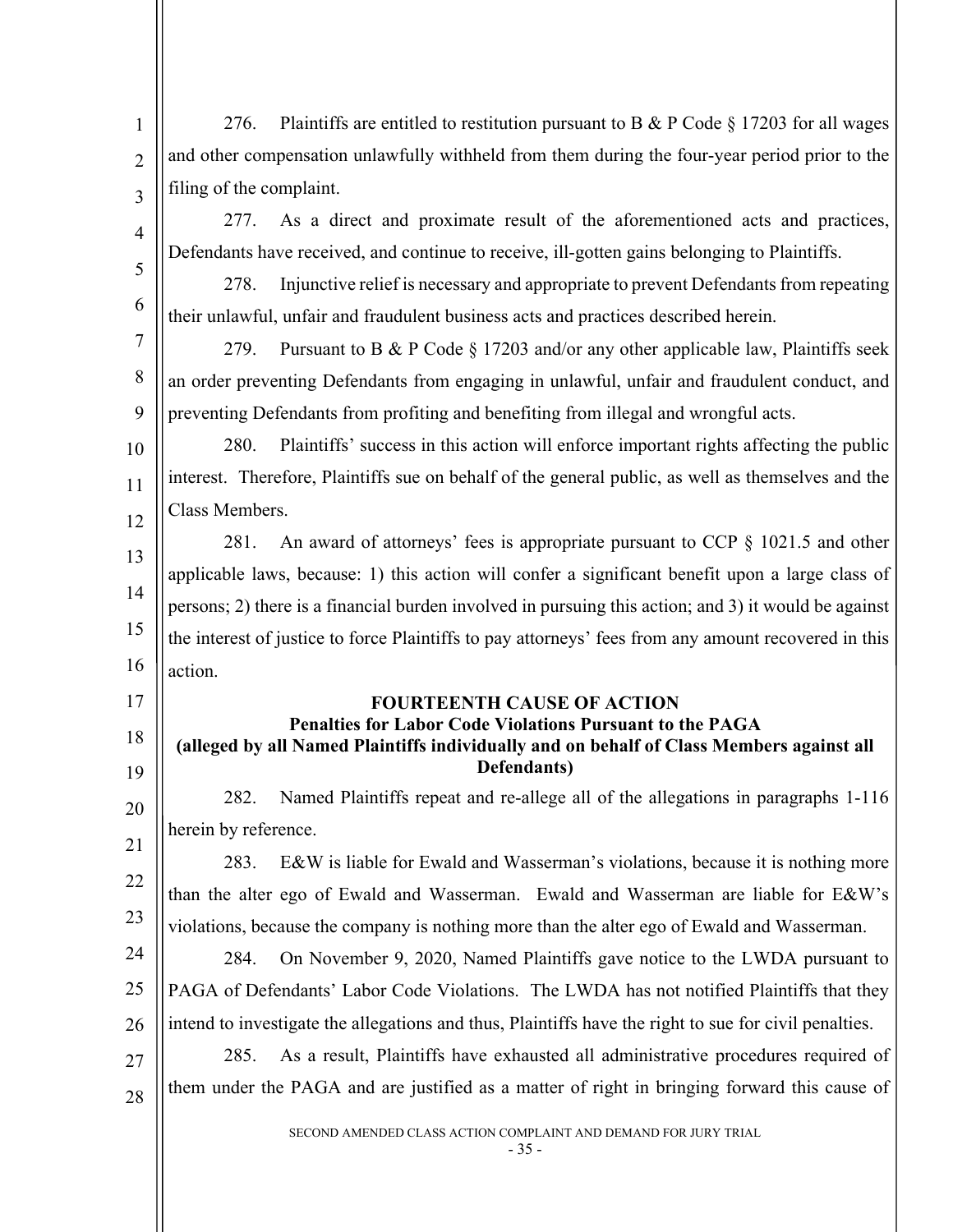1 action.

 $\mathfrak{D}$ 3 4 5 6 7 286. Labor Code § 2699(a) provides in relevant part, "Notwithstanding any other provisions of law, any provision of [the Labor Code] that provides for a civil penalty to be assessed and collected by the Labor and Workforce Development Agency or any of its departments, divisions, commissions, boards, agencies or employees, for a violation of [the Labor Code], may, as an alternative, be recovered through a civil action brought by an aggrieved employee on behalf of himself or herself and other current or former employees to the procedures specified in Section 2699.3."

8 9 10 11 12 13 287. Labor Code § 2699(f) provides in relevant part, "For all provisions of this code except those for which a civil penalty is specifically provided, there is established a civil penalty for a violation of these provisions, as follows: … (2) If at the time of the alleged violation, the person employs one or more employees, the civil penalty is one hundred dollars (\$100) for each aggrieved employee per pay period for the initial violation, and two hundred dollars (\$200) for each aggrieved employee per pay period for each subsequent violation."

14 15 288. Pursuant to Labor Code  $\S$  2699(c), Named Plaintiffs are aggrieved employees and bring this civil action on behalf of themselves, other current or former employees, the LWDA, and the State of California.

16 17 18 289. As a result of the acts alleged above, Plaintiffs seek penalties under Labor Code § 2699 based on Defendants' violation of numerous provisions of the Labor Code and an award of reasonable attorneys' fees and costs.

19 20

21

22

23

24

## **JURY DEMAND**

**PRAYER FOR RELIEF**

290. Named Plaintiffs hereby demand a trial by jury in this action.

Plaintiffs pray for relief, as follows:

1. For an order awarding Plaintiffs compensatory damages, including but not limited to wages, earnings, and other compensation, according to proof, and interest on these amounts;

2. For an award of restitution;

25 26 3. For damages and/or restitution pursuant to Labor Code §§ 200, 201, 203, 226, 226.7, 246, 246.5, 500, 510, 512, 558, 1194, 1194.2, 1197, and 1198;

27 28 4. For an order imposing all statutory and/or civil penalties provided by law, including, but not limited to, penalties under Labor Code  $\S$  203, 204, 210, 211, 226(e), 226.3,

SECOND AMENDED CLASS ACTION COMPLAINT AND DEMAND FOR JURY TRIAL

- 36 -